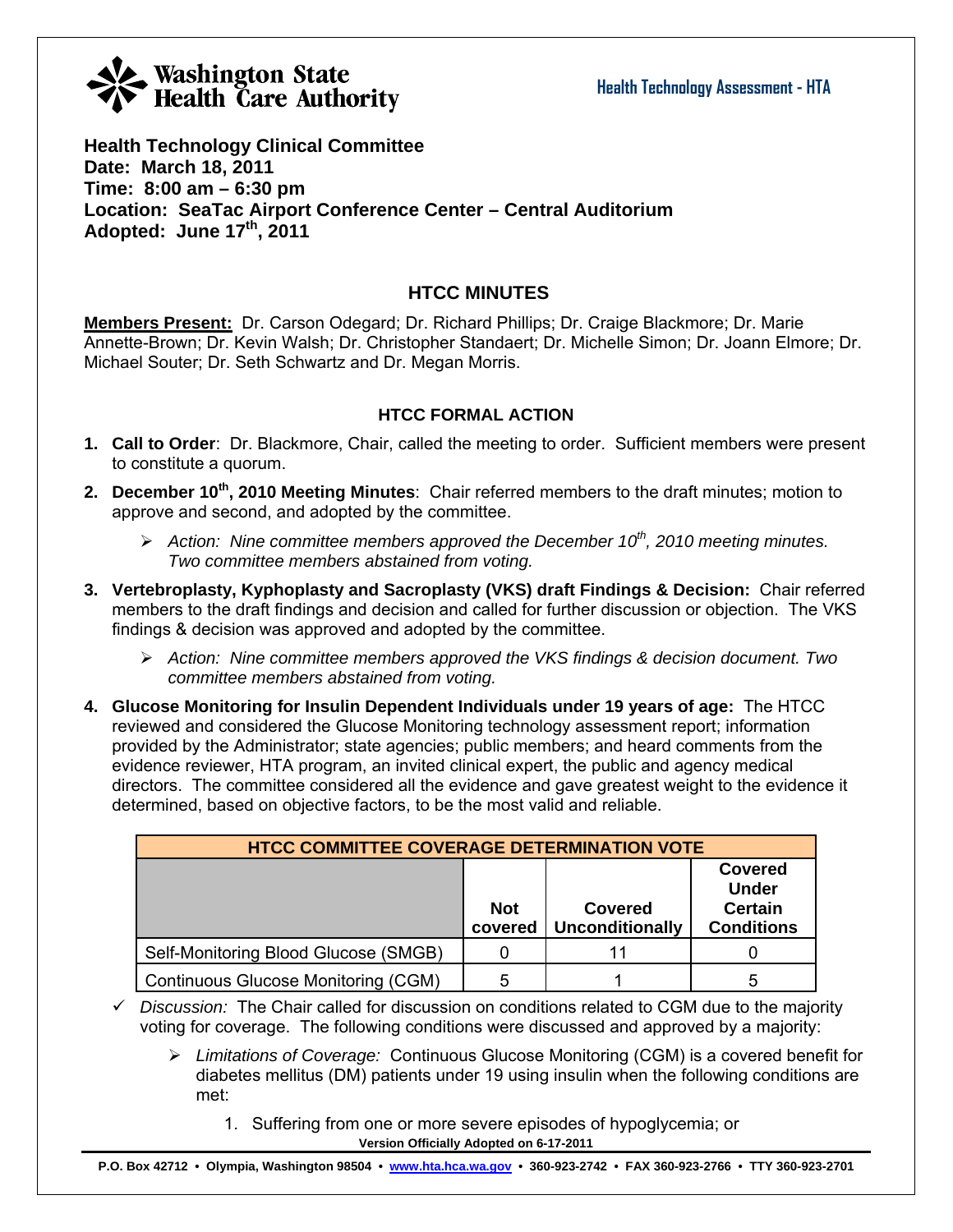- 2. Enrolled in an IRB approved trial
- $\checkmark$  Action: The committee chair directed HTA staff to prepare a Findings and Decision document on Glucose monitoring reflective of the majority vote.
- **5. Spinal Injections:** The HTCC reviewed and considered the Spinal Injections technology assessment report; information provided by the Administrator; state agencies; public members; and heard comments from the evidence reviewer, HTA program, an invited clinical expert, the public and agency medical directors. The committee considered all the evidence and gave greatest weight to the evidence it determined, based on objective factors, to be the most valid and reliable.

| <b>HTCC COMMITTEE COVERAGE DETERMINATION VOTE</b> |                       |                                          |                                                                       |
|---------------------------------------------------|-----------------------|------------------------------------------|-----------------------------------------------------------------------|
|                                                   | <b>Not</b><br>covered | <b>Covered</b><br><b>Unconditionally</b> | <b>Covered</b><br><b>Under</b><br><b>Certain</b><br><b>Conditions</b> |
| Lumbar Epidural Injection                         |                       |                                          | 10                                                                    |
| Cervical-thoracic Epidural<br>Injection           | 3                     | 0                                        | 8                                                                     |
| Nerve Block Injections                            | 11                    |                                          |                                                                       |
| Sacroiliac Joint Injections                       |                       | 3                                        |                                                                       |
| Intradiscal Injections                            | 10                    |                                          |                                                                       |
| <b>Facet Injections</b>                           | 9                     |                                          |                                                                       |

- *Discussion:* The Chair called for discussion on conditions related to the spinal injections where the majority voted for coverage with conditions. The following conditions were discussed and approved by a majority:
	- ¾ *Limitations of Coverage:* Therapeutic Epidural Injections in the lumbar or cervicalthoracic spine for chronic pain is a covered benefit when all of the following conditions are met:
		- 1. For treatment of radicular pain
		- 2. With fluoroscopic guidance or CT guidance
		- 3. After failure of conservative therapy
		- 4. No more than two without clinically meaningful improvement in pain and function, and
		- 5. Maximum of 3 in 6 months
	- ¾ *Limitations of Coverage:* Therapeutic Sacroiliac Joint Injections for chronic pain is a covered benefit when all of the following conditions are met:
		- 1. With Fluoroscopic guidance or CT guidance
		- 2. After failure of conservative therapy, and
		- 3. No more than one without clinically meaningful improvement in pain and function, subject to agency review
	- ¾ *Action:* The committee chair directed HTA staff to prepare a Findings and Decision document on Spinal Injections reflective of the majority vote.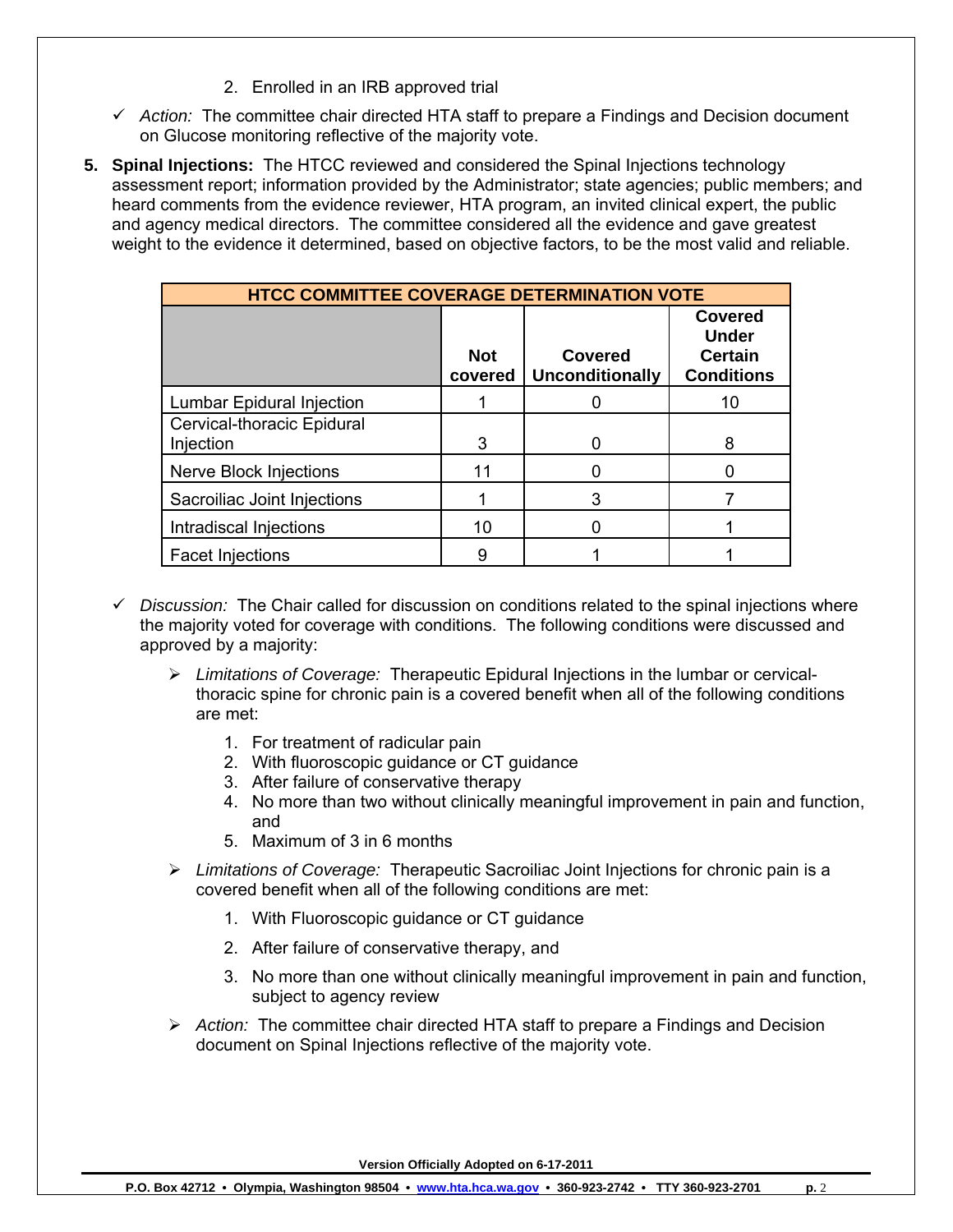# **SUMMARY OF HTCC MEETING TOPICS, PRESENTATION, AND DISCUSSION**

# **Agenda Item: Welcome & Introductions**

 $\checkmark$  The Health Technology Clinical Committee (HTCC) met on March 18<sup>th</sup>, 2011

# **Agenda Item: Meeting Open and HTA Program Update**

Dr. Craig Blackmore, HTCC Chair, opened the public meeting.

- $\checkmark$  New committee members, Dr. Seth Schwartz and Dr. Joann Elmore, were introduced
- $\checkmark$  Leah Hole-Curry, HTA Program Director, provided an overview of the agenda, meeting guide and purpose, room logistics and introductions.

# **Agenda Item: Previous Meeting Business**

December 10<sup>th</sup>, 2010 Meeting Minutes: Chair referred members to the draft minutes and called for a motion and discussion. Minutes were circulated prior to the meeting and posted.

 $\triangleright$  *Action: Nine committee members approved the December 10<sup>th</sup>, 2011 meeting minutes. Two committee members abstained from voting.* 

Vertebroplasty, Kyphoplasty and Sacroplasty (VKS) Findings and Decision: Chair referred members to the draft findings and decision and called for further discussion. The draft findings and decision document was circulated prior to the meeting and posted to the website for a two week comment period. Five public comments were received, included in the meeting materials, and were reviewed and discussed.

¾ *Action: Nine committee members approved the Vertebroplasty, Kyphoplasty and Sacroplasty findings & decision document. Two committee members abstained from voting.*

## **Agenda Item: HTA Program Review**

- $\triangleright$  Leah Hole-Curry, HTA Program Director, provided the HTA context for the meeting and an update on program activities including:
	- $\triangleright$  State purchasing context and budget reductions and reform efforts, medical technology is driver of increased medical costs and has quality gaps
	- $\triangleright$  HTA is designed to use reliable science and independent committee to get best information on what works, what is safe and what provides value
	- ¾ HTA outcomes include transparency; reports and articles reviewed; and coverage decisions made
	- $\triangleright$  Comparison with private industry and Medicare decisions completed
	- $\triangleright$  Program has received recent recognition from public media, clinical press, and various medical and health policy groups with either story highlights or invited presentations

## **Agenda Item: Glucose Monitoring for Insulin Dependent Individuals under 19 years of age Topic Review**

Leah Hole-Curry, HTA Program Director, introduced the technology topic up for discussion: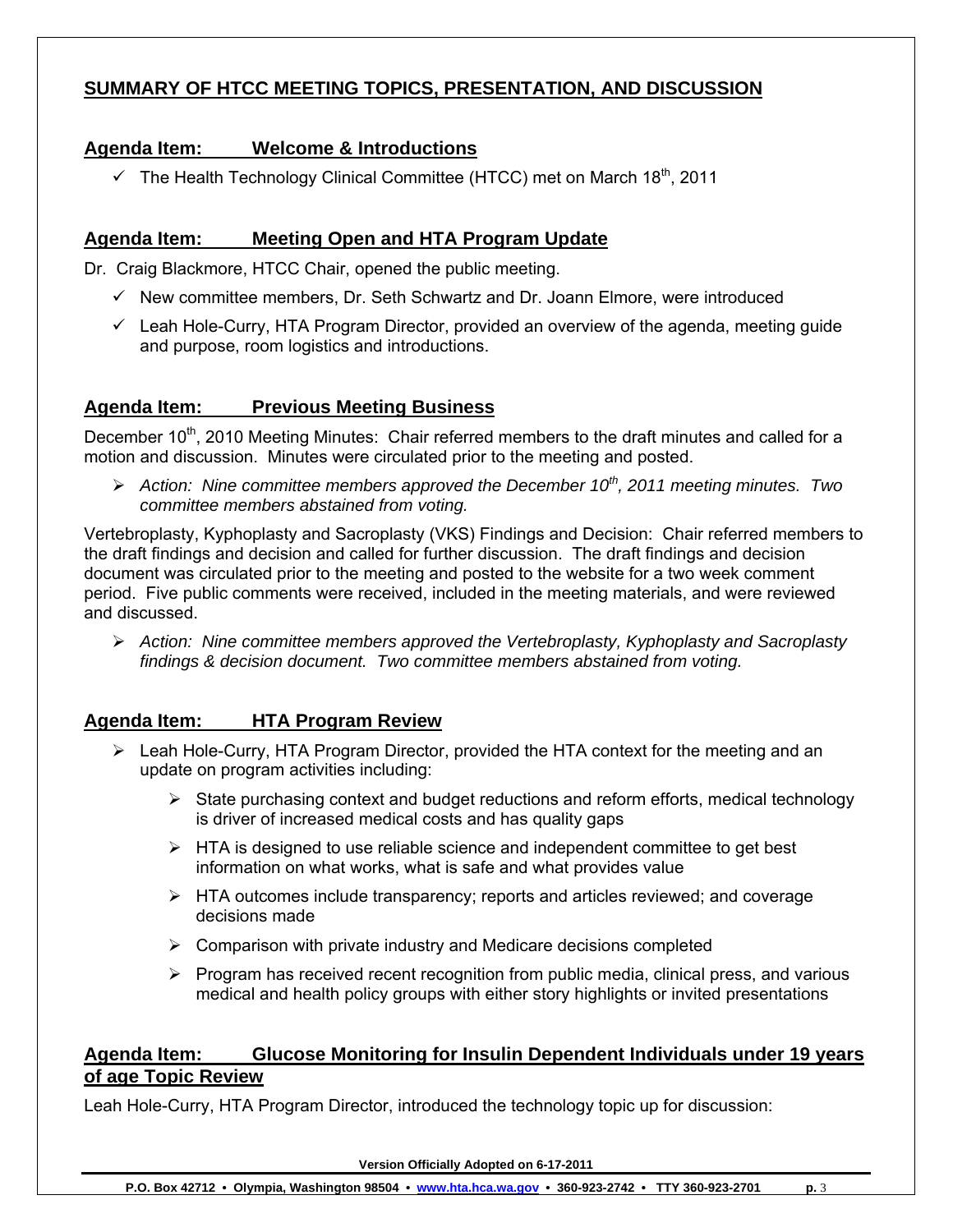- $\checkmark$  Staff provided an overview of the timeline and referred HTCC members to the included key questions and population of interest for Glucose Monitoring review.
- $\checkmark$  Staff welcomed, per HTCC request, an invited clinical expert, Dr. Patricia Fechner an Endocrinologist from Seattle Children's Hospital. Dr. Fechner completed a conflict of interest and indicated no conflicts.

# **Agenda Item: Public Comments**

The Chair called for public comments.

- $\checkmark$  Scheduled Public Comments: Seven stakeholders scheduled time for public comments.
	- o Joan Sanders, Juvenile Diabetes Research Foundation (JDRF), expressed her concerns regarding glucose monitoring (GM) being reviewed by the Health Technology Clinical Committee (HTCC).
	- o Melinda Woods, parent, believes that GM is incredibly important for the well-being and quality of life of both of children suffering from diabetes.
	- o Dr. Irl B. Hirsch, Washington Diabetes Care Center, expressed concern regarding the topic of glucose monitoring up for review by the committee. Stated that home blood glucose monitoring is not a cure, but it has dramatically improved both the quality of life and the risk for long-term complications in children with diabetes.
	- o Dr. Catherine Pihoker, Seattle Children's Hospital, expressed concern regarding the topic of glucose monitoring up for review by the committee. Stated that intensive management is associated with better outcomes, and glucose monitoring is an integral part of management; and that guidelines recommend individualized frequency of monitoring (at least 4-6 tests/day).
	- o Kathleen Schneider, RN, Seattle Children's Hospital, expressed concern regarding the topic of glucose monitoring up for review by the committee. Stated that very young children need more frequent monitoring (more susceptible to hypoglycemia, unable to express symptoms); growth, pubertal changes affect insulin needs; and adolescents are taught to check their glucose levels before driving. Furthermore, she indicated scenarios which would require more frequent monitoring (i.e., sick days; insulin pumps; menstrual periods; pregnancy; etc).
	- o Dr. Lori Laffel, American Diabetes Association, expressed concern regarding the topic glucose monitoring up for review by the committee. Stated that intensive insulin therapy leads to more optimal glycemic control (measured as A1c). Type 1 diabetes is difficult to manage in youth who experience frequent, wide glycemic excursions.
	- o Dr. Bruder Stapleton, Seattle Children's Hospital, expressed concern regarding the topic glucose monitoring up for review by the committee. Stated that the standard of care is intensive management for children; and that glucose monitoring is safe and effective. Patients admitted for severe acute complications are usually those who do not monitor glucose levels.
- $\checkmark$  Open Public Comments: five individuals provided comments during the open portion.
	- $\circ$  Faith Lumsden, Washington state citizen, expressed her concern regarding the HTA process which she felt was confusing. Urged the committee to not make a decision, but rather convene a special panel to be able to increase the amount of GM children are able to use.
	- o Christine Acarregui, Bayer Healthcare, expressed her concern regarding the topic up for review by the committee. Moved by the parents trying to help their children monitor their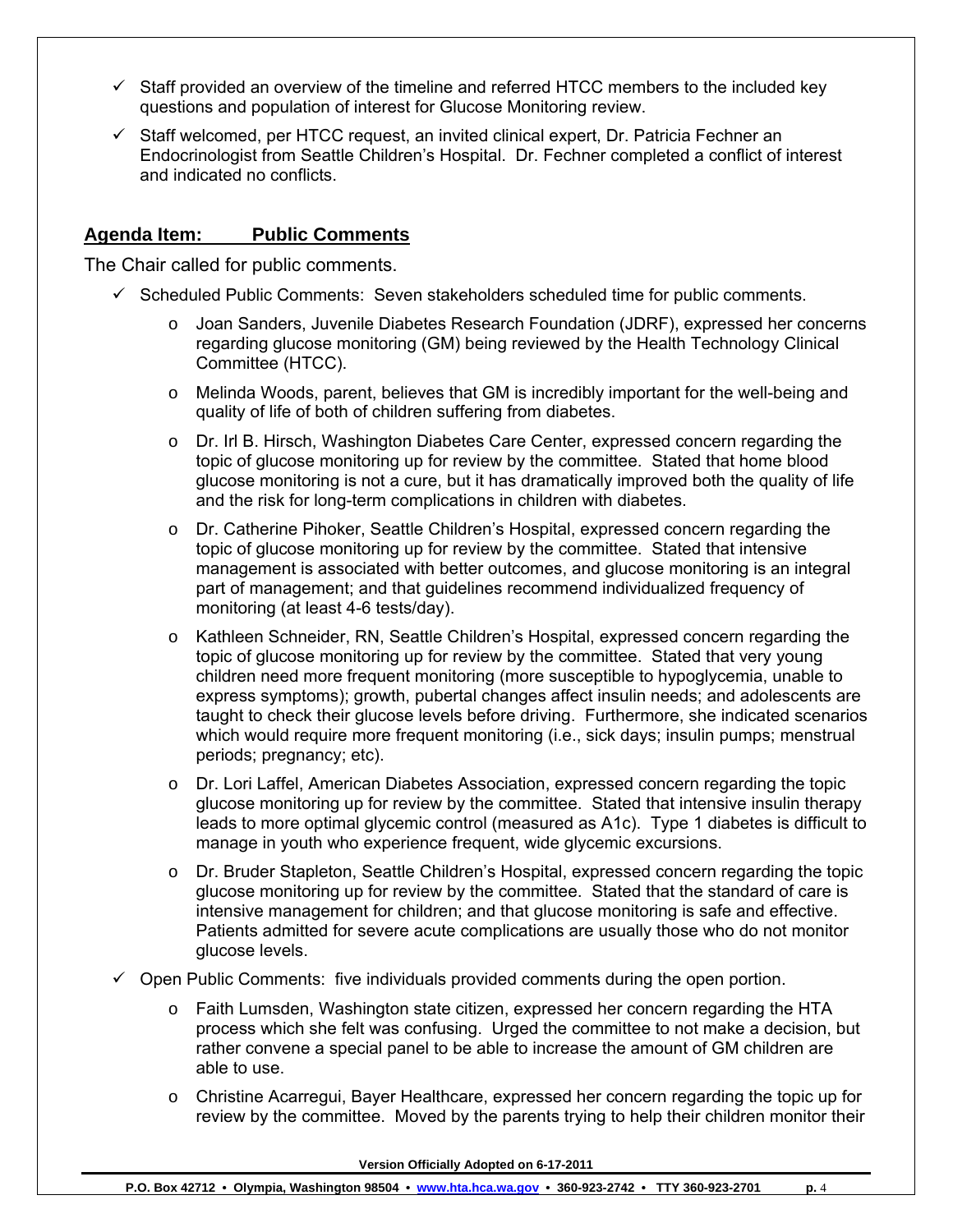glucose levels. Encouraged the committee to provide more opportunities for children to check their insulin levels for a more quality life.

- o Linnea Molder, parent, stated that intensive diabetes and insulin management has been the standard of care for the last 23 years, and should continue forward as the standard of care.
- o Angela Badard, MD, Seattle Children's Hospital, expressed her concern regarding children not being able to monitor insulin levels, which is a standard of care in the United States and nationally. By limiting GM, Washington State would be moving away from the standard of care. Stated that it is unethical to put kids in studies that don't allow children to check insulin levels properly.
- $\circ$  Joni Campbell, Abbott Diabetes, concerned that if children can't check their insulin levels, how are they going to keep things leveled and be able to live as normal children? Concerned about taking this away. Stated that diabetes in manageable; however, but only with the right tools.

## **Agenda Item: Glucose Monitoring Topic – Agency Comments**

Dr. Steve Hammond, Medical Director, Department of Corrections, presented the agency utilization and outcomes for Glucose Monitoring to the committee, full presentation published with meeting materials.

- $\checkmark$  Glucose Monitoring Background:
	- o Routine SMBG is considered the standard of care among diabetic patients, particularly those treated with insulin. The cost of SMBG has been estimated to be about 40-50% of the total cost of care for diabetes in children.
	- $\circ$  Despite widespread use, there is no high-grade evidence addressing optimal frequency and strategy of SMBG. Continuous glucose monitoring (CGM) is a relatively resourceintensive technology for which even less evidence is available; CGM is not considered the standard of care in typical cases. Utilization of SMBG among pediatric patients is highly variable.
	- o Guidelines, based primarily on expert opinion, typically recommend frequency of SMBG of 4 or more times/day in children with type 1 DM.
- $\checkmark$  Agency Concerns:
	- $\circ$  Safety (Medium) -- excessive utilization of SMBG may reflect inadequate professional clinical supervision of diabetic care and/or ineffective glycemic management.
	- $\circ$  Efficacy (High) -- benefits of excessive SMBG (>4-5 times/day) in terms of improved clinical outcomes are unclear.
	- o Cost (High) -- the cost of SMBG is a major component of overall costs of diabetic care; unrestricted and excessive utilization carries potential for waste of limited healthcare resources (especially in the setting of inadequate professional clinical supervision and/or ineffective glycemic management).
- $\checkmark$  Agency Coverage Overview: Currently covered without quantity restrictions by UMP. Currently covered without quantity restrictions by Medicaid. Only rare coverage at L&I
	- o UMP to 2006 to 2009: patients increased from 75 to 113; GM strip spending increased from \$85,000 to \$144,000. Medicaid trend from 2006 to 2009 -- patients increased from 667 to 829; GM strip spending increased from \$187,000 to \$390,000
- $\checkmark$  UMP and Medicaid Test Strip Utilization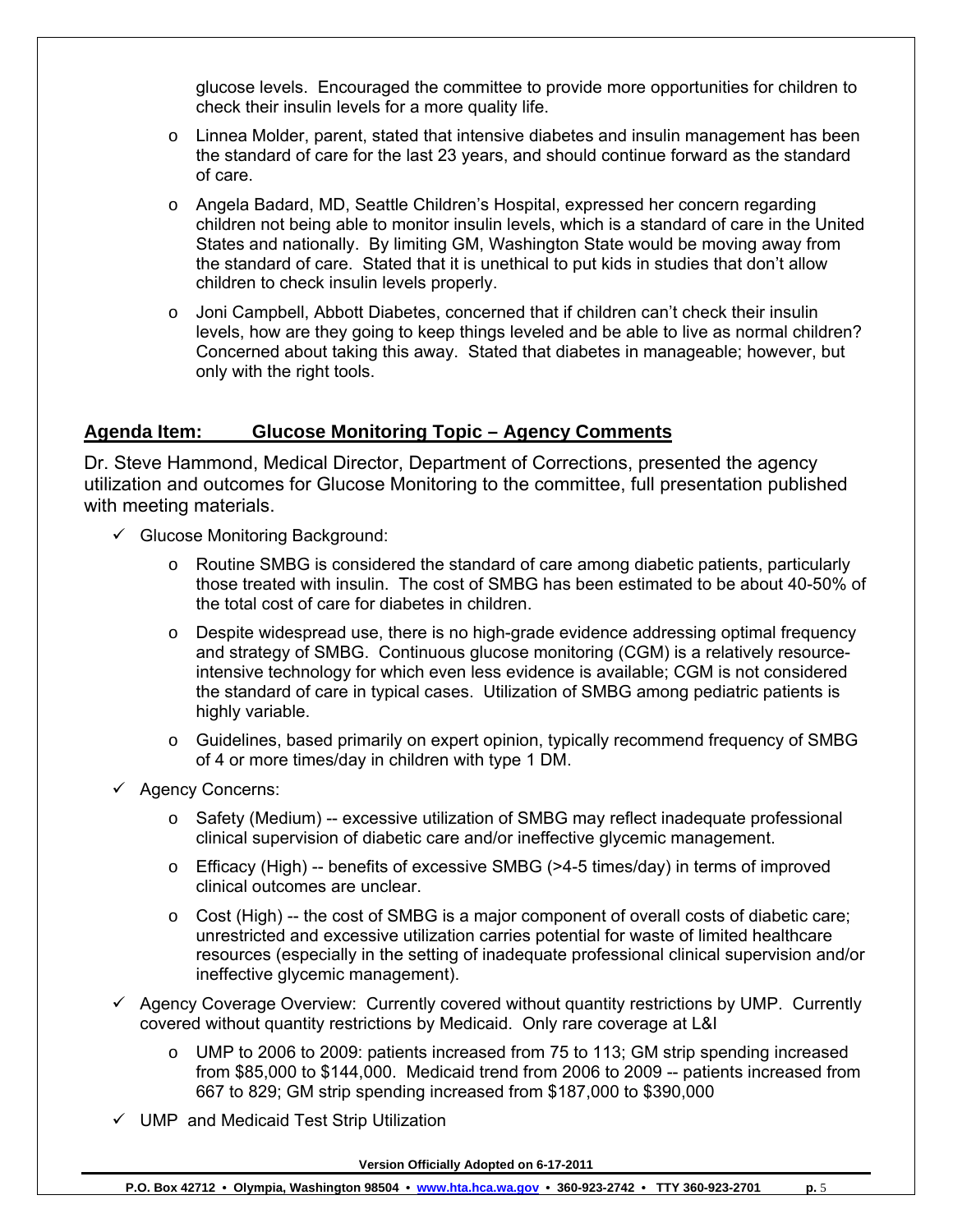



#### $\checkmark$  UMP / PEP U19 Diabetic Patients and Adverse Events

| <b>UMP/PEP U19</b>                   |                        | 2006     | 2007           |          | 2008           |          | 2009                    |        |  |
|--------------------------------------|------------------------|----------|----------------|----------|----------------|----------|-------------------------|--------|--|
| <b>Diabetic</b><br><b>Population</b> | #                      | $%$ mbrs | #              | $%$ mbrs | #              | $%$ mbrs | #                       | % mbrs |  |
| DM Type 1                            | 71                     | 83.5%    | 84             | 81.6%    | 118            | 89.4%    | 110                     | 90.9%  |  |
| DM Type 2                            | 14                     | 16.5%    | 19             | 18.4%    | 14             | 10.6%    | 11                      | 9.1%   |  |
|                                      | <b>Adverse Events*</b> |          |                |          |                |          |                         |        |  |
| <b>ER</b> visits                     | 17                     | 20.0%    | 14             | 13.6%    | 22             | 16.7%    | 15                      | 12.4%  |  |
| <b>Critical Care</b>                 | $\overline{4}$         | 4.7%     | $\mathcal{L}$  | 1.9%     | 6              | 4.5%     | 3                       | 2.5%   |  |
| Keloacidosis                         | 13                     | 15.3%    | $\overline{7}$ | 6.8%     | 5              | 3.8%     | 6                       | 5.0%   |  |
| Hyperglycemia                        | 1                      | 1.2%     | $\overline{2}$ | 1.9%     | $\overline{2}$ | 1.5%     | $\overline{\mathbf{4}}$ | 3.3%   |  |
| Diabetic coma                        | $\Omega$               | 0.0%     | $\circ$        | 0.0%     | 3              | 2.3%     | $\mathfrak{p}$          | 1.7%   |  |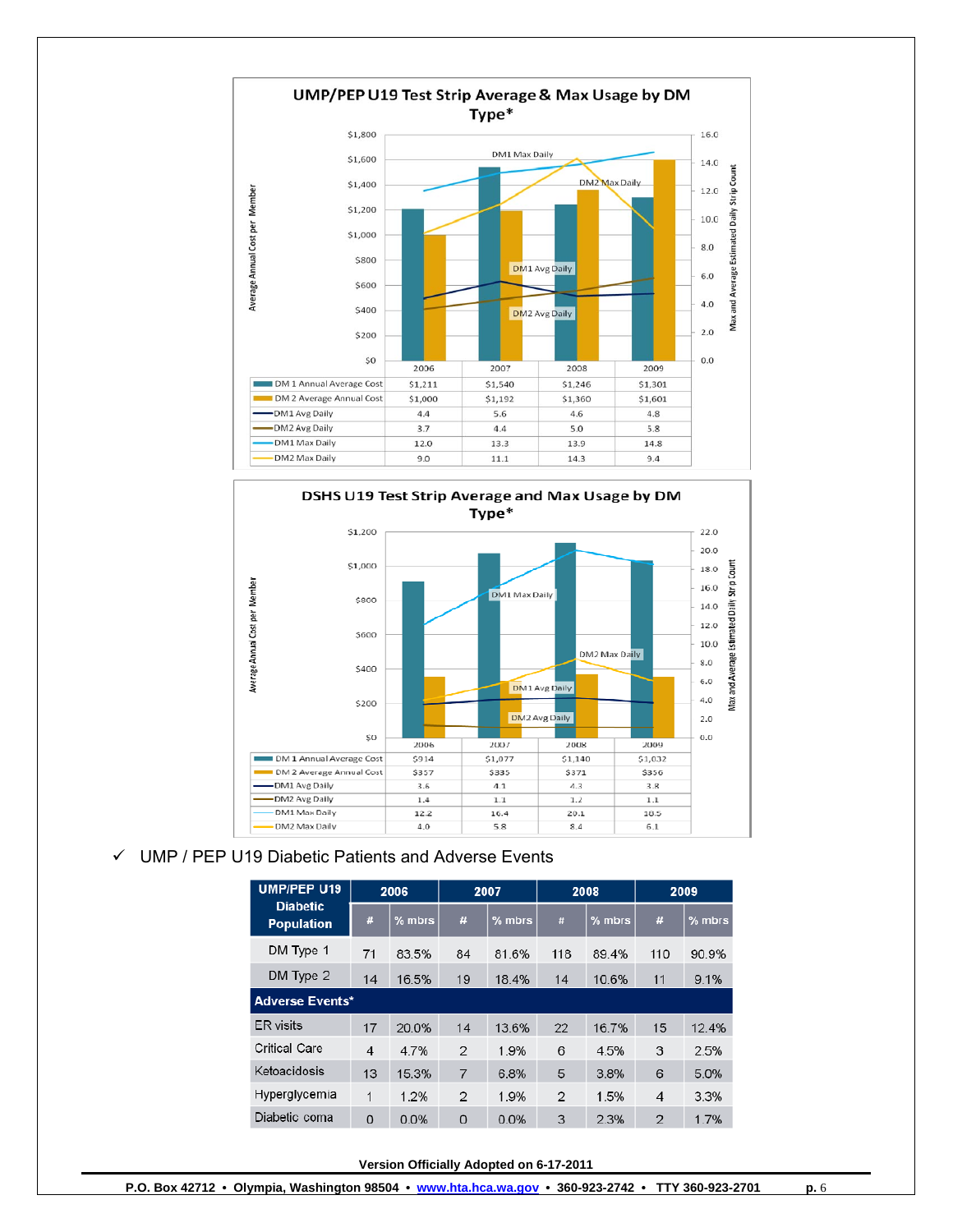## $\checkmark$  DSHS U19 Diabetic Patients and Adverse Events

| <b>DSHS U19</b><br>2006              |     |          | 2007           |          | 2008 |          | 2009           |          |
|--------------------------------------|-----|----------|----------------|----------|------|----------|----------------|----------|
| <b>Diabetic</b><br><b>Population</b> | #   | $%$ mbrs | #              | $%$ mbrs | #    | $%$ mbrs | #              | $%$ mbrs |
| DM Type 1                            | 416 | 62.1%    | 452            | 66.6%    | 530  | 66.3%    | 547            | 65.9%    |
| DM Type 2                            | 241 | 36.1%    | 222            | 32.7%    | 255  | 31.9%    | 273            | 32.9%    |
| <b>Adverse Events*</b>               |     |          |                |          |      |          |                |          |
| <b>ER</b> visits                     | 229 | 34.3%    | 311            | 45.8%    | 352  | 44.0%    | 471            | 56.8%    |
| <b>Critical Care</b>                 | 42  | 63%      | 67             | 9.9%     | 59   | 74%      | 95             | 11.54    |
| Ketoacidosis                         | 75  | 11.2%    | 104            | 15.3%    | 106  | 13.3%    | 135            | 16.3%    |
| Hyperglycemia                        | 19  | 2.9%     | 33             | 4.9%     | 37   | 4.6%     | 34             | 4.1%     |
| Diabetic coma                        | 3   | 0.5%     | $\mathfrak{D}$ | 0.3%     | 7    | 0.9%     | $\overline{4}$ | 0.5%     |

- $\checkmark$  AMDG Concerns:
	- $\circ$  There is little evidence regarding optimum frequency of SMBG. There is no evidence that >5 SMBG checks per day improve clinical outcomes. There is concern that excessive use of SMBG may reflect ineffective clinical management.
	- o There is evidence in the Washington State UMP and Medicaid fee-for-service populations of substantial morbidity among pediatric diabetic patients reflected in use of ER and critical care services and episodes of diabetic ketoacidosis.
	- o Evidence for clinically significant improvement in outcomes resulting from CGM in pediatric diabetic patients is very weak
- $\checkmark$  AMDG Recommendations:
	- $\circ$  Optimal management of diabetes in pediatric patients should be multimodal, guided by qualified clinicians, to include: effective glycemic management through careful attention to diet, exercise, medication, and blood glucose levels, and consideration of intensive insulin therapy as appropriate.
		- Intensive insulin therapy should be guided by regular SMBG, usually 4-5 times daily. Results of SMBG should be used appropriately to adjust diet, exercise, and insulin dosing to achieve appropriate glycemic control
	- $\circ$  Coverage of unrestricted quantities of SMBG test strips for all cases is not justified; cover with condition of up to 5 tests/day. Coverage of >5 tests/day should require case review and justification as medically necessary.
		- Could be made available as exception to rule in Medicaid, and consider requiring specialty consultation.
	- $\circ$  CGM should not be a covered benefit by Washington State purchased health plans (however, it could be provided in the setting of IRB-approved clinical trials).

## **Agenda Item: Evidence Review Presentation**

Spectrum Research presented an overview of their evidence report on Glucose Monitoring, full presentation in meeting materials.

- Diabetes mellitus (DM) is a serious chronic condition for which there is no definitive cure. DM is categorized into 3 major types, based on etiology:
	- o **Type 1 (T1DM):** is an autoimmune disorder that destroys pancreatic beta cells which make insulin. It is the most common form in person's ≤ 18 years old. Insulin therapy is required.
	- **Version Officially Adopted on 6-17-2011**  o **Type 2 (T2DM):** Is most common in adults and is caused by insulin resistance, disordered and inadequate insulin release and excessive glucose production by the liver. Diet, exercise and oral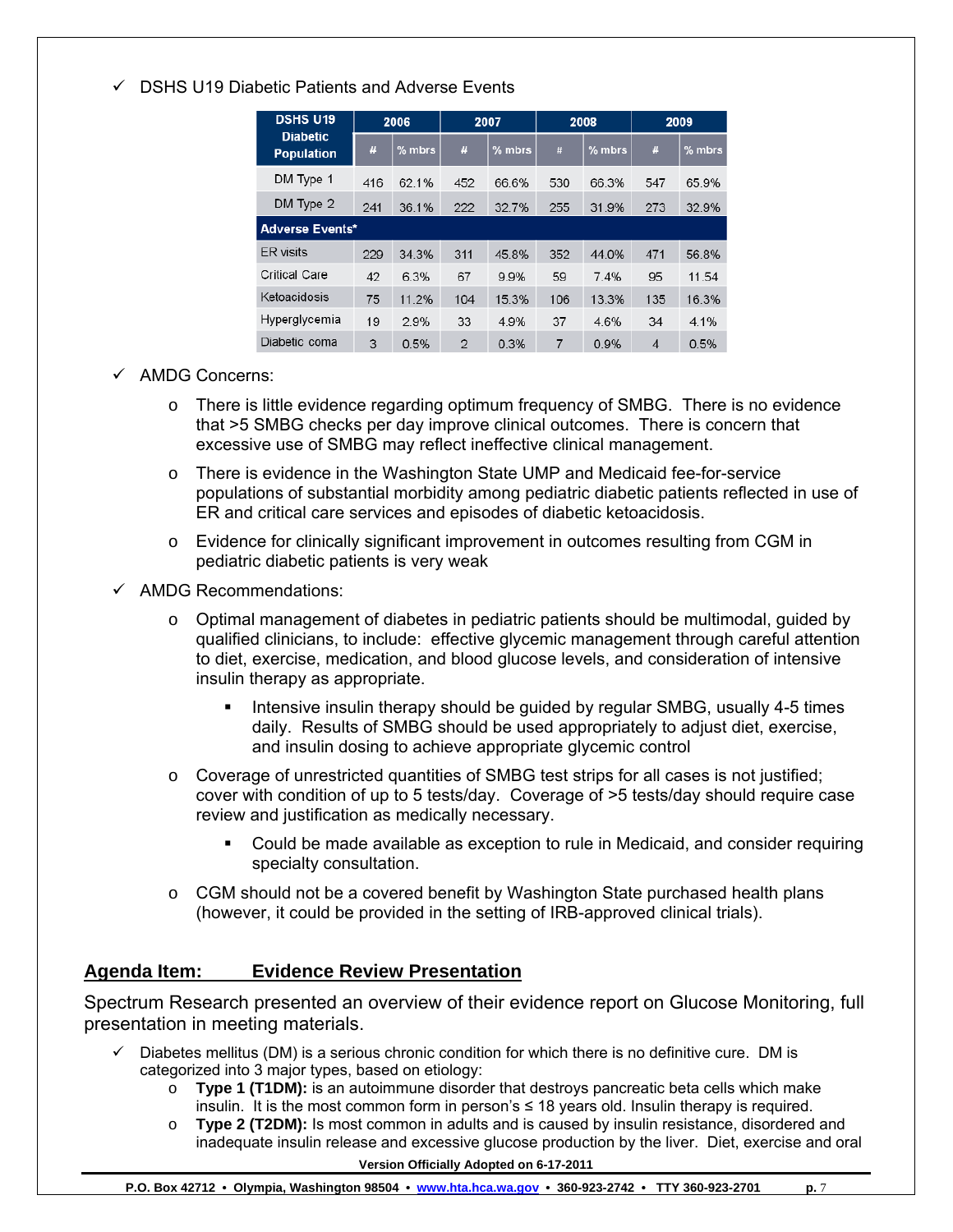medications may be effective in the first years; however, it is progressive and insulin therapy may eventually be required.

- o **Gestational (GDM):** defined as glucose intolerance with pregnancy onset/first recognition of pregnancy.
- $\checkmark$  Background Complications: Chronic complications are strongly related to DM duration and glycemic control (T1 and T2DM). Diabetic ketoacidosis (DKA): severe hyperglycemia; leading cause of hospitalizations in children with T1DM nationally; can lead to coma, death. Hypoglycemia: 3 X more common in children (vs. adults), may be difficult to detect (unawareness); can damage brain, lead to seizures, coma, death.
- $\checkmark$  Background DM duration is associated with chronic complications, thus, person's ≤ 18 years old may have the most to gain from maintaining good glycemic control yet have some of the greatest challenges in achieving and maintaining it.
	- o Goal: Achieve/maintain glucose and A1C levels as close to normal as possible while minimizing episodes of severe hypoglycemia.
	- $\circ$  Intensive management with tight control has become standard of care. Self-monitoring plays an integral part since it provides data for decision making; assists in identifying and preventing hypoglycemia; provides "peace of mind" to care givers; and/or influences activities and quality of life.
- $\checkmark$  Self-monitoring of blood glucose (SMBG) is intermittent monitoring. First FDA approval was in 1975. Capillary blood drop placed on reagent-impregnated paper strips; monitor reads and provides "snap shot" of blood glucose levels. Recommended for use at least 4 times per day; individualized.
- $\checkmark$  Real-time Continuous Glucose Monitor (CGM) FDA approval (7-17 years): Guardian and MiniMed Paradigm REAL-Time devices (later used w/pumps). Subcutaneously placed, enzyme-embedded sensor samples interstitial fluid glucose every 1-20 minutes. Trend information; alarms for high and low levels.
- $\checkmark$  Primary Outcomes (based on available literature):
	- o Efficacy and Effectiveness
		- **Mean A1C, Achieving, maintaining target A1C levels**
		- ADA goals: <6 years old 7.5% -8.5%; age 6-12 <8.0%; adolescents <7.5%
		- Clinically meaningful change 0.5%<br>■ Hypoglycemia hyperglycemia keto
		- Hypoglycemia, hyperglycemia, ketoacidosis
		- Microvascular complications
		- Quality of life
	- o Safety
		- **-** Device-related, Morbidity, Mortality
- $\checkmark$  Literature Search: 240 unique potentially relevant citations. Final number of included study reports = 49 and 3 FDA SSED; multiple studies contributed information to several key questions. No full economic studies were found.
	- o Primary evidence efficacy and effectiveness
		- SMBG: 1RCT (DCCT) and 2 associated observational follow-up studies (EDIC) provide indirect evidence; 1 large registry study and 7 cross-sectional studies
		- CGM: 4 RCTS; JDRF trials' associated additional analyses; Data not uniformly available for those  $\leq 18$  years old
- $\checkmark$  Key Question 1: Efficacy and Effectiveness of SMBG
	- $\circ$  1 RCT (LoE II) Diabetes Complications and Control Trial (DCCT); N = 195 ages 13-17 years; 7.4 yrs f/u
		- SMBG ≥ 4/day *as part* of comprehensive, intensive care (insulin dose adjustment, diet, exercise) vs. SMBG or urine testing 1/day (insulin 1-2 injections/day; no daily changes of insulin or diet)
		- Provides indirect evidence on efficacy of SMBG
		- Primary prevention (PP) cohort ( $n = 125$ ); participants with no retinopathy or nephropathy
		- Secondary intervention (SI) cohort ( $n = 70$ , 1-15 years); participants with mild to moderate non-proliferative retinopathy.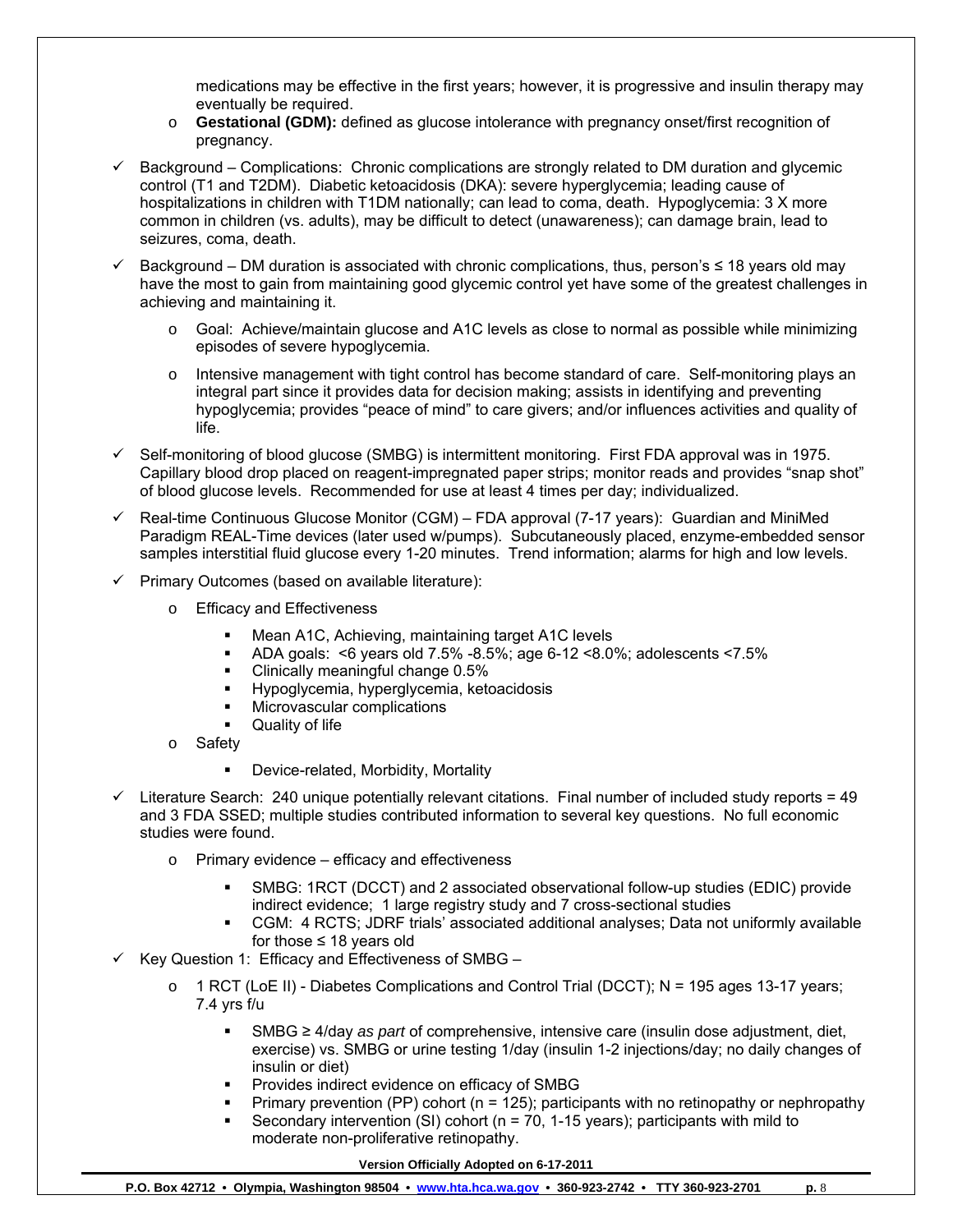- o Epidemiology of Diabetes Interventions and Complications (EDIC) 2 reports (LoE II).
	- Follow-up of DCCT participants 4 and 10 years after DCCT end;
	- Original IT group encouraged to continue regimens
	- Original CT group offered instruction on intensive therapy
- $\circ$  N =175 (91% of surviving DCCT adolescents) enrolled; 80% follow-up at year 10.
- o Testing ≥ 4/day at 4 years: 24% IT, 29% CT and at 10 years and 64.5% IT 38.9% CT (means not provided)
- 9 Key Question 1: Effectiveness of SMBG EDIC results summary:

|                                | <b>Intensive</b> | <b>Conventional</b> | <b>Effect size</b>           |
|--------------------------------|------------------|---------------------|------------------------------|
| Mean A1c (%)                   |                  |                     |                              |
| Year 4                         | $8.38 \pm 1.7$   | $8.45 \pm 1.6$      | NS.                          |
| Year 10                        | $8.2 \pm 2.1$    | $8.2 \pm 1.3$       | <b>NS</b>                    |
| Severe Hypoglycemia            |                  |                     |                              |
| Year 4                         | 51/100 p-v       | 57/100 р-у          | $RR 0.9, p = 0.749$          |
| <b>Retinopathy Progression</b> |                  |                     | <b>Reduction in OR</b>       |
| Vear 4                         | $7.1\%$          | 25.4%               | $77\%$ (39, 92) p = 0.004    |
| Year 10*                       | 50.9%            | 53.4%               | $10\%$ (-104, 60) p = 0.8395 |

- $\circ$  Severe non-proliferative diabetic retinopathy (NPDR) or worse and proliferative retinopathy:
	- Year 4: Lower NPDR for IT 1.4% vs. CT 14.5%, p = 0.005; 1.4% IT vs. 8.7% for proliferative
	- Year 10: no significant differences between groups
	- NS differences: macular edema, laser therapy at both times
- o Nephropathy (in those without microalbuminuria or albuminuria at DCCT baseline or close; page 95 of report).
	- Year 4: IT group rates were less, but NS; no one on dialysis or with renal transplant
	- **•** Year 10 rates were similar
- $\checkmark$  Summary and Overall Strength of Evidence for Key Question 1

#### o **Efficacy of SMBG ( 1 RCT) – SoE is low**

- Indirect evidence from DCCT: SMBG  $\geq$  4/day as part of intensive, tight control program:
- Short term (6-12 months): Lower A1C and daily blood glucose;
- Longer (mean 7.4 years): sustained lower A1C, daily blood glucose; retinopathy and microalbuminuria risk reduction and; faster nerve conduction velocities
- Higher rate of hypoglycemic events with intensive treatment

#### o **Effectiveness (Observational) SMBG–SoE low**

- EDIC -2 follow-up reports 4 and 10 years post DCCT:
- 4 years: No differences in mean A1c between groups; IT group- lower rates of retinopathy progression, lower but NS difference in microalbuminuria or albuminuria prevalence
- 10 years: No differences in mean A1C, retinopathy progression or microalbuminuria or albuminuria
- $\checkmark$  Key Question 2: Efficacy by frequency or mode
	- o **SMBG**: DCCT results (indirect evidence, ≥ 4/day)
	- o **Continuous Glucose Monitoring (CGM)**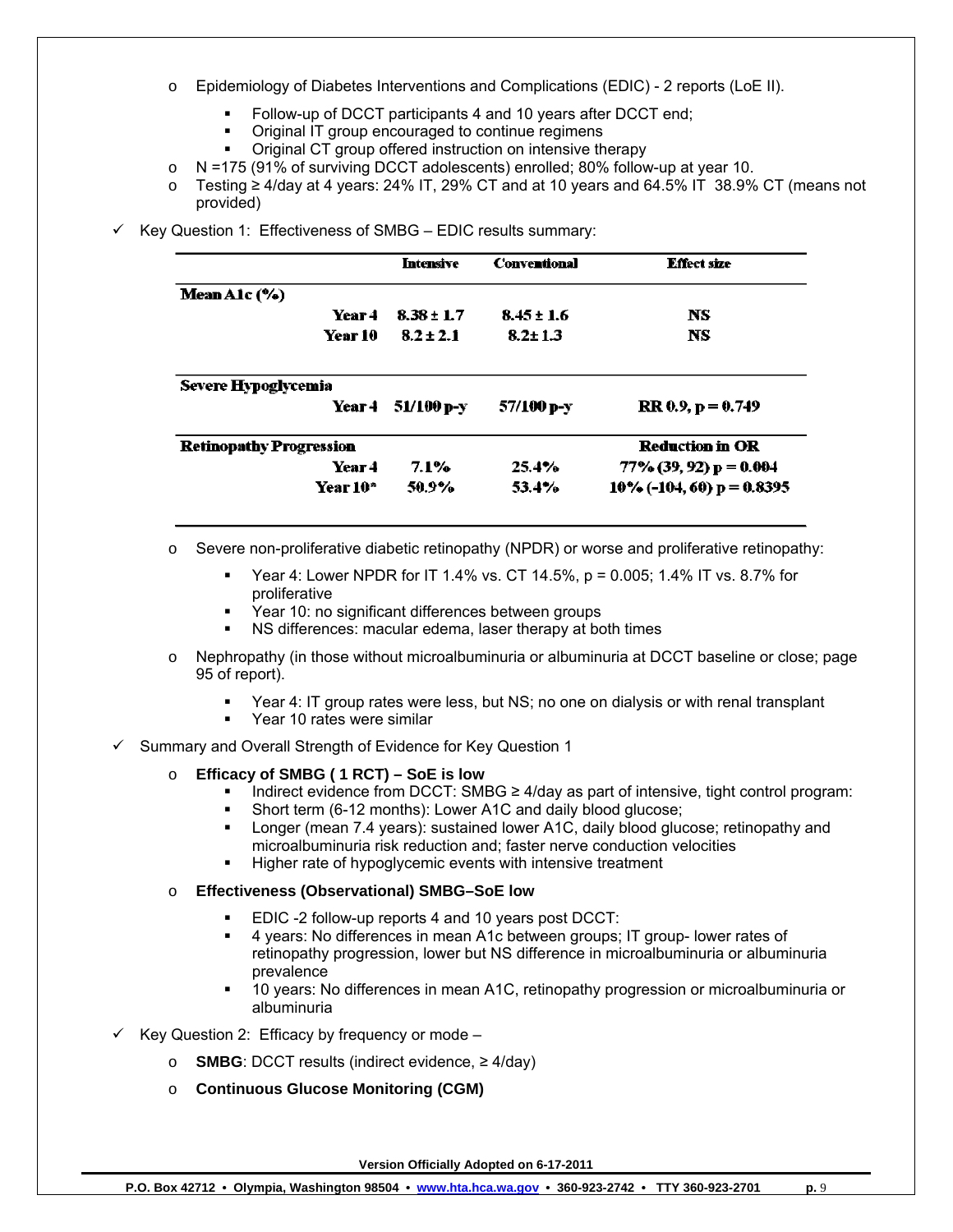- 5 reports from 4 RCTS of real-time CGM; bulk of evidence comes from two RCTs. Limited data; stratified by age in 2 studies. One RCT compared CGM/pump vs. SMBG/MDI.
- CGM (+ SMBG for calibration and decision making) versus SMBG alone
- Participants educated on data use for management decisions
- $\checkmark$  Key Question 2: Efficacy of CGM (+SMBG) vs. SMBG alone --- Participants achieving A1c targets:

| A1C levels (26 weeks)            | <b>CGM</b>            | <b>SMBG</b>       | <b>Effect Size</b>    |
|----------------------------------|-----------------------|-------------------|-----------------------|
| <b>JDRF 2008</b> $(n = 114)$     |                       |                   |                       |
| < 7.0%                           | $27\%$ (15)   12% (7) |                   | RD 15%; $p = 0.01$    |
| $<7.0\%$ with no severe          | $25\% (14) 10\% (6)$  |                   | $RD$ 15%; $p = 0.02$  |
| hypoglycemic events              |                       |                   |                       |
| $\geq$ 10% relative $\downarrow$ | $29\%$ (16)   12% (7) |                   | RD 17%; $p = 0.04$    |
| $\geq$ 0.5% absolute $\perp$     |                       | 54% (30) 31% (18) | $ $ RD 23%; p = 0.009 |
| Hirsch 2008 ( $n = 40$ )         | $M_{\rm N}$           | <b>1% NR</b>      | $P = 0.052$           |

- $\checkmark$  Key Question 2: Efficacy of CGM (+SMBG) vs. SMBG alone:
	- o Hypoglycemia JDRF 2008 (N = 114)
		- ≥ 1 severe event: CGM 4 (7%), SMBG 6 (10%)
		- Rates of severe hypoglycemia:  $p = 0.06$
		- CGM 17.9/100,000 p-y; SMBG 24.4/100,000 p-y
		- $Mini/day \le 50$  mg/dl: CGM 10, SMBG 13; p = 0.50
		- Min/day ≤ 70 mg/dl: CGM 47, SMBG 59: p = 0.29
	- o Hyperglycemia JDRF 2008 (N = 114)
		- Min/day ≥ 180 mg/dl: CGM 643, SMBG 635; p =  $0.58$
		- Min/day ≥ 250 mg/dl: CGM 242, SMBG 268: p = 0.18
	- o Quality of Life (26 weeks) **--** Combined populations of JDRF 2008 (>7.0% A1C at baseline) and JDRF 2009 (<7.0% A1C).
		- Participants and parents completed diabetes-specific and general assessments of QOL
		- Measures: Hypoglycemia Fear Survey subscale (HFS), Pediatric Quality of Life Inventory (PDsQL) generic and diabetes specific editions; Problem areas in Diabetes (PAID; parents only completed).
		- No differences by treatment in mean values for any measure for either participants or parents.
- $\checkmark$  Summary and Overall Strength of Evidence for Key Question 2 is low.
	- $\circ$  JDRF 2008 (N = 114) and Hirsch 2008 (n = 40):
		- Short term (26 weeks): No differences in mean A1C; JDRF CGM participants twice as likely to achieve A1C targets
		- JDRF: Lower rate of hypoglycemic events with CGM (but NS); % of participants achieving targets w/o such events significantly greater for CGM
		- Longer term: no studies found
	- o Combined JDRF 2008 and 2009 data
		- No differences in quality of life measures at 26 weeks for either participants or parents
- $\checkmark$  Effectiveness of CGM (+SMBG): Frequency of Use -- Extension studies JDRF 2008 and sub-analysis of JDRF 2009. Observational studies (LoE II and III)
	- JDRF 2008 extension studies
		- Original CGM cohort (n = 80): Lower mean A1C (maintained by 12 months) and larger percentage of participants meeting targets with use  $\geq 6$  days/week
		- Original SMBG cohort offered CGM (with less intensive training; n = 47): no consistent pattern of improvement in A1C or for meeting target levels based on use. Lower hypoglycemia rates reported following 6 month CGM use (p not reported).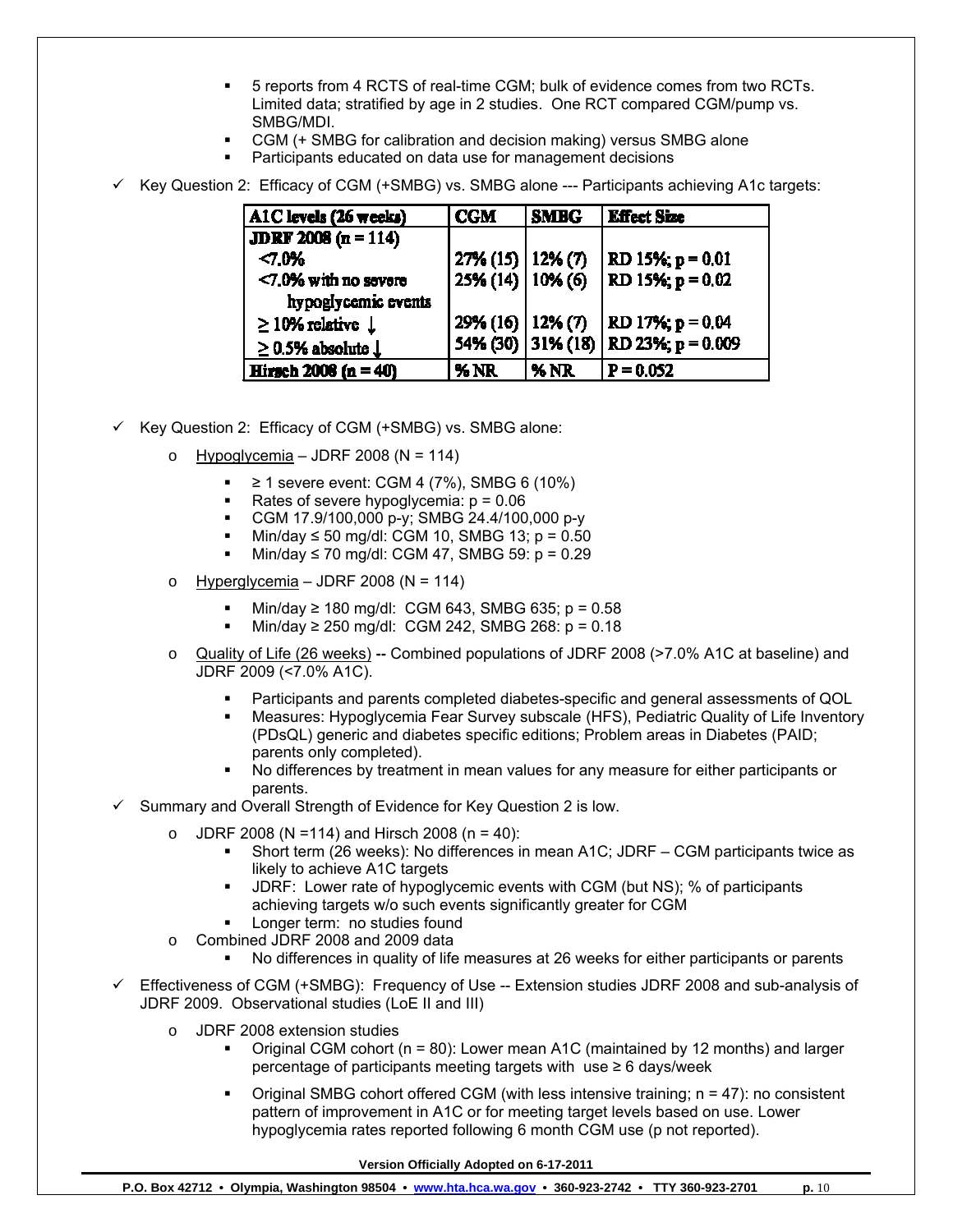- o JDRF 2009 subananalysis of those with baseline ≤ 7.0% A1C: mean change in A1C of −0.72% with  $\geq 6$  days/week
- $\checkmark$  Effectiveness Frequency of SMBG: 6 cross-sectional studies (LoE III).
	- o N ranged from 89-2,743; 5 report statistically significant *associations* between number of SMBG per day and lower A1C in multivariate analyses. Testing at least 4 - 5 times per day.
	- o Hypoglycemia and DKA (Ziegler):

|              | <b>Hypoglycemic events</b> | Diabetic Ketoacidosis events |
|--------------|----------------------------|------------------------------|
| SMBG 0-4/day | 13-20 events/100 p-years   | 6-12 events/100 person-years |
|              |                            | (except for 1SMBG/day)       |
| SMBG ≥ 5/dav | 20-37 events/100 p-years   | 4-6 events/100 person-years  |
|              |                            |                              |

- $\checkmark$  Summary and overall strength of evidence for key question 2 -- Frequency:
	- o **Effectiveness CGM Frequency SoE low**
		- JDRF 2008 extensions. Original CGM cohort: use ≥ 6 days/week appears to have maintained lower A1C and more met age appropriate targets. Original SMBG cohort provided with CMG: no consistent pattern of benefit with frequency of use
	- o **Effectiveness SMBG Frequency SoE low**
		- One large registry, six additional cross-sectional studies. SMBG 4-5 times per day associated with lower mean A1C. Causality cannot be inferred
- $\checkmark$  Key Question 3 Safety:
	- o SMBG: No data for current devices
	- o CMG: (7 RCTs, 7 observational, 3 FDA SSED). No mortality in ≤ 18 year olds reported. Insertion site problems: Redness/itching (16%-45%); dry skin (21%); mild, moderate skin changes (14% each); irritation, bruising or pain (0-53%). Sensor/Device concerns: alarm interferes with daily routine (38%); alarm irritating (38%-50%); sensor too bulky (22%-75%); sensor pulled out (10%- 13%). Many studies had small sample sizes.
- $\checkmark$  Overall strength of Data = Moderate.
	- o CGM: RCTs, observational studies, SSED. Primary concerns reported: Insertion site problems, alarm related. No deaths in age group or major adverse events reported.
	- o SMBG: No studies on current devices. Older reports: sore finger, difficulty obtaining samples.
- 9 Key Question 4 Differential Outcomes for subpopulations:
	- o CGM JDRF 2008 RCT; Participants 8-14 years old and those 15-24 years old had similar results with regard to mean A1C, hypoglycemia.
	- $\circ$  SMBG: Zeigler (LoE III) N = 26,723. Association between SMBG frequency and average improvement in A1C varied by age and insulin regimen.

|                       | 0-5 years            | 6-12 years           | > 12 years           |
|-----------------------|----------------------|----------------------|----------------------|
|                       | $(n = 1989)$         | $(n = 7568)$         | $(n = 17, 166)$      |
| Mean A1C              | 7.59% ± 1.34         | $7.61 \pm 1.32$      | $8.46 \pm 1.85$      |
| <b>SMBG trequency</b> | $6.0$ /day $±1.9$    | $5.3$ /day $\pm 1.6$ | $4.4$ /day $\pm 1.4$ |
|                       | CТ                   | <b>MDI</b>           | <b>CSII</b>          |
|                       | $(n = 5016)$         | $(n = 18, 565)$      | $(n = 3142)$         |
| Mean A1C              | $7.64\% \pm 1.67$    | $8.24\% \pm 1.75$    | $8.01\% + 16.0$      |
| <b>SMBG trequency</b> | $5.3$ /day $\pm 1.8$ | $4.7$ /day $\pm 1.5$ | $5.3$ day $\pm 1.8$  |

9 General trend for the relationship between frequency of SMBG and adjusted mean A1c by age group (estimated by Ziegler):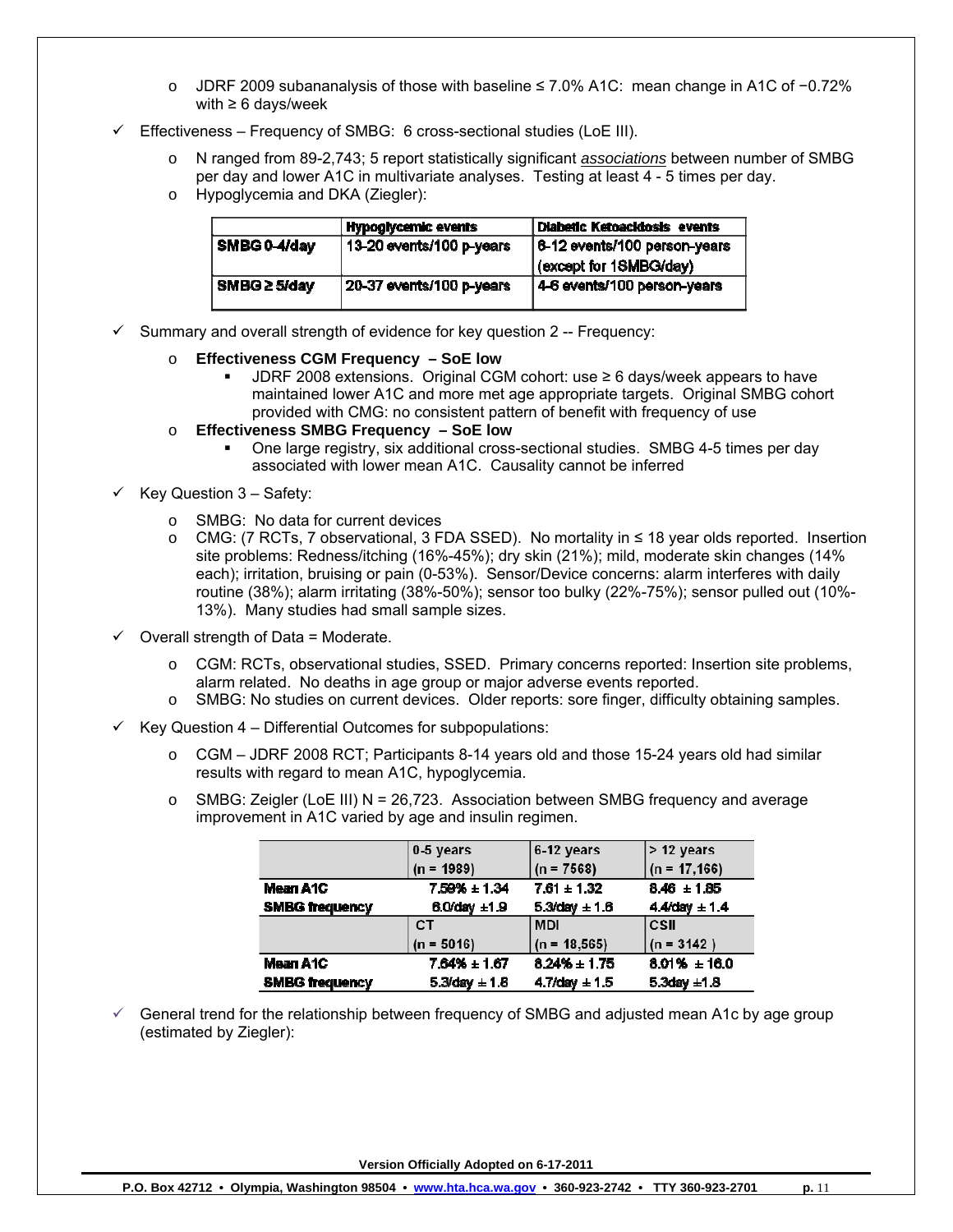

 $\checkmark$  Overall Strength of Evidence for Key Question 4 = Low

- o **CGM**: 1 RCT; 8-14 year olds and 15-24 year olds had similar patterns for most results
- o **SMBG**: Registry study
	- Age: For 13-18 year olds, greater average improvement in A1C for each additional SMBG up to 5 per day. In 0-5 and 6-12 year olds, less improvement for each additional SMBG beyond the first.
	- Insulin Regimen: CSII: tests up to 10 times per day closest to targets.

#### 9 **KQ #5: Economic – no evidence, no full studies**

- Observations and Implications:
	- o Diabetes management in children and adolescents presents a number of challenges and influences quality of life for the child and care givers.
	- $\circ$  As DM duration contributes to development of complications, this younger age group may have the most to gain from good control.
	- o Self-monitoring is viewed as a critical component of management.
	- o Studies did not provide specifics regarding how data from self-monitoring (SMBG or CGM) are used to influence decisions on insulin dose/regimens, diet or exercise; thus it is not possible describe the independent influence of monitoring on outcomes.
	- o Adherence to monitoring and taking appropriate action based on the data are necessary to effect outcomes.
	- o SMBG is part of CGM use protocol. CGM's role for pediatric use is not yet defined in the literature. No long term studies in this population were found.

## **Agenda Item: HTCC Glucose Monitoring Discussion and Findings**

Dr. Blackmore, Committee Chair, led a discussion of the evidence related to the safety, efficacy, and cost-effectiveness of Glucose Monitoring beginning with identification of key factors and health outcomes, and then a discussion of what evidence existed on those factors.

#### **1. Evidence availability and technology features**

The evidence based technology assessment report indicates:

1.1 Diabetes mellitus or diabetes is a serious chronic disease characterized by elevation of blood glucose. The predominated form of diabetes in children is from an autoimmune disorder that destroys the pancreatic cells where insulin is made. There is no cure; insulin injections are required and the primary goals for treatment of youth with insulin requiring diabetes are to maintain plasma glucose and A1C levels as close to normal as possible. Diabetic ketoacidosis (very high glucose level) is the leading acute complication and can result in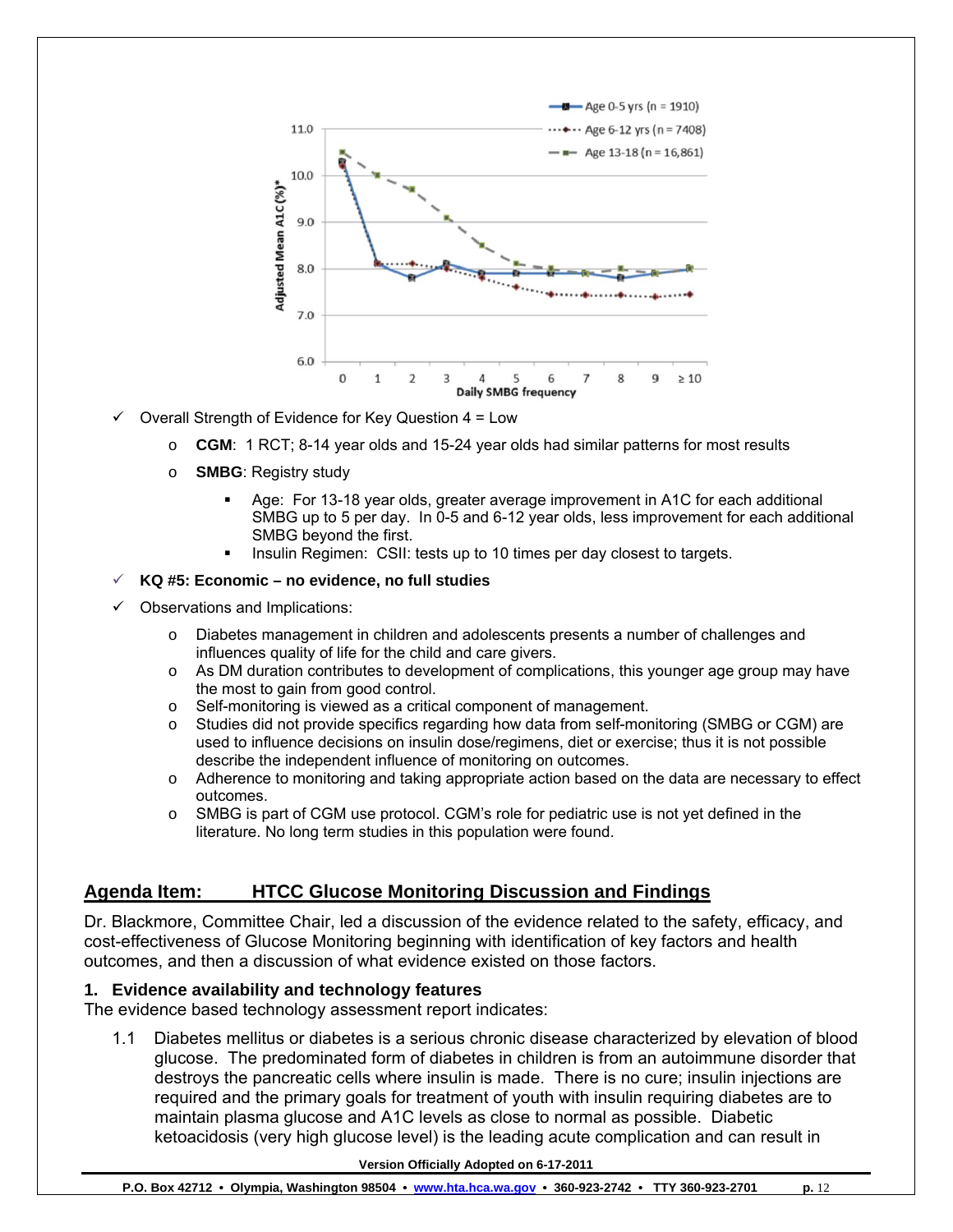morbidity and mortality. A seminal diabetes study (DCCT) results suggest that maintaining near normal levels of A1C are ideal to minimize the risk of chronic complications, but the lower the A1C puts individuals at risk of severe hypoglycemia. Children and adolescents have challenges related to varying physical capability, physiological and psycho-social changes that influence metabolism and adherence to self care behaviors.

- 1.2 Self monitoring of blood glucose has become a standard practice recommendation due to the link between good glycemic control and lower chronic complications; however, the method and optimal frequency of self-monitoring of blood glucose in patients remains controversial. Several lines of evidence have suggested an association between glucose monitoring and increased discomfort, inconvenience and worsening of depression scores with regular selfmonitoring, along with a lack of clinically relevant improvement in diabetes-related outcomes in patients who self-test. On the other hand, children and adolescents can be especially at risk for some diabetes related complications. Information about the best options for glucose monitoring in diabetic persons 18 and under, including evidence of efficacy and safety and cost; and correlation of frequency (including strip frequency and continuous monitoring) to improved outcomes is needed.
- 1.3 Self-monitoring of blood glucose (SMBG) uses meters to analyze small amounts of capillary blood on reagent-coated test strips to provide immediate documentation of glycemic status. This allows one to implement strategies to address and avoid out of range glucose values. It provides only a snapshot of the blood glucose level and thus, cannot provide information on whether there is a trend toward higher or lower levels. Continuous glucose monitors (CGM) are more recent technology where a minimally-invasive device is worn to measure interstitial fluid glucose concentration via sensors which have been inserted subcutaneously. These devices take samples every 1-20 minutes over the time that the device is worn. CGM is not approved for insulin dosing decisions, so individuals using CGM must still conduct SMBG several times a day.
- 1.4 Evidence included in the technology assessment review was obtained through a structured, systematic search of the medical literature; economic studies; and clinical guidelines. 240 potentially relevant studies were identified; 49 were included; no economic studies found. The evidence is indirect because SMGB is note separately studied. Primary evidence for SMBG is 1 randomized control trial (DCCT) and 2 associated observational follow up (EDIC); 1 larger registry study and 7 cross-sectional studies. For CGM, 4 RCTs and JDRF's analysis were included, though data is not uniformly available for 18 and under.
- 1.5 The evidence based technology assessment report identified six expert treatment guidelines and no National Coverage decision (NCD) policy addressing children.
- 1.6 The committee also reviewed information provided by the state agencies, and public members; and heard comments from the evidence reviewer, clinical expert, HTA program, agency medical directors and the public.

## **2. Evidence about the technology's safety**

The committee discussed multiple key factors and health outcomes that were important for consideration in their overall decision on whether the technology is safe. Summary of committee considerations follows.

- 2.1 The evidence based technology assessment report indicates that the strength of evidence of safety is moderate based on number and quality of studies. SGBM and CGM have no major adverse events or deaths. *(Adverse events from severe high and low glucose are described in efficacy).*
- 2.2 The evidence based technology assessment report indicates that the primary issues for SGBM are from older studies that reported sore fingers and difficulty obtaining samples.
- **Version Officially Adopted on 6-17-2011**  2.3 The evidence based technology assessment report indicates that for CGM, primary issues from small RCT and observational studies included skin irritation (0%- 53%); sensor dislodging (10% - 13%); alarms interfering with daily routine (38%) and irritation with alarms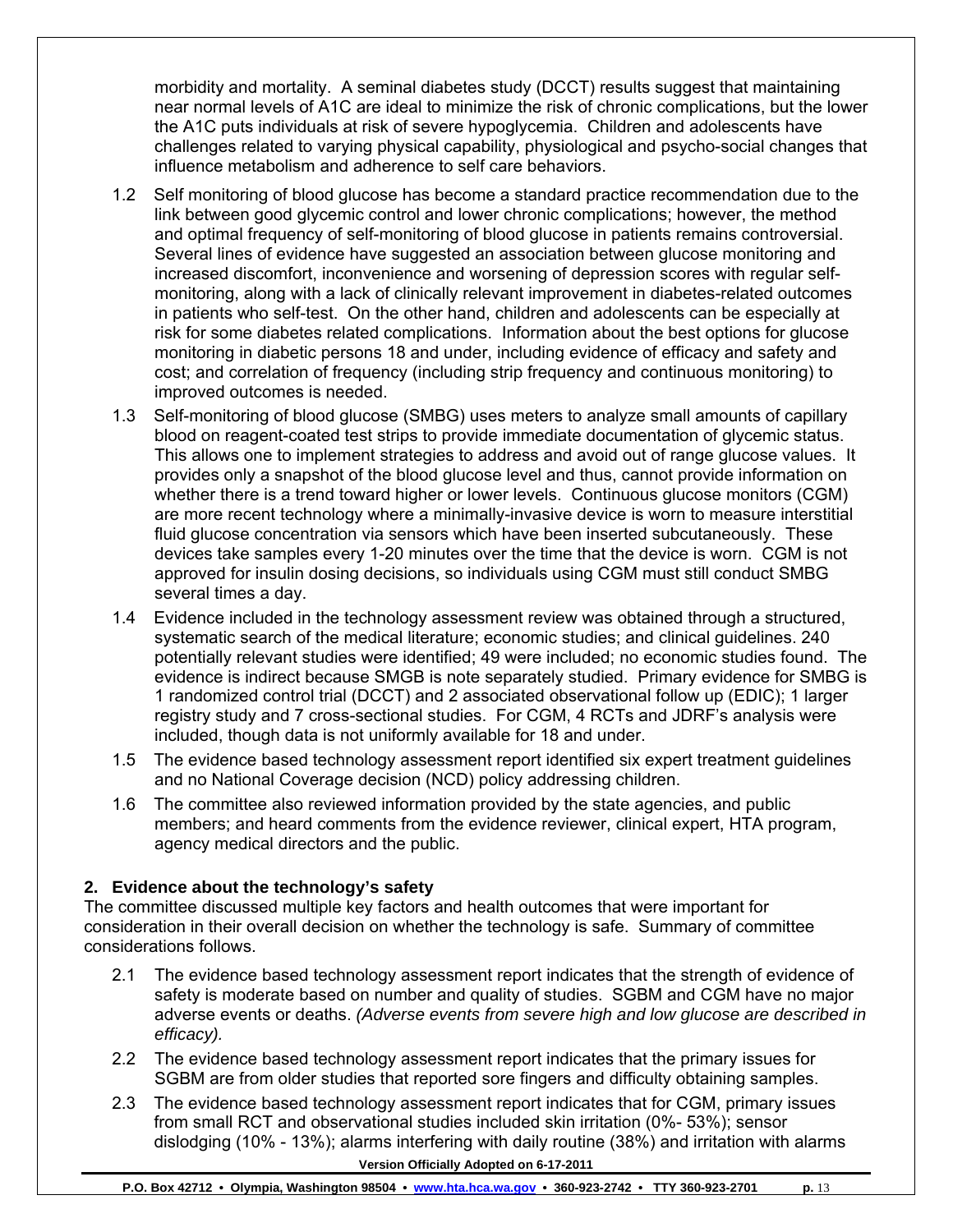(38% - 50%). The primary safety issue with CGMs are false alerts and missed alerts (false negatives); rates varied across blood glucose thresholds and devices – false negatives rates for hypoglycemia (below threshold) ranged from 14% to 75% and false negative rates for hyperglycemia (above threshold) ranged from 5% to 37%).

## **3. Evidence about the technology's efficacy and effectiveness**

The committee discussed multiple key factors and health outcomes that were important for consideration in their overall decision on whether the technology is effective. Summary of committee considerations follows.

- 3.1 Efficacy of SMBG the evidence based technology assessment report indicated that no studies evaluated current methods of SMBG testing alone or as an independent component of diabetes management. The Diabetes Complications and Control Trial (DCCT-1994) is the primary study of 195 patients aged 13 to 17 providing indirect evidence regarding the efficacy of SMBG as part of a package of comprehensive, intensive diabetes care, which included SMBG four or more times per day and education on how to use the information to adjust insulin, diet and exercise compared with the then standard of care (urine or SMBG once/day, only periodic insulin adjustment).
	- o Mean A1c levels 8.06% for intensive care arm vs. 9.7% for conventional arm; a 61% risk reduction in sustained at least three step retinopathy in intensive arm; no difference in nephrology; no difference in ketoacidosis (18% vs. 20%); and a threefold higher risk of hypoglycemia resulting in coma/seizure in intensive care arm.
- 3.2 Effectiveness of SMBG the evidence based technology assessment report indicated indirect evidence on the effectiveness of SMBG is based on the Epidemiology of Diabetes Interventions and Complications (EDIC-2001) the observational follow-up to the DCCT at four and ten years with 175 patients. All participants in the conventional treatment arm were offered instruction in the use of intensive therapy and intensive treatment group patients were encouraged to continue such treatment. No significant differences between the groups identified except related to retinopathy at 4yr.
	- o Mean A1c levels 8.38% for intensive arm vs. 8.45% in conventional at 4yr; and 8.2% for both groups at 10yr;
	- $\circ$  Retinopathy progression worse in 7% of intensive arm vs. 25% in conventional at 4yr and 51% for intensive arm vs. 53% in conventional at 10yr;
	- o Severe hypoglycemia; macular edema; and nephropathy had no significant differences
- 3.3 Efficacy and effectiveness by frequency or mode of test -- there were no clinical trials that directly evaluated the efficacy of SMBG frequency. Indirect evidence from the DCCT provides information with respect to frequency in that the intensive group was instructed to test at least four times per day compared with the conventional care groups once per day (see above). The bulk of the evidence on efficacy of mode of self-monitoring comes from comparisons with continuous glucose monitors (CGM).
- 3.4 CGM used with SMBG (for calibration and verification per FDA recommendations) was compared with SMBG alone; three RCTs form primary basis; overall *Strength of Evidence is low*. Data from one JDRF 2008 report on CGM (result stratified by age (n = 114, 8-14 year olds)) and one smaller Hirsch RCT ( $n = 40$ , 12-18 year olds) are primary studies. Another JDRF (2009) study has few outcomes stratified by age. In the JDRF studies, 84% of both CGM and SMBG groups used insulin pumps (which did not communicate with the CGM) and 100% of patients in the Hirsch study used pumps integrated with the CGM device in the CGM arm only. Different in population and study design preclude pooling of data.
	- o Mean differences in HbA1C levels were not clinically or statistically significant in short term.
	- o No study reported significant differences in episodes of hypoglycemia for CGM vs. SMBG.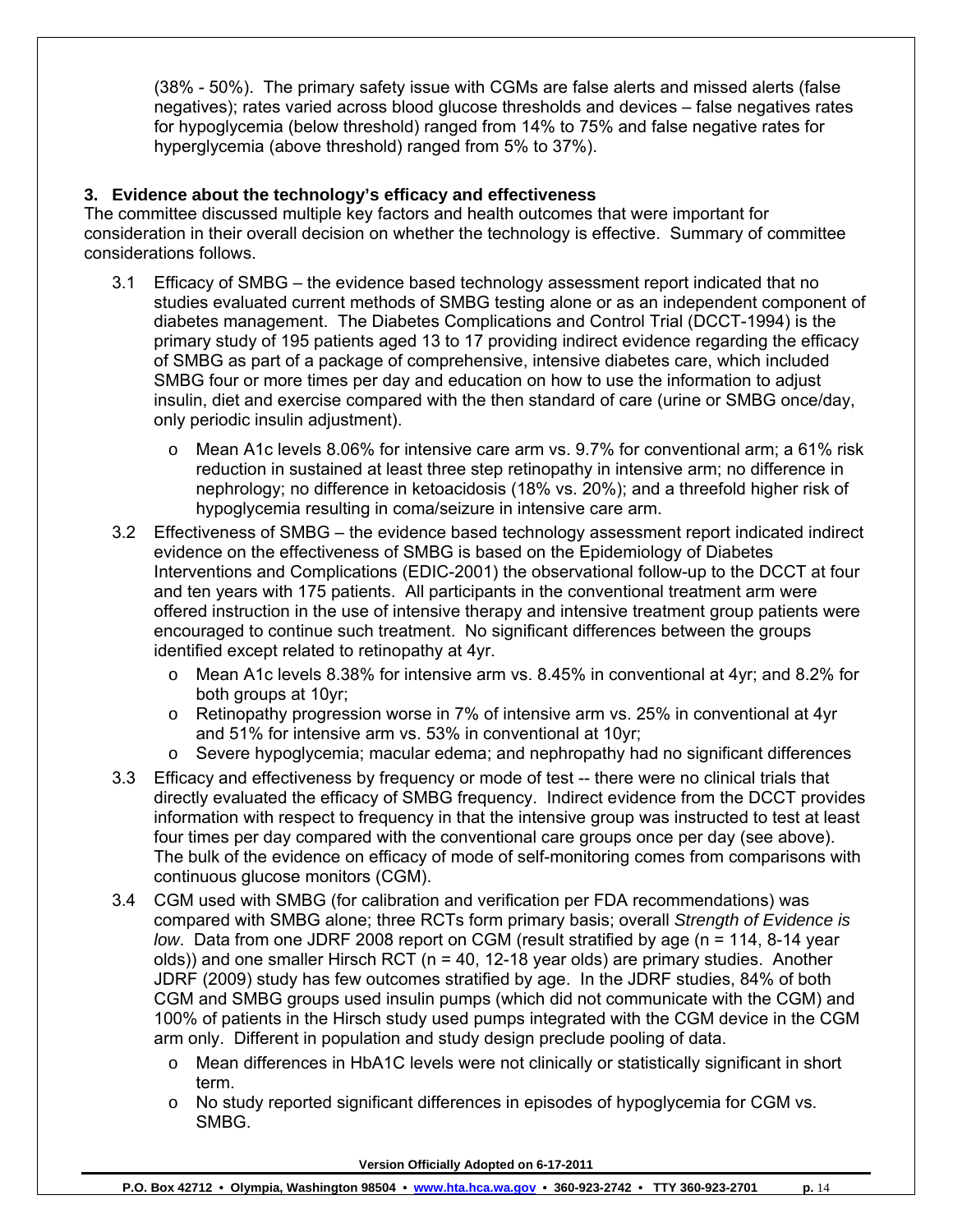- $\circ$  2 RCTs reporting on hyperglycemia reported no significant differences for CGM vs. SMBG.
- o Results on the effect of CGM vs. SMBG on medication or nutritional management conflicted: 2 studies reported significant differences in insulin doses where one study reported no change in insulin doses.
- o There are currently no long-term comparative studies on these devices for evaluation of benefits, complications or diabetes-related co-morbidities on those ≤ 18 years old.

## **4. Special Populations**

- 4.1 The evidence based technology assessment report reported one RCT and one large registry study directly assessed differential outcomes for either CGM or SMBG by age subpopulations. The overall strength of evidence is low.
- 4.2 The evidence based technology assessment report included one RCT comparing CGM with SMBG in patients 8-14 years old and those 15-24 years old - each had similar results with regard to A1C and achieving targets for CGM and SMBG with no evidence of differential efficacy by age was demonstrated.
- 4.3 The evidence based technology assessment report reported that there is limited evidence for differential effect of frequency of SMBG testing by age from one large registry study.
	- $\circ$  For 13-18 year olds an average improvement in A1C of 0.3%  $\pm$  0.011 for each additional SMBG was reported. This appears to apply up to tests five per day.
	- $\circ$  In contrast, for ages 0-5 and 6-12, beyond one test per day, improvement in A1C was much less and averaged  $0.04\% \pm 0.018$  and  $0.12\% \pm 0.010$  respectively beyond one SMBG per day.

## **5. Evidence about the technology's value and cost-effectiveness**

The committee discussed multiple key factors that were important for consideration in their overall decision on whether the technology has value and is cost-effective. Summary of committee considerations follows.

5.1 The evidence based technology assessment report indicated that no evidence is available to assess the cost effectiveness of SMBG or CMG in persons with diabetes ≤18 years old who require insulin. No full economic studies which focused on the cost-effectiveness of CGM or the frequency of SMBG were found.

## **6. Evidence on Medicare Decision and Expert guidelines**

Committee reviewed and discussed the expert guidelines as identified and reported in the technology assessment report.

- 6.1 Centers for Medicare and Medicaid Services (CMS) no NCD policy addressing children.
	- $\circ$  For adults, to be eligible for coverage of home blood glucose monitors and related accessories and supplies, the patient (or patient's care-giver) must meet all the following criteria:
		- Diagnosed with diabetes that is being treated by a physician
		- Glucose monitor and related supplies ordered by the treating physician with documentation of medical necessity for the prescribed frequency of testing
		- Successfully completed training or is scheduled to begin training in the use of these items
		- Capable of using the test results to assure appropriate glycemic control
		- **Device is designed for home use**
	- o Supplies covered: Up to 100 test strips and lancets every month for beneficiaries who are insulin dependent and every 3 months for those who are non-insulin dependent, and one lancet device every 6 months for both indications.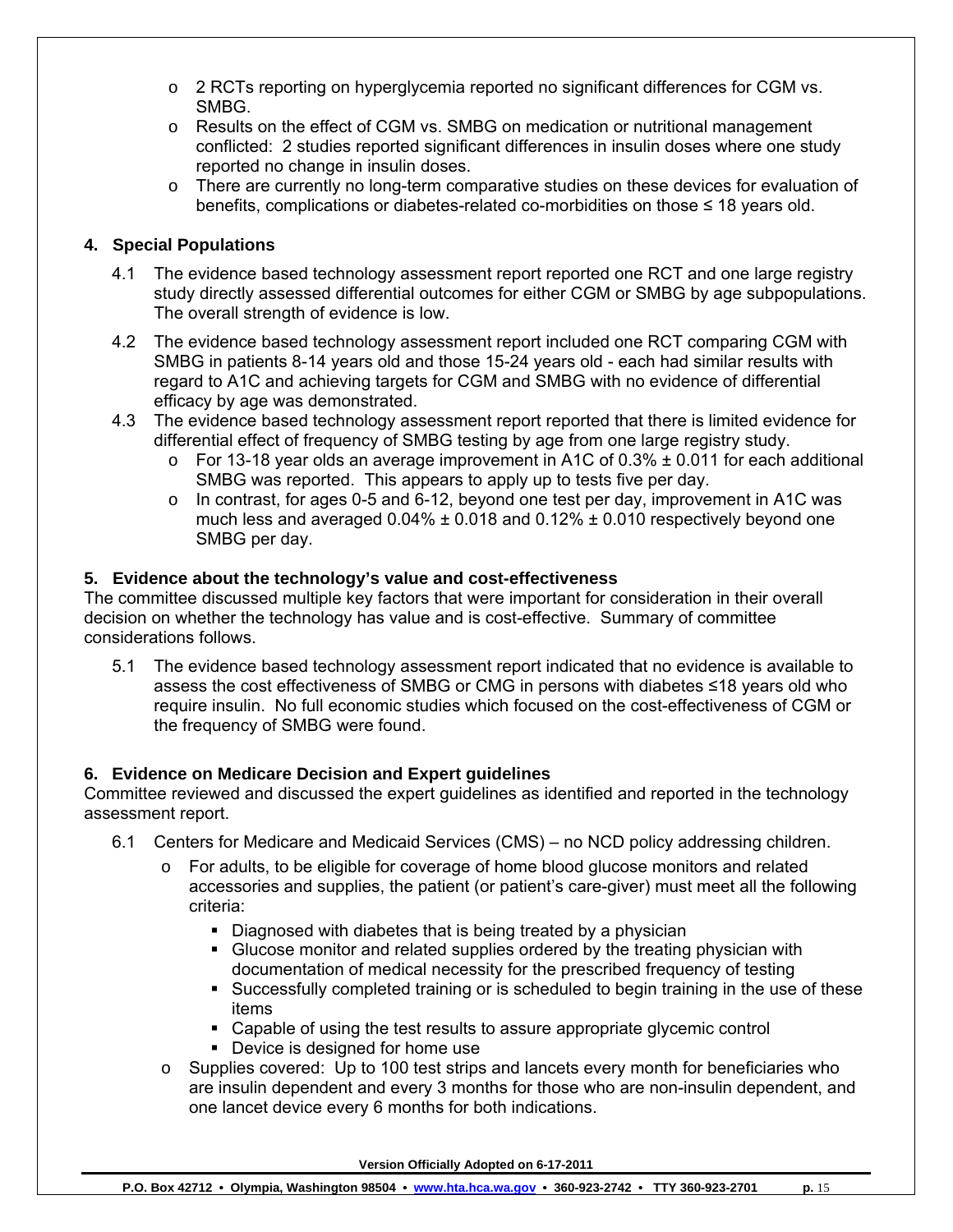- 6.2 Guidelines the evidence based technology assessment report identified six guidelines though a search of the *National Guideline Clearinghouse.* 
	- o American Diabetes Association (ADA), 2010 *Frequency of self-monitored blood glucose (SMBG)*: SMBG in general has been extensively reviewed by the ADA and is recommended for patients of all ages with type 1 diabetes. The 2010 report did not specifically address frequency for children; however, in a statement published in 2005 by the ADA entitled Care of Children and Adolescents with Type 1 Diabetes it is recommended that SMBG be performed at least four times daily. *Continuous glucose monitoring (CGM):* CGM in conjunction with intensive insulin regimens can be a useful tool to lower A1c in selected adults (age  $\geq$  25 years) with type 1 diabetes. Although the evidence for A1c lowering is less strong in children, teens, and younger adults, CGM may be helpful in these groups. Success correlates with adherence to ongoing use of the device. CGM may be a supplemental tool to SMBG in those with hypoglycemia unawareness and/or frequent hypoglycemic episodes. *Glycemic goals:* consider age when setting glycemic goals in children and adolescents with type 1 diabetes, with less stringent goals for younger children.
	- o Diabetes Coalition of California, California Diabetes Program, 2008 this guideline addresses adults, children and adolescents with type 1 and type 2 diabetes mellitus. *SMBG testing:* typically test at least 4x / daily. *Lab exams:* A1c should be checked 1-2 times year if stable, quarterly if treatment changes or if not meeting goals. Target goal < 7.0% or < 1% above lab norms. For children, modify as necessary to prevent significant hypoglycemia. Furthermore, microalbuminuria should be checked beginning with puberty once the duration of diabetes is > 5 years unless proteinuria has been documented. *Selfcare behaviors:* as appropriate for child's developmental stage.
	- o International Society for Pediatric and Adolescent Diabetes (ISPAD), 2009 In summary, SMBG is an essential tool in the optimal management of childhood and adolescent diabetes and, when financially possible, should be made available for all children with diabetes. The cost of BG monitoring is very expensive and in many countries the cost relative to the cost of living may make this technology unavailable. *Frequency of SMBG:* SMBG should be prescribed at a frequency to optimize each child's diabetes control, usually 4-6 times a day, because frequency of SMBG correlates with glycemic control. *CGM:* CGM devices are becoming available that may particularly benefit those with hypoglycemic unawareness, as the devices will alarm when glucose is below a specified range or with rapid rate of fall of glucose. *Glycemic goals:* the target A1c for all child agegroups is recommended to be < 7.5%. Every child should have a minimum of one measurement of A1c per year. Ideally, there should be four to six measurements per year in younger children and three to four measurements per year in older children.
	- o National Institute for Health and Clinical Excellence (NICE), 2004 -- *SMBG:* who are trying to optimize their glycemic control and/or have intercurrent illness should be encouraged to measure their blood glucose levels more than four times per day. Should be encouraged to perform frequent blood glucose monitoring as part of a continuing package of care that includes dietary management, continued education and regular contact with their diabetes care team. *CGM:* who have persistent problems with hypoglycemia awareness or repeated hypoglycemia or hyperglycemia should be offered CGM systems. *Glycemic goals:* should be encouraged to use blood glucose measurements for short-term monitoring of glycemic control. The target for long-term glycemic control is an A1c level of less than 7.5% without frequent disabling hypoglycemia and the child's care package should be designed to attempt to achieve this.
	- o American Association of Clinical Endocrinologists (AACE), 2010 Personal CGM is recommended for patients with type 1 DM and following characteristics: hypoglycemic unawareness or frequent hypoglycemia; A1c over target, or with excess glycemic variability; requiring A1c lowering without increased hypoglycemia; during preconception or pregnancy. Personal CGM use is recommended for children and adolescents with type 1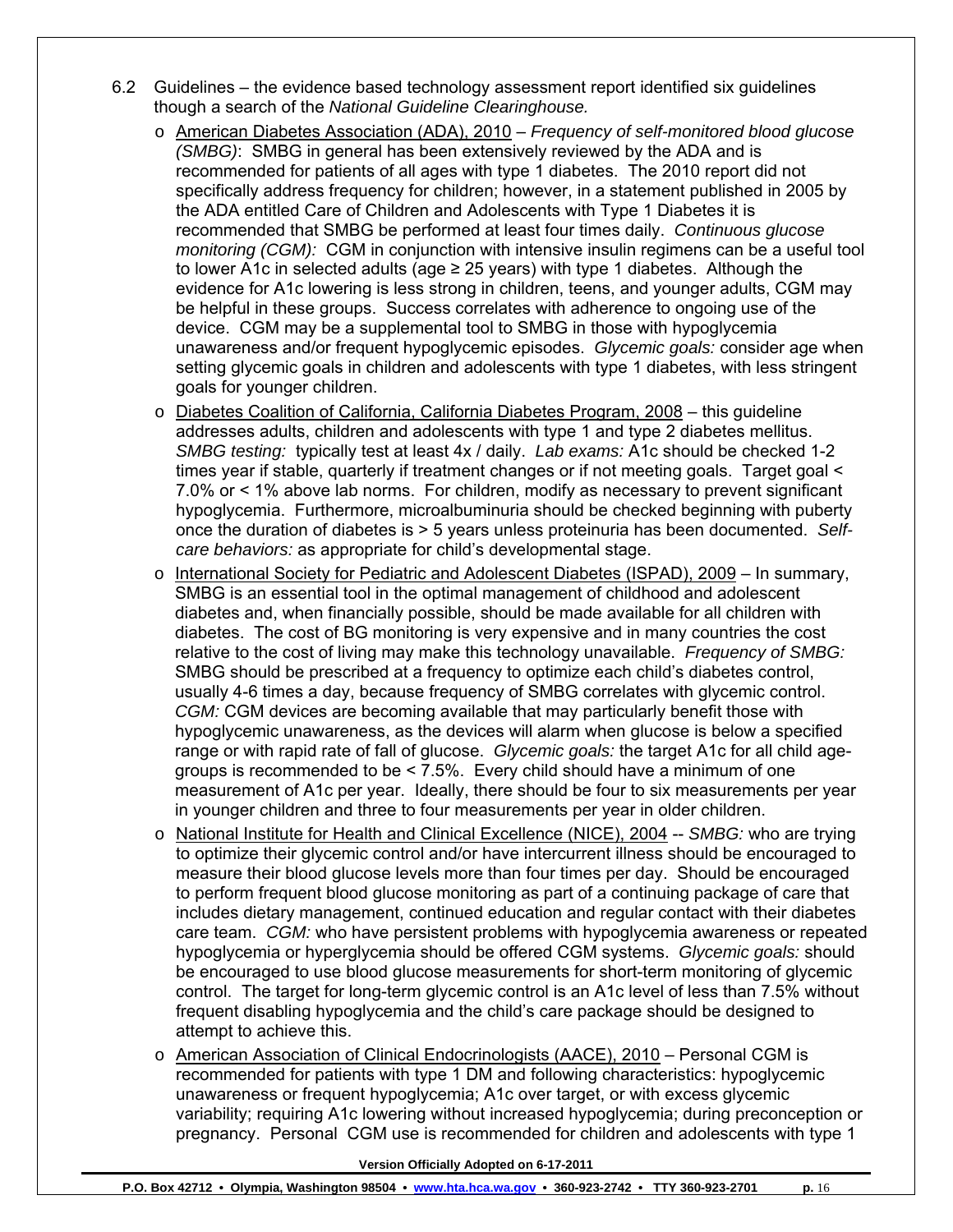DM who have achieved A1c levels less than 7.0%; youth with type 1 DM who have A1c levels of 7.0% or higher and are able to use the device on a near-daily basis. The following patients might be good candidates for personal CGM, and a trial of 2 to 4 weeks is recommended: youth who frequently monitor their blood glucose levels; committed families of young children (< 8 years old), especially if the patient is having problems with hypoglycemia.

o British Society of Pediatric Endocrinology, 2009 – *Proven clinical indication:* to lower A1c, when this remains above the individual's target despite optimized use of intensive insulin regimens. *Potential clinical indications – Diagnostic:* suspected nocturnal hypoglycemia and/or early morning hyperglycemia; suspected unrecognized hypoglycemia; A1c above individualized target despite intensified insulin therapy apparently optimized with selfmonitoring; persistent disabling hypoglycemia despite conversion from MDI to CSII. *Potential clinical indications – Therapeutic:* further optimization of pump therapy regimens when A1c cannot be consistently lowered below 7.5%; protection against recurrent disabling hypoglycemia, and for those with hypoglycemia unawareness or debilitating fear of hypoglycemia.

# **Committee Conclusions**

Having made findings as to the most significant and relevant evidence regarding health outcomes, key factors and identified evidence related to those factors, primarily based on the evidence based technology assessment report, the committee concludes:

## **1. Evidence availability and technology features**

The committee concludes that the best available evidence on Glucose Monitoring has been collected and summarized.

- 1.1. The evidence review summarized the evidence on the safety and efficacy of SMBG and CGM in individuals with insulin dependent diabetes, 18 years of age or under. SMBG plays an important role in the key treatment goal to managing diabetes; maintenance of good glycemic control without increase in the frequency of hypoglycemic events; there is direct evidence that optimizing glucose levels decreases both short and long term diabetes related complications; and managing glucose levels requires self checking.
- 1.2. Current best evidence is available primarily from 1 randomized control trial (DCCT) and 2 associated observational follow up (EDIC); 1 larger registry study and 7 cross-sectional studies. For CGM, 4 RCTs and JDRF's analysis were included.
- 1.3. Self monitoring of blood glucose is a standard practice recommendation due to the link between good glycemic control and lower chronic complications; however the evidence about SMBG optimal frequency is unknown and additional methods (CGM) benefit is unclear.

## **2. Is it safe?**

The committee concludes that the comprehensive evidence indicates that SMBG is safer than alternatives (limited or no self testing); and CGM is unproven to be equally or more safe to SMBG. Key factors to the committee's conclusion included:

- 2.1. The committee unanimously agreed that moderate quality evidence demonstrates SMBG is more safe that conventional treatment (including limited or no self testing): minor skin irritations related to testing site were only reported harm; major morbidity or mortality is not anticipated with this intervention, and none was reported in the literature.
- **Version Officially Adopted on 6-17-2011**  2.2. A majority of the committee agreed that the safety of adding CGM is unproven when compared to conventional treatment or SMBG. Low quality evidence included documented adverse events of skin irritation in up to 53% or patients; sensor dislodging (10% - 13%) and alarms interfering with daily routine (38%) and irritation with alarms (38% - 50%). Additionally, the primary safety issue with CGMs are false alerts and missed alerts (false negatives)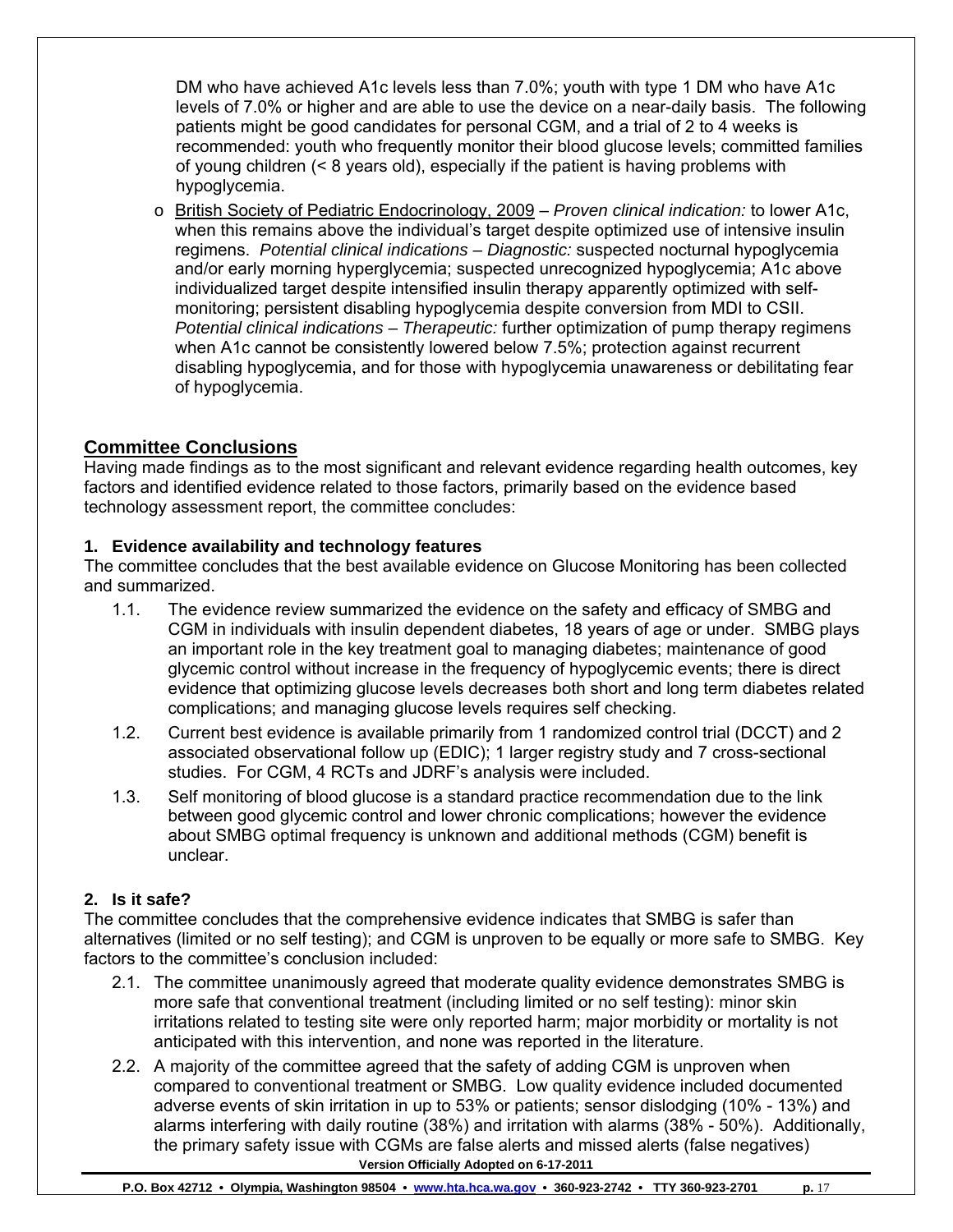because a primary potential benefit of CGM is the ability to lower events of hypoglycemia; rates varied across blood glucose thresholds and devices – false negatives rates for hypoglycemia (below threshold) ranged from 14% to 75% and false negative rates for hyperglycemia (above threshold) ranged from 5% to 37%.

## **3. Is it effective?**

The committee concludes that the comprehensive evidence shows that SMBG is a more effective treatment than alternatives (limited or no self testing); and CGM is unproven to be equally or more effective treatment than SMBG. Key factors to the committee's conclusion included:

- 3.1. The committee unanimously agreed that sufficient evidence exists to conclude that SMB is a more effective treatment compared to conventional treatments or CGM.
- 3.2. The committee agreed that insufficient evidence exists to conclude that CGM is an effective treatment.
- **4. Evidence about the technology's special populations, patient characteristics and adjunct treatment**

The committee agreed that no compelling evidence exists to differentiate sub groups or special populations.

- 4.1 The evidence based technology assessment report compared CGM with SMBG and indicated one RCT. Patients 8-14 years old and those 15-24 years old had similar results with regard to A1C and achieving targets for CGM and SMBG with no evidence of differential efficacy by age was demonstrated, based on one RCT.
- 4.2. The evidence based technology assessment report reported that the SMBG frequency evidence is from one large registry study. There is limited evidence for differential effectiveness for frequency of SMBG by age. For 13-18 year olds an average improvement in A1C of 0.3% ± 0.011 for each additional SMBG was reported. This appears to apply up to tests five per day. In contrast, for ages 0-5 and 6-12, beyond one test per day, improvement in A1C was much less and averaged  $0.04\% \pm 0.018$  and  $0.12\% \pm 0.010$  respectively beyond one SMBG per day.

## **5. Is it cost-effective?**

The committee concludes that the SMB is more cost effective than conventional treatments and CGM. CGM is unproven to be cost effective; agreeing with the comprehensive evidence review that no evidence based conclusions about cost effectiveness can be drawn.

5.1. The evidence report adequately summarized the very low quality evidence on cost which helped the committee conclude that CGM is not a cost effective treatment.

## **Committee Decision**

Based on the deliberations of key health outcomes, the committee decided that it had the most complete information: a comprehensive and current evidence report, public comments, and agency and state utilization information. The committee concluded that the current evidence on Glucose Monitoring demonstrates that there is sufficient evidence to cover self-monitoring of blood glucose (SMBG) for insulin dependent individuals under the age of 19. The committee agreed that there is sufficient evidence on continuous glucose monitoring for insulin dependent individuals under the age of 19 to cover with conditions. The committee considered all the evidence and gave greatest weight to the evidence it determined, based on objective factors, to be the most valid and reliable. Based on these findings, the committee voted to cover self-monitoring of blood glucose (SMBG). Based on these findings, the committee voted to cover with conditions continuous glucose monitoring (CGM).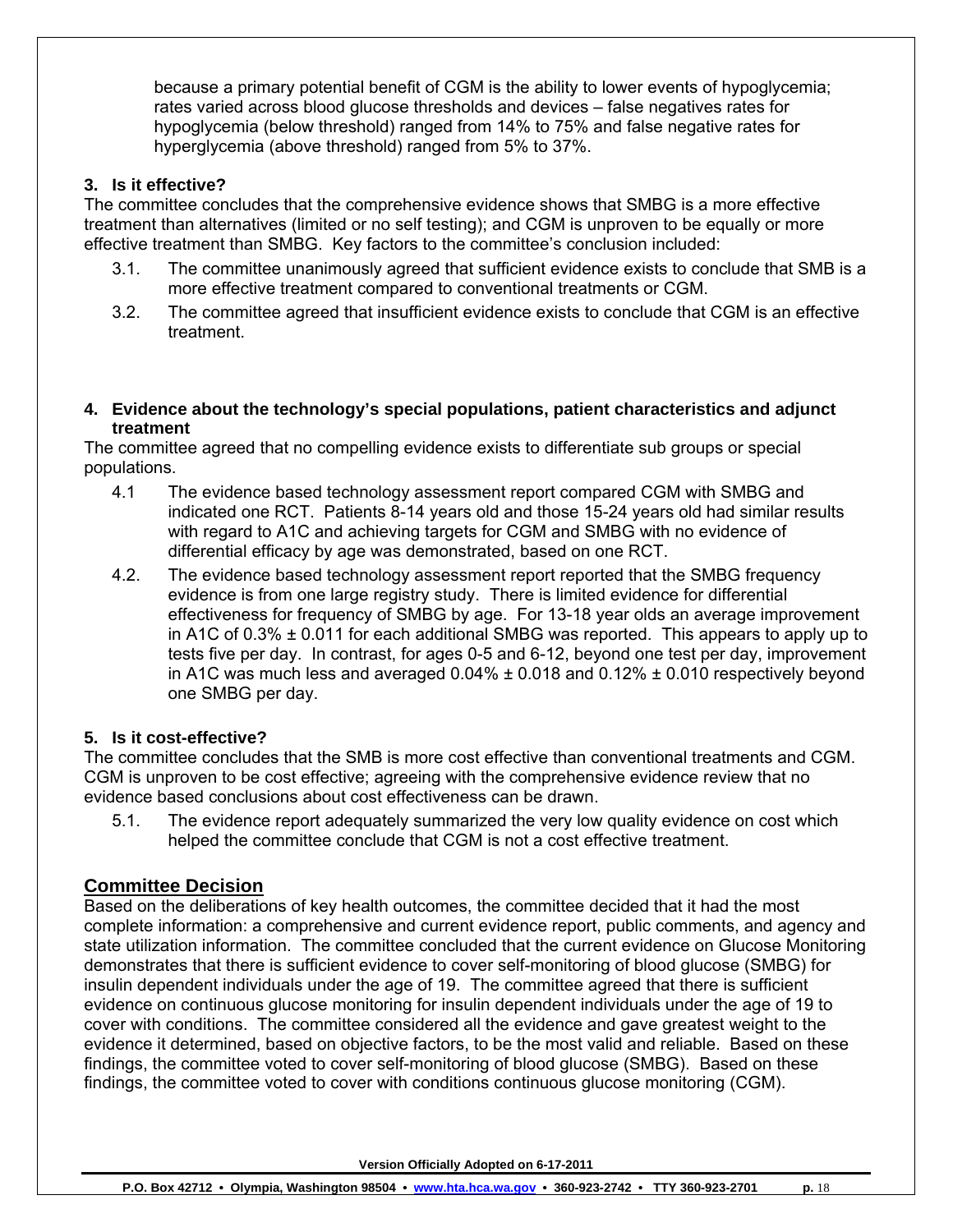# **Glucose Monitoring Coverage Vote**

The clinical committee utilized their decision tool to first gauge committee judgment on the status of the evidence in the three primary areas of safety, efficacy, and cost.

*Self-monitoring of blood glucose (SMBG) --* 

**Is there sufficient evidence under some or all situations that self-monitoring of blood glucose for insulin dependent individuals under the age of 19 is:** 

|                                         | <b>Unproven</b><br>(no) | <b>Equivalent</b><br>(yes) | Less<br>(yes) | <b>More</b><br>(yes) |
|-----------------------------------------|-------------------------|----------------------------|---------------|----------------------|
| <b>Effective</b>                        |                         |                            |               | 11                   |
| <b>Safe</b>                             |                         |                            |               | 11                   |
| <b>Cost-effective</b><br><b>Overall</b> | 3                       |                            |               | 8                    |

*Continuous Glucose Monitoring (CGM) --* 

**Is there sufficient evidence under some or all situations that continuous glucose monitoring for insulin dependent individuals under the age of 19 is:** 

|                                         | <b>Unproven</b><br>(no) | <b>Equivalent</b><br>(yes) | Less<br>(yes) | <b>More</b><br>(yes) |
|-----------------------------------------|-------------------------|----------------------------|---------------|----------------------|
| <b>Effective</b>                        | 11                      |                            |               |                      |
| <b>Safe</b>                             | 9                       |                            |               |                      |
| <b>Cost-effective</b><br><b>Overall</b> | 11                      |                            |               |                      |

Glucose Monitoring Coverage Vote: Based on the evidence provided and the information and comments presented, the committee moved to a vote on coverage.

| <b>HTCC COMMITTEE COVERAGE DETERMINATION</b>                                                                       |   |    |  |  |  |  |
|--------------------------------------------------------------------------------------------------------------------|---|----|--|--|--|--|
| Covered<br><b>Under Certain</b><br><b>Not</b><br>Covered<br>covered<br><b>Unconditionally</b><br><b>Conditions</b> |   |    |  |  |  |  |
| Self-monitoring of blood                                                                                           |   |    |  |  |  |  |
| glucose (SMBG)                                                                                                     | n | 11 |  |  |  |  |
| <b>Continuous Glucose</b>                                                                                          |   |    |  |  |  |  |
| <b>Monitoring (CGM)</b>                                                                                            | 5 |    |  |  |  |  |

- $\triangleright$  Action: The committee vice-chair directed HTA staff to prepare a Findings and Decision document on glucose monitoring reflective of the majority vote for final approval at the next public meeting.
	- 9 *Limitations of Coverage:* Based on the evidence about the technologies' safety, efficacy, and cost-effectiveness, Continuous Glucose Monitoring (CGM) is a covered benefit for diabetes mellitus (DM) patients under 19 using insulin when all of the following conditions are met:
		- **Suffering from one or more severe episodes of hypoglycemia**
		- Or involved in an IRB approved trial
			- **Version Officially Adopted on 6-17-2011**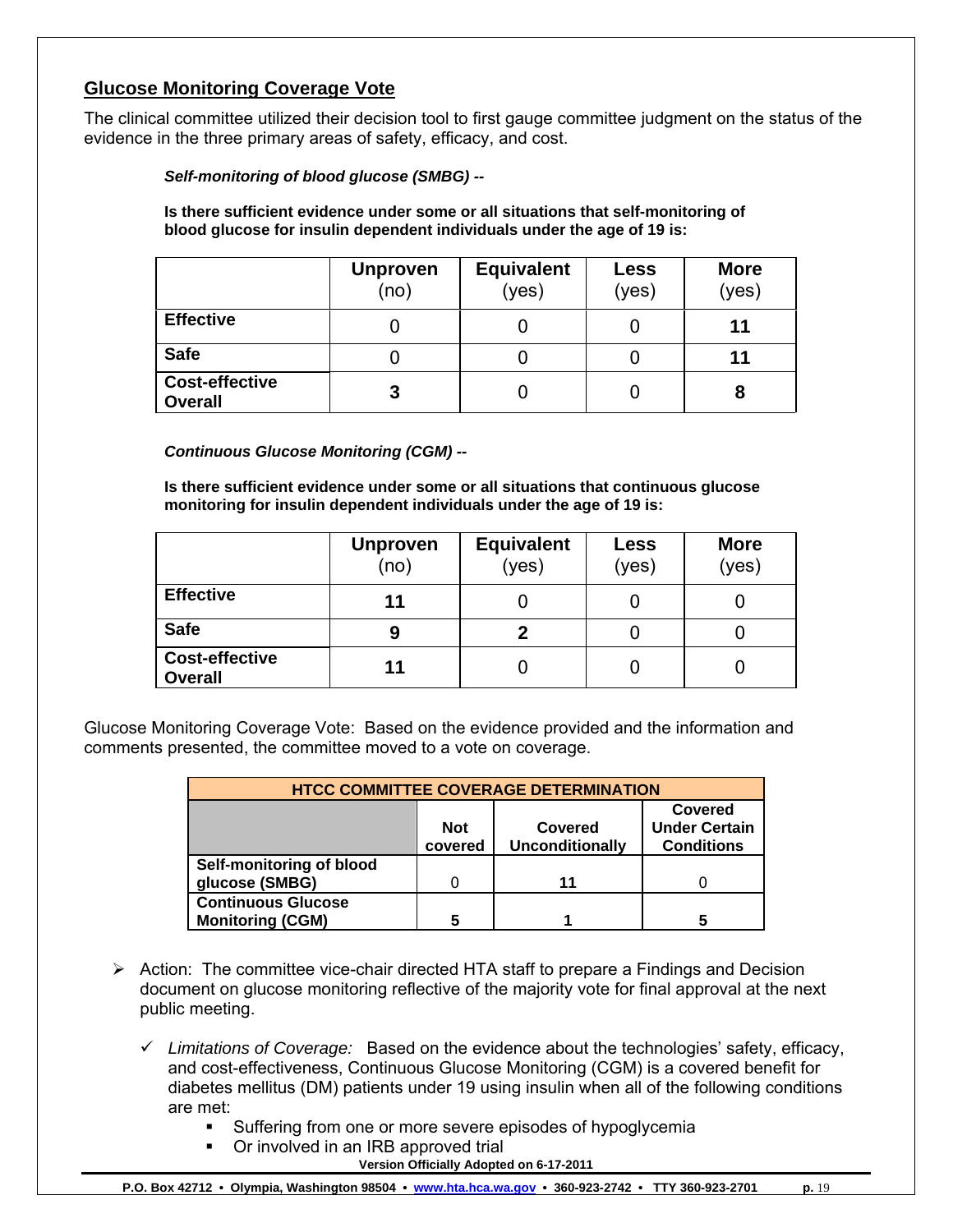The committee discussed Clinical guidelines and Medicare decision, and their coverage determinations are consistent with the clinical guidelines and Medicare decision. The committee found that the evidence review summarized the most recent, relevant evidence and assessed its quality along with addressing key questions relevant to the committee's statutory criteria including evidence on safety, efficacy, effectiveness and cost that were addressed or transparent in clinical guidelines.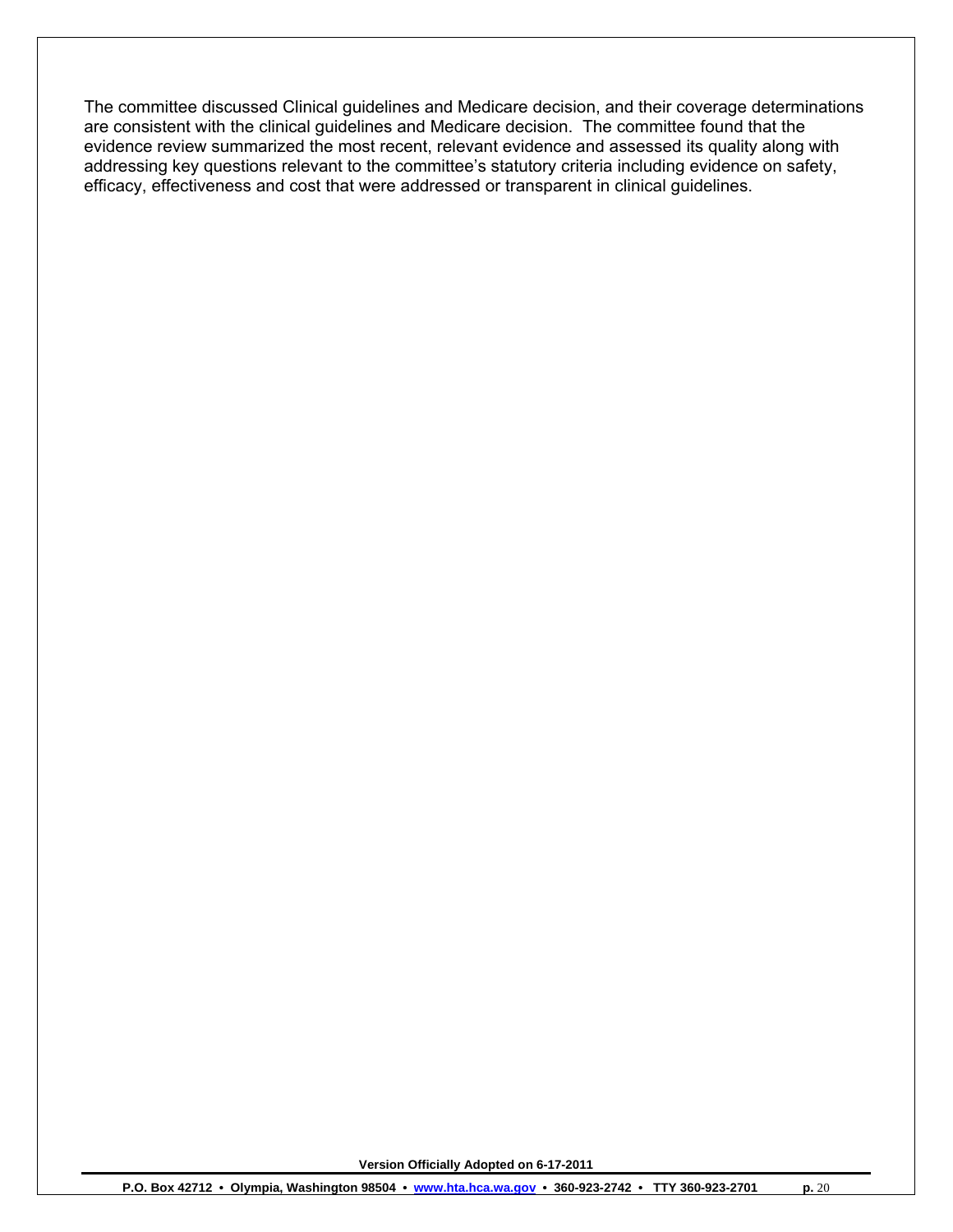# **Agenda Item: Spinal Injections Topic Review**

Leah Hole-Curry, HTA Program Director, introduced the technology topic up for discussion:

- $\checkmark$  Staff provided an overview of the timeline and referred HTCC members to the included key questions and population of interest for the Spinal Injections review.
- $\checkmark$  Staff welcomed, per HTCC request, an invited clinical expert, Dr. Craig Hartrick, clinical anesthesiologist and researcher at William Beaumont Hospital in Michigan. Dr. Hartrick prepared a COI with no conflicts listed, other than his professional affiliation as Editor in Chief of Pain Practice.

# **Agenda Item: Public Comments**

The Chair called for public comments.

- $\checkmark$  Scheduled Public Comments: Eighteen stakeholder groups requested scheduled time for public comments.
	- $\circ$  The following clinicians provided comment in support of spinal injections based on their clinical experience and observation and belief that spinal injections are effective and safe. The commenters believe that spinal injections increase function; reduce need for other interventions that are riskier; and/or are accepted by medical and specialty societies. Restrictions on spinal injections could lead to more unnecessary spinal surgeries. Believe that evidence report inclusion/exclusion criteria are inappropriate and authors have conflict. Issues with overuse are not related to the treatment but are caused by increased providers without adequate training or controls or not using imaging guidance. No additional clinical evidence was cited.
		- Paul Dreyfuss, MD; Ray Baker, MD; Way Yin, MD; Nikolia Bogduk, MD; Richard Rosenquist, MD; John Carrino, MD; Carolyn Marquardt, MD; Andrew J. Cole, MD; Jason Attaman, DO; Jeffrey Roh, MD; Llewellyn N. Packia Raj, MD; Irene Young, MD; Yung J. Lee, DO; Michael Hatzakis, Jr., MD; Alison Stout, DO and Trent L. Tredway, MD collectively.
	- o Elin Bjorling, American Pain Foundation (APF), provided comment in support of spinal injections based on concern that Washington State has a one size fits all decision making approach, which disregards the individual needs of the pain population. No additional clinical evidence was cited.
	- o Deryk Lamb, patient, provided comment in support of spinal injections based on his personal experience with failed back surgery syndrome; spinal injections are part of his regimen and concerned those barriers to finding pain care will decrease his quality of life and that Washington state patients deserve appropriate pain management care access, including spinal injections.
- $\checkmark$  Open Public Comments: Six individuals provided comments during the open portion.
	- $\circ$  The following clinicians provided comment in support of spinal injections based on their clinical experience and observation and belief that spinal injections are effective, increase function; reduce need for other interventions that are riskier; and/or are accepted by medical and specialty societies. Several commenters did acknowledge that overutilization occurs and appropriate candidates need to be identified. No additional clinical evidence was cited.
		- Carlos Moravek, MD, Franciscan Medical Group
		- **EXEC** Zachary Abbott, MD, Olympia clinician
		- Brett Quave, MD, Medical Director at Watersedge Yakima Memorial
		- **Version Officially Adopted on 6-17-2011**  Doug Burns, MD, Evergreen hospital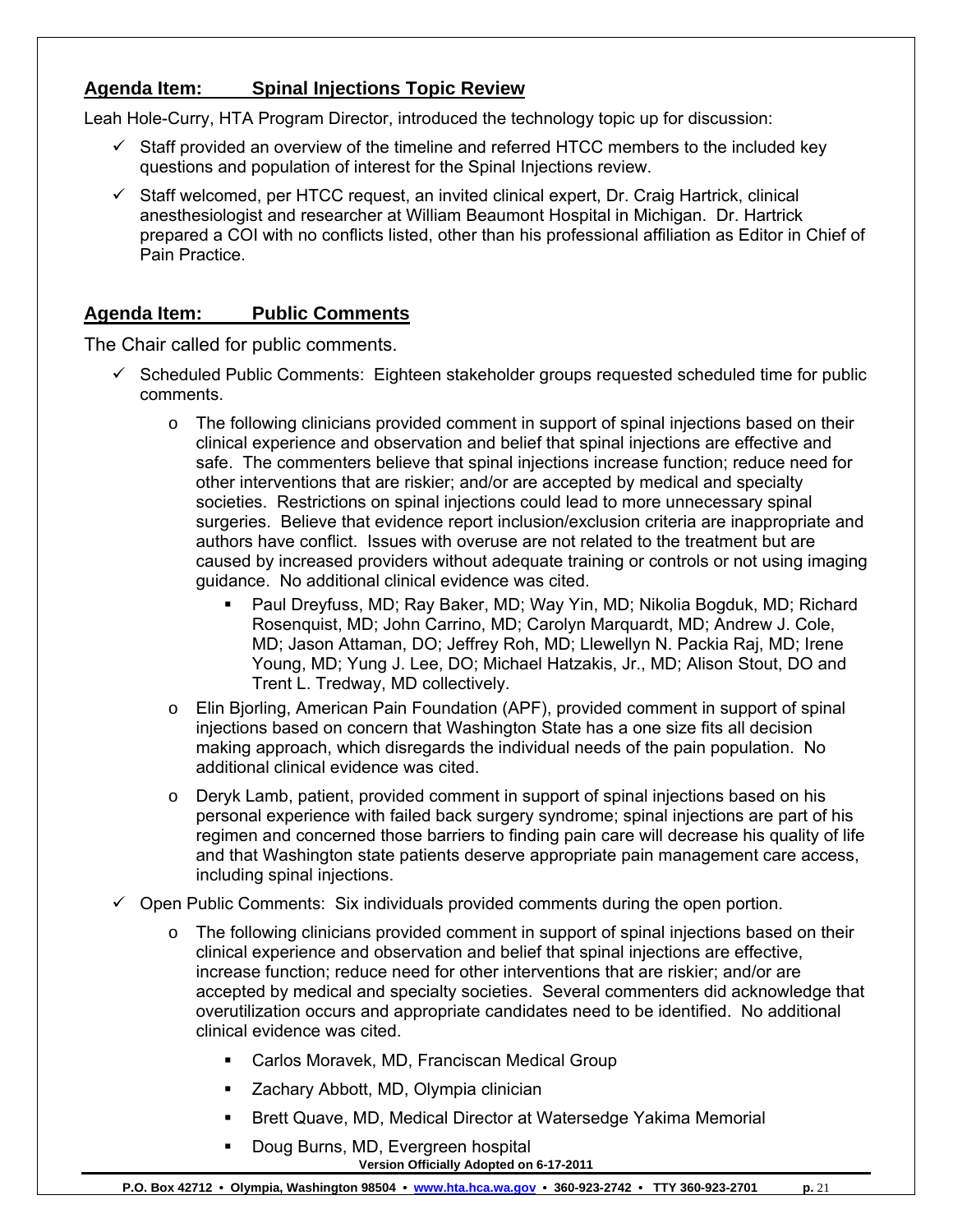- **Andrew Engle, MD**
- o Mary Winkler, Washington state employee and patient receiving spinal injections provided comment in support of spinal injection based on her personal experience. Believes that while spinal injects are unpleasant, they have allowed her to remain working and does not believe other options are available.

# **Agenda Item: Spinal Injections – Agency Data**

Josh Morse, Department of Labor & Industries, presented to the committee the agency utilization and outcomes for Spinal Injections. Full PowerPoint slides in meeting materials.

- $\checkmark$  Spinal Injections Background: Up to 75% of the population will have an episode of pain at some point in life. Spinal injections may be used to treat and/or isolate the source of back or neck pain, typically when: it has become chronic (more than 3 or 6 months w/o relief), and Conservative measures have failed to provide relief.
- $\checkmark$  Agency Concerns:
	- $\circ$  Safety Concerns (Low): Spinal injections are invasive techniques to infiltrate tissues in the vicinity of major nerves of the CNS with anesthetic or anti-inflammatory agents. Though risk is reportedly low, infection and allergic reactions are safety concerns.
	- $\circ$  Efficacy Concerns (Medium): The efficacy of spinal injections is rated medium. It is unclear what effect spinal injections may have on long term improvement in back pain and function.
	- $\circ$  Cost Concerns (Medium): Back pain is common among Washington insured. The costeffectiveness of spinal injections is unknown, yet the volume of utilization significant and rising.
- $\checkmark$  Coverage Overview: Currently covered by UMP, Medicaid and Labor and Industries. UMP and Medicaid have no limits and prior authorization is not required.
- $\checkmark$  LNI Coverage has limits Overview:
	- $\circ$  Epidural injections may be authorized when there is evidence of nerve root irritation or radiculopathy. The intent is to identify the involved nerve root(s), or to reduce inflammation of same.
	- $\circ$  Epidural steroid injections are limited to 3 in the first 30 days. No more than 6 per episode.
	- o Must be under fluoroscopic guidance, or performed in an accredited facility.
	- $\circ$  Facet joint injections are covered when provided by qualified specialists in orthopedics, neurology, and anesthesia. Injections must be performed in an accredited hospital under radiographic control. Not more than four facet injection procedures are authorized in any one patient.
- $\checkmark$  Utilization Cost for all agencies (\*average per patient per year; \*\*average per patient per 4 years):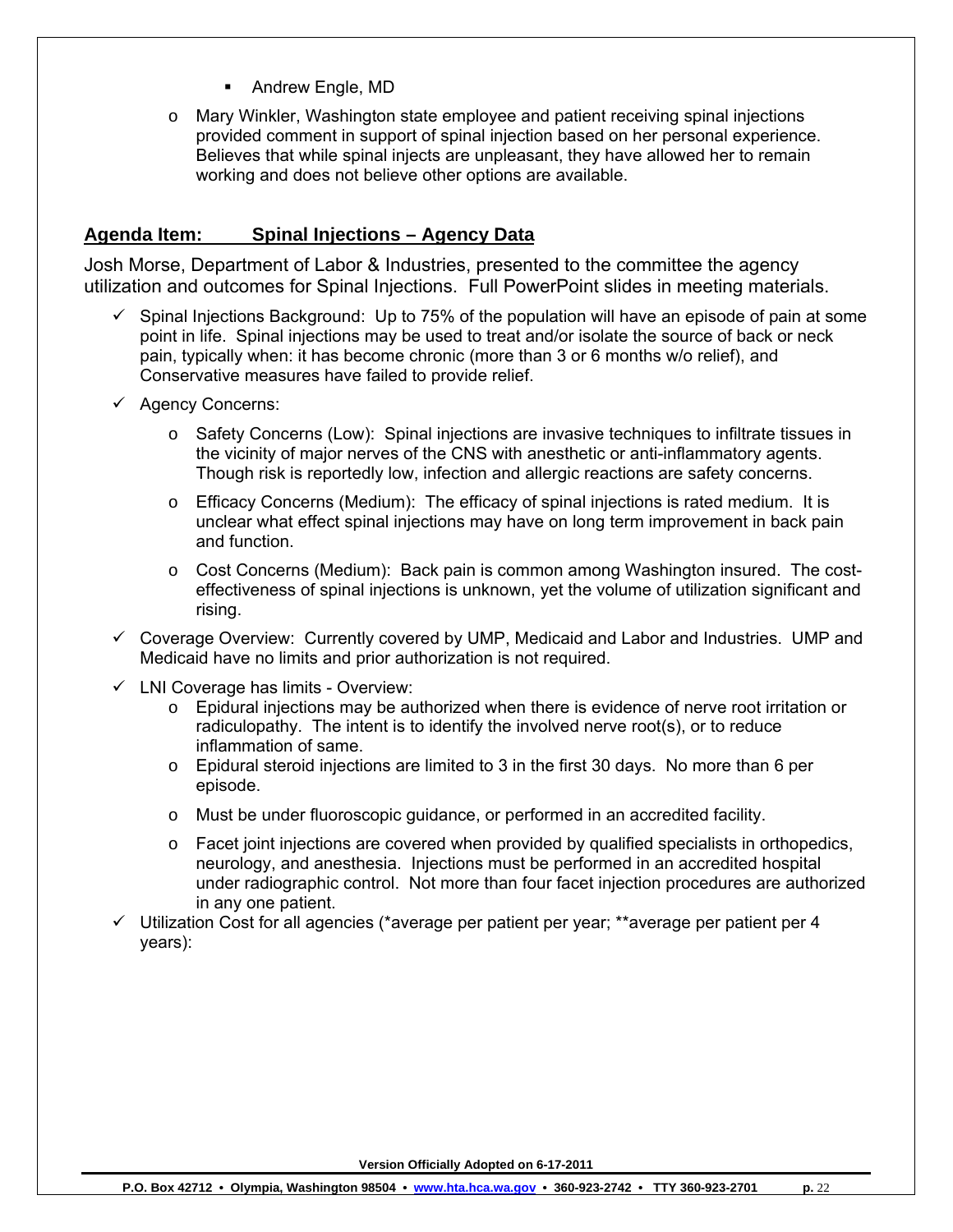|                              | 2006   | 2007   | 2008   | 2009   | 4 Year Total |
|------------------------------|--------|--------|--------|--------|--------------|
| <b>Procedures</b>            | 34,298 | 33,994 | 39,667 | 44.128 | 152,087      |
| <b>Patients</b>              | 9.010  | 9.072  | 10,025 | 11,078 | 36,846       |
| Avg Cost L&I<br>per patient  | \$2231 | \$2353 | \$2336 | \$2161 | \$2268*      |
| Avg Cost DSHS<br>per patient | \$517  | \$503  | \$520  | \$523  | \$648**      |
| Avg Cost UMP<br>per patient  | \$1429 | \$1418 | \$1507 | \$1491 | \$1925**     |

 $\checkmark$  Utilization Costs for all agencies:

| <b>Direct Costs</b> |        |        |        |        | 4 Year |
|---------------------|--------|--------|--------|--------|--------|
| (millions)          | 2006   | 2007   | 2008   | 2009   | Total  |
| Total               | \$13.1 | \$13.3 | \$14.5 | \$14.9 | \$55.7 |
| L81                 | \$10.4 | \$10.4 | \$10.8 | \$10.6 | \$42.1 |
| <b>DSHS</b>         | \$1.3  | \$1.3  | \$1.5  | \$1.8  | \$6.0  |
| <b>UMP</b>          | \$1.4  | \$1.56 | \$2.2  | \$2.4  | \$7.7  |

 $\checkmark$  Agency Utilization – combined agency costs of Spinal Injections by Type, 2006 – 2009:



# **Combined Agency Costs of Spinal Injections by** Type, 2006-2009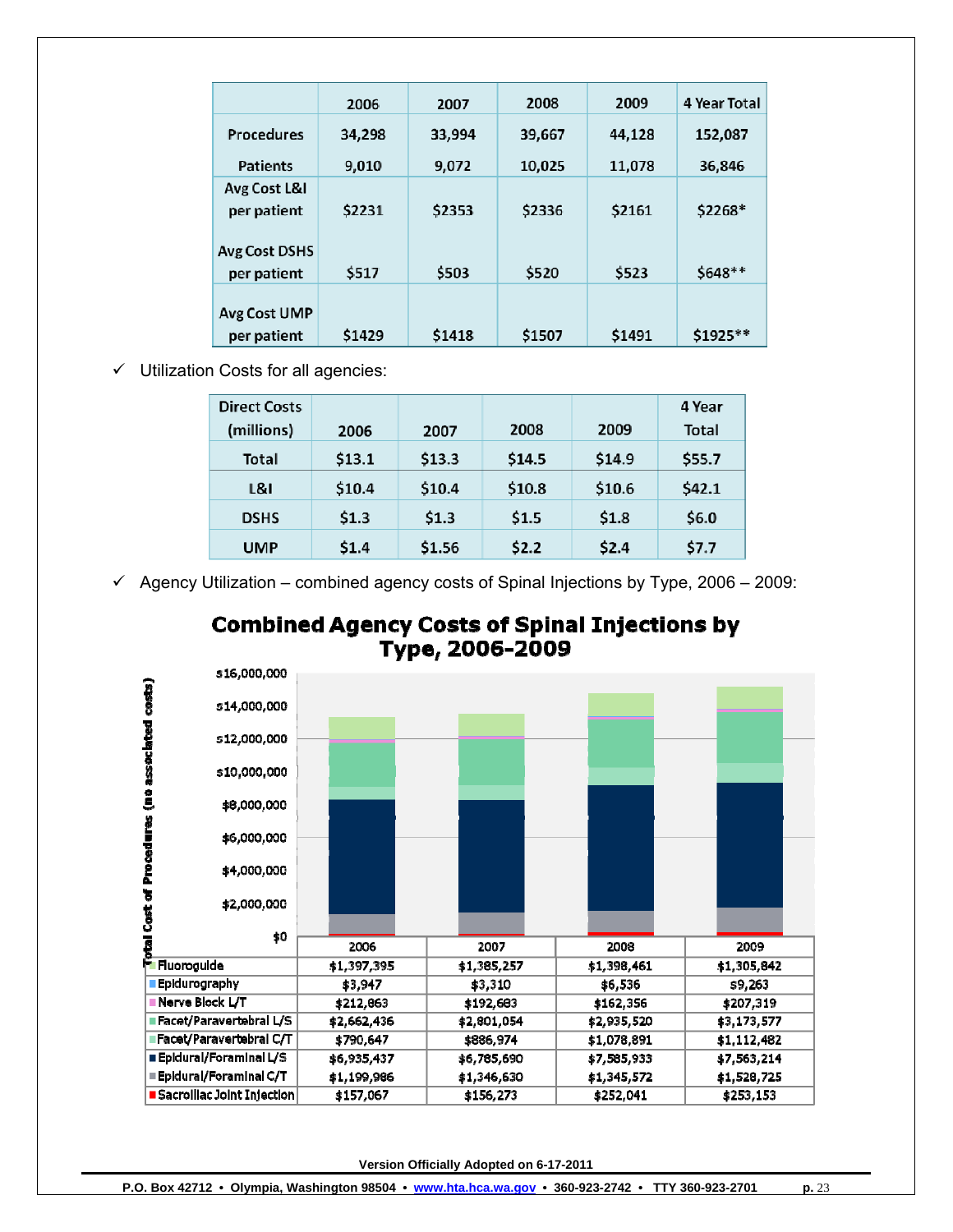- $\checkmark$  Increase in Utilization: Spinal injection costs increased in all agencies between 6 and 16% from 2008 to 2009. 6.1% increase in L&I despite 15% decrease in claim volume. 76% of utilization, \$42 million, is in workers' compensation.
- $\checkmark$  Summary: The best evidence from the Spectrum report shows only 'mixed results' for the most common spinal injections for back pain with sciatica or radiculopathy including: Lumbar caudal or interlaminar epidural steroid injections and transforaminal steroid injections.
	- $\circ$  A large body of evidence appears to show no benefit from a variety of different injection techniques for a number of conditions including: Spinal stenosis; low back pain without sciatica or radiculopathy; failed back surgery syndrome; facet joint pain and discogenic back pain.
- $\checkmark$  AMDG Considerations:
	- o Is there a category of injections where coverage with conditions makes sense?
	- $\circ$  If there is, should it be only for monoradiculopathies and/or for multiple levels? Single root injections for monoradiculopathies? Injections for multiple roots (bilateral or multiple levels)?
	- $\circ$  Is there any evidence for coverage of any injection for chronic, non-radicular back pain?
- $\checkmark$  Agency Recommendations based on the available evidence and agency experience: Coverage with conditions for of spinal injections.
	- $\circ$  Limitations of coverage: 1 Epidural steroid injection for radiculopathy when:
		- **Conservative treatment has failed**
		- There is documentation of clinical evidence of sciatica or radiculopathy (e.g., altered sensation, inability to heel-toe walk)
		- Additional injections may be covered the first injection is demonstrated to provide relief (pain and function) for the expected duration
	- o Non-coverage for therapeutic facet joint injections; therapeutic intradiscal injections or any injections for chronic, non-radicular back pain

## **Agenda Item: Evidence Review Presentation**

Spectrum Research presented an overview of their evidence report on Spinal Injections. A full set of slides and information is included in the meeting materials.

- $\checkmark$  Spinal Injections Background: typically considered only after failure of conservative treatment. Injection of anti-inflammatory agent (steroid) and local anesthetic into spine or surrounding nerves and joints. Injection often monitored with fluoroscopic or CT visualization. Deliver treatment directly to pain source (theoretical advantage).
- $\checkmark$  Literature Search: For key questions 1-3 (n = 1 SR; n = 22 RCTs); (n = 7 cohort studies) and (n = 24 case series). For key question 4 (n = 2 economic analyses).
- 9 Key Question 1 inclusions: RCTs published in English. For lumbar injections: RCTs ≤ 2008 as reported in the APS / Chou et al (2009) SR and RCTs ≥ 2008. Exclusions: unreported diagnosis; < 75% of patients had excluded diagnosis; study type other than RCT and/or abstracts, letters and editorials. Key Question 1 outcomes = pain relief; physical function; opioid use; return to work; quality of life and patient satisfaction. Comparisons include 5 variables = injection type; injection approach (epidural only); diagnosis; control intervention (placebo, active control); and study quality.
- $\checkmark$  Lumbar Spinal Injections: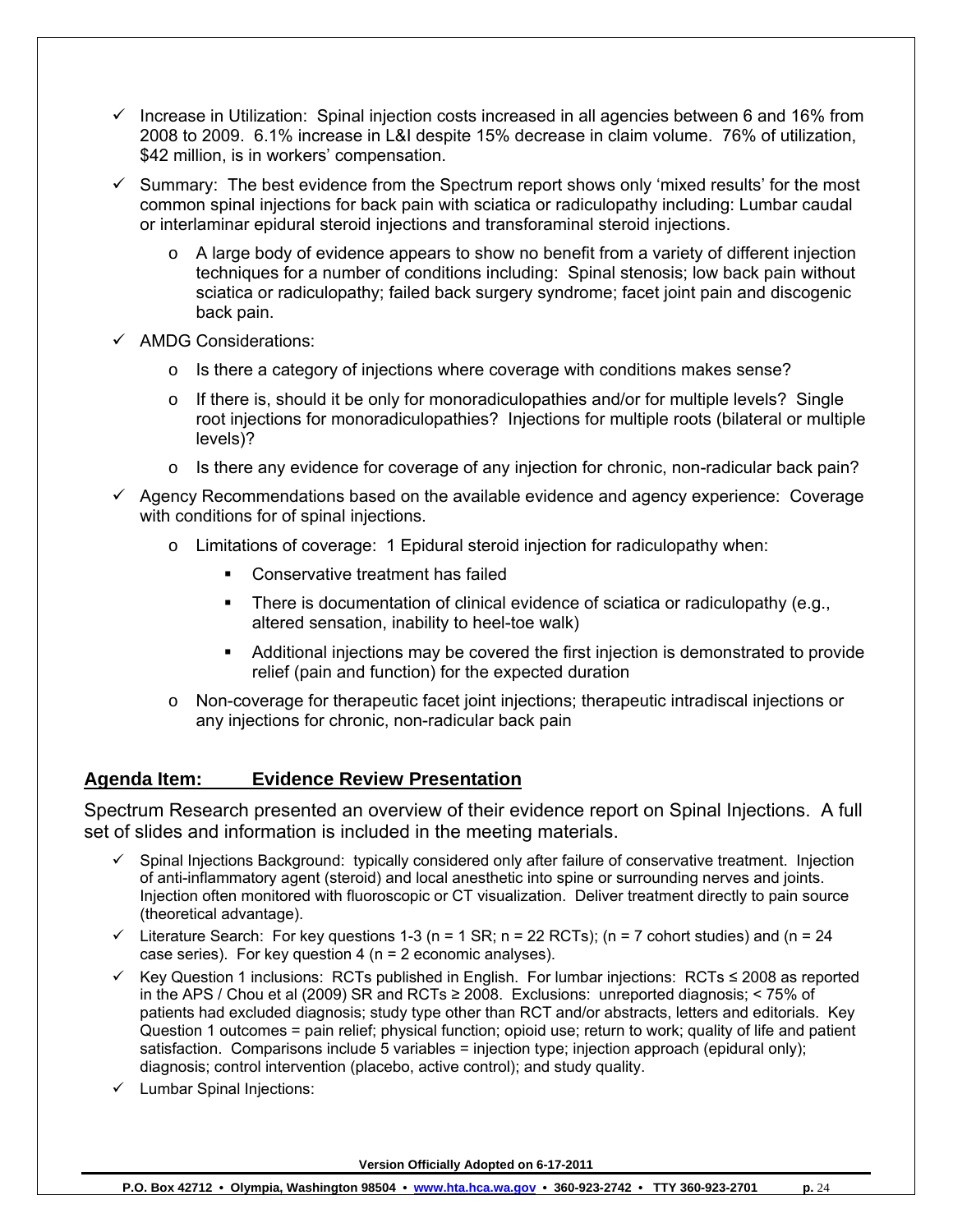

Lumbar pain from SI joint: pain 22 20 18 16  $14$ number of RCTs  $12$ **E-Iower-quality RCT** 10 - higher-quality RCT 8 I + lower-quality RCT 6 - higher-quality RCT  $\ddot{\phantom{1}}$  $\mathbf 2$  $\pmb{0}$  $\leq$  3 mo.  $> 3$  mo.  $\leq$  3 mo.  $>3$  mo. Sacroiliac joint injection (vs. placebo)<br>(Table 14) Sacrolliac joint injection (vs. active control)<br>(NR)



#### **Spinal stenosis: pain & function**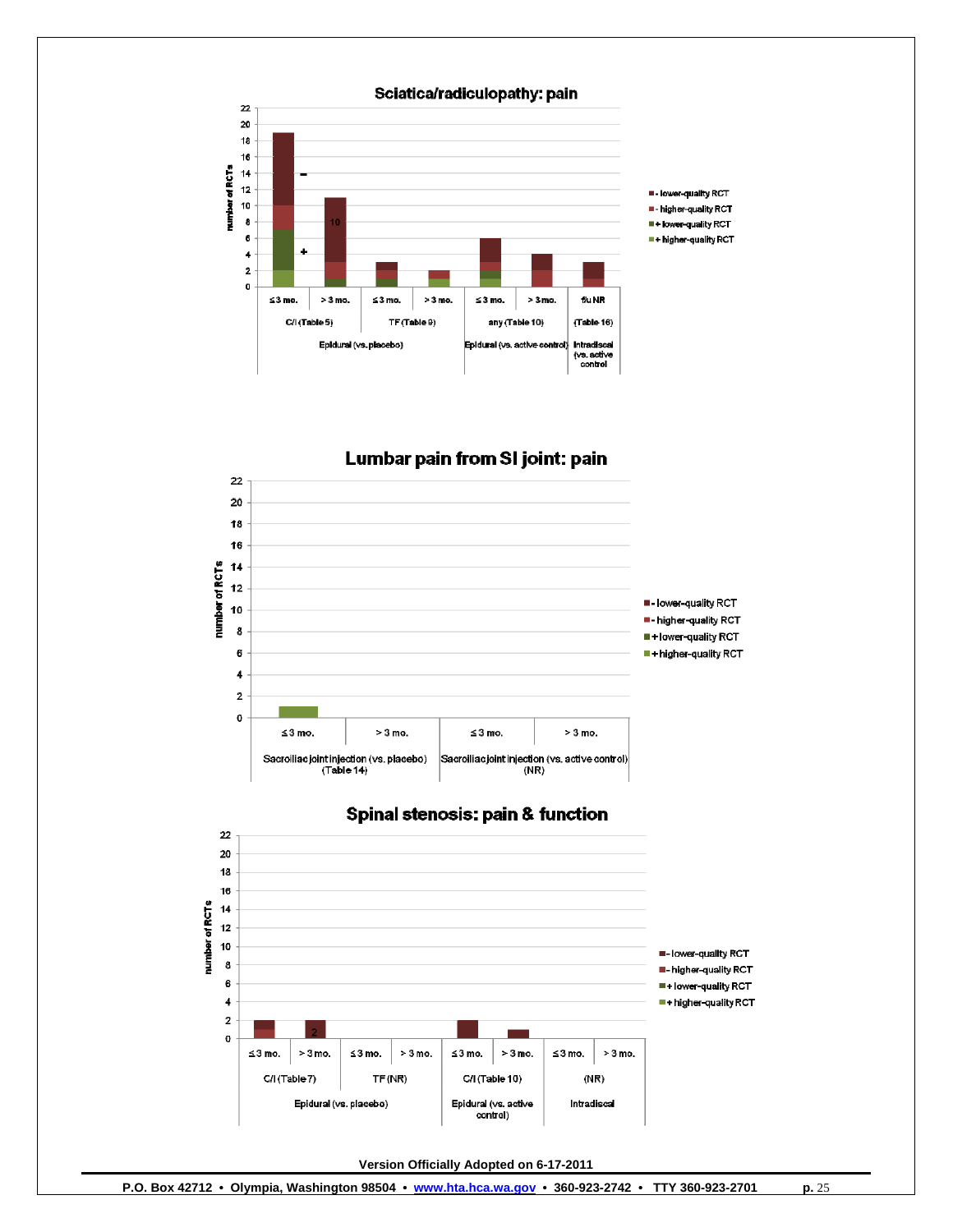

 $\checkmark$  Cervical Spinal Injections



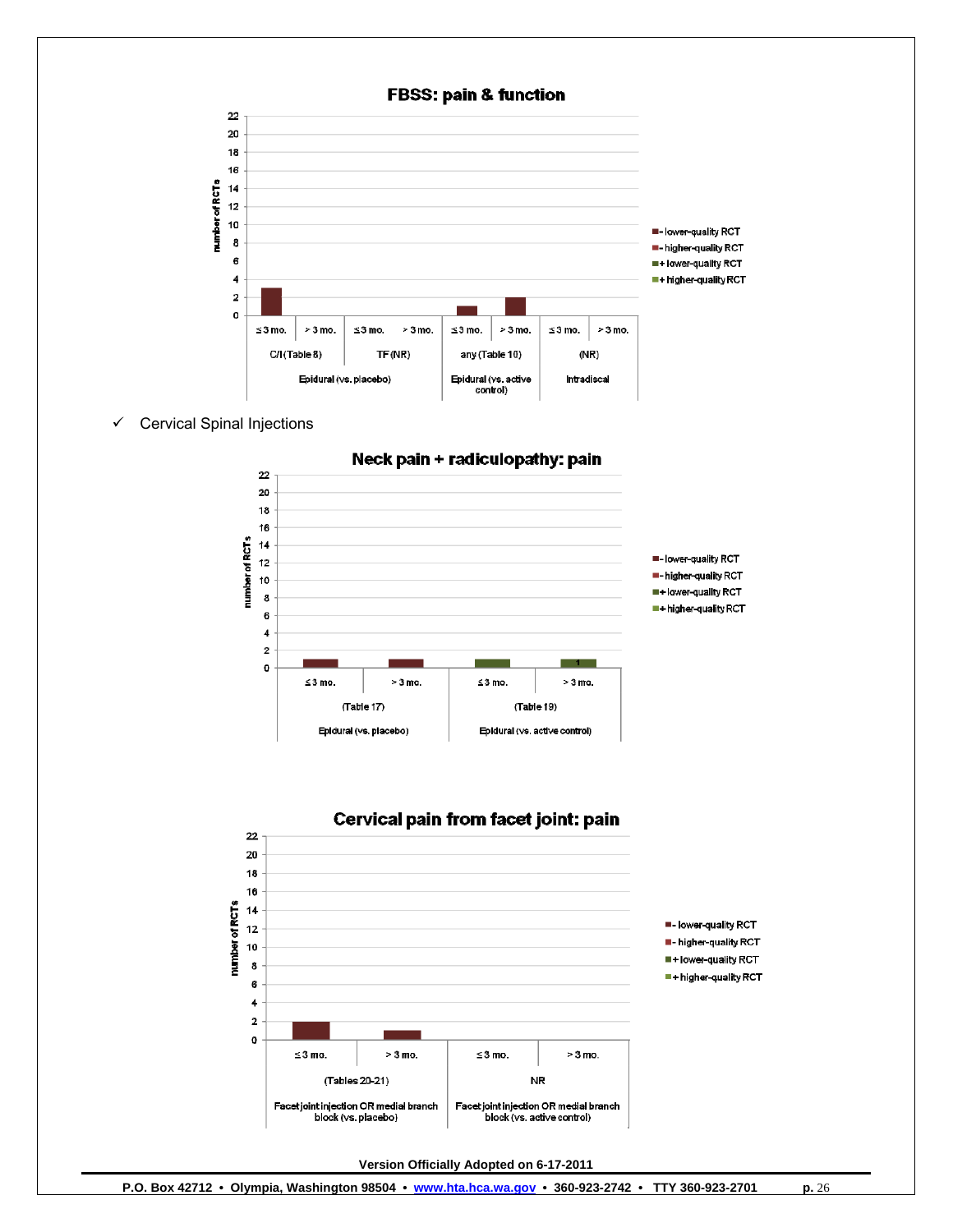9 Key Question 2 inclusions: RCTs + APS SR as included in Key Question 1. Case series designed to report complications ( $n \ge 100$ ). Exclusions = case reports.

|                                  | <b>RCTs</b><br>(APS/Chou SR + 14 RCTs) | <b>Case series</b><br>(6 studies) |
|----------------------------------|----------------------------------------|-----------------------------------|
| Death attributed<br>to procedure | $0/1146$ patients                      | $0/10,416$ injections             |
| Paralysis                        | 0/1146 patients                        | $0/10,416$ injections             |
| Dural puncture                   | 1/1556 injections or patients          | 1/10,416 injections               |
| Subarachnoid<br>puncture         | 1/1556 injections or patients          | 1/10,416 injections               |
| Angina pectoris                  | 1/1556 injections or patients          | 0/10,416 injections               |

Major complications: lumbar spinal injections (SoE = High [major complications are rare])

9 Key Question 2 – major complications: cervical spinal injections (SoE = High [major complications are rare])

|                                               | <b>RCTs</b><br>(5 RCTs)      | <b>Case series</b><br>(4 studies) |
|-----------------------------------------------|------------------------------|-----------------------------------|
| Death attributed to<br>procedure              | 0/326 patients               | 0/7240 injections or patients     |
| Paralysis                                     | 0/326 patients               | 0/7240 injections or patients     |
| Dural puncture                                | 0/710 injections or patients | 2/6330 patients                   |
| Subarachnoid<br>puncture                      | 3/710 injections or patients | ΝR                                |
| Life-threatening<br>anaphylactice<br>reaction | NR                           | 1/7240 injections or patients     |
| Grand-mal seizure                             | NR                           | 1/7240 injections or patients     |
| Local hematoma                                | NR                           | 1/7240 injections or patients     |

- $\checkmark$  Key Question 2 minor complications. Overall rate of minor complications: 0.06% 16.3% injections or patients (19 RCTs, 14 case series).
- $\checkmark$  Key Question 3 inclusions: comparative clinical studies (RCTs, cohort studies with concurrent controls). Exclusions = Non-clinical (e.g., technical reports); case reports; unreported diagnosis; and < 75% of patients had excluded diagnosis.
- $\checkmark$  Key Question 3 no strong evidence of differential efficacy or safety in subpopulations based on the following characteristics: injection approach (lumbar epidural) = 8 RCTs, 2 retrospective cohort studies; diagnosis = 1 RCT, 4 retrospective cohort studies; baseline pain and dysfunction = 1 RCT, 1 prospective and 3 retrospective cohort studies; injectate characteristics = 1 RCT; sex = 3 retrospective cohort studies; age = 3 retrospective cohort studies; and imaging = 2 retrospective cohort studies.
- 9 Economic conclusions = SoE very low (no evidence of cost effectiveness)
- Points to Consider Efficacy:
	- o On one hand: Large number of RCTs. No clear benefit of epidural steroid injections in sciatica patients. In general, no benefit of spinal injections for other types of back pain; fewer trials reporting.
	- o On the other hand: Heterogeneity relating to injection types and approaches, diagnosis, control groups and study quality. Heterogeneity between control interventions makes interpretation of results somewhat challenging. Possible benefit in the following cases (1 study each): LBP from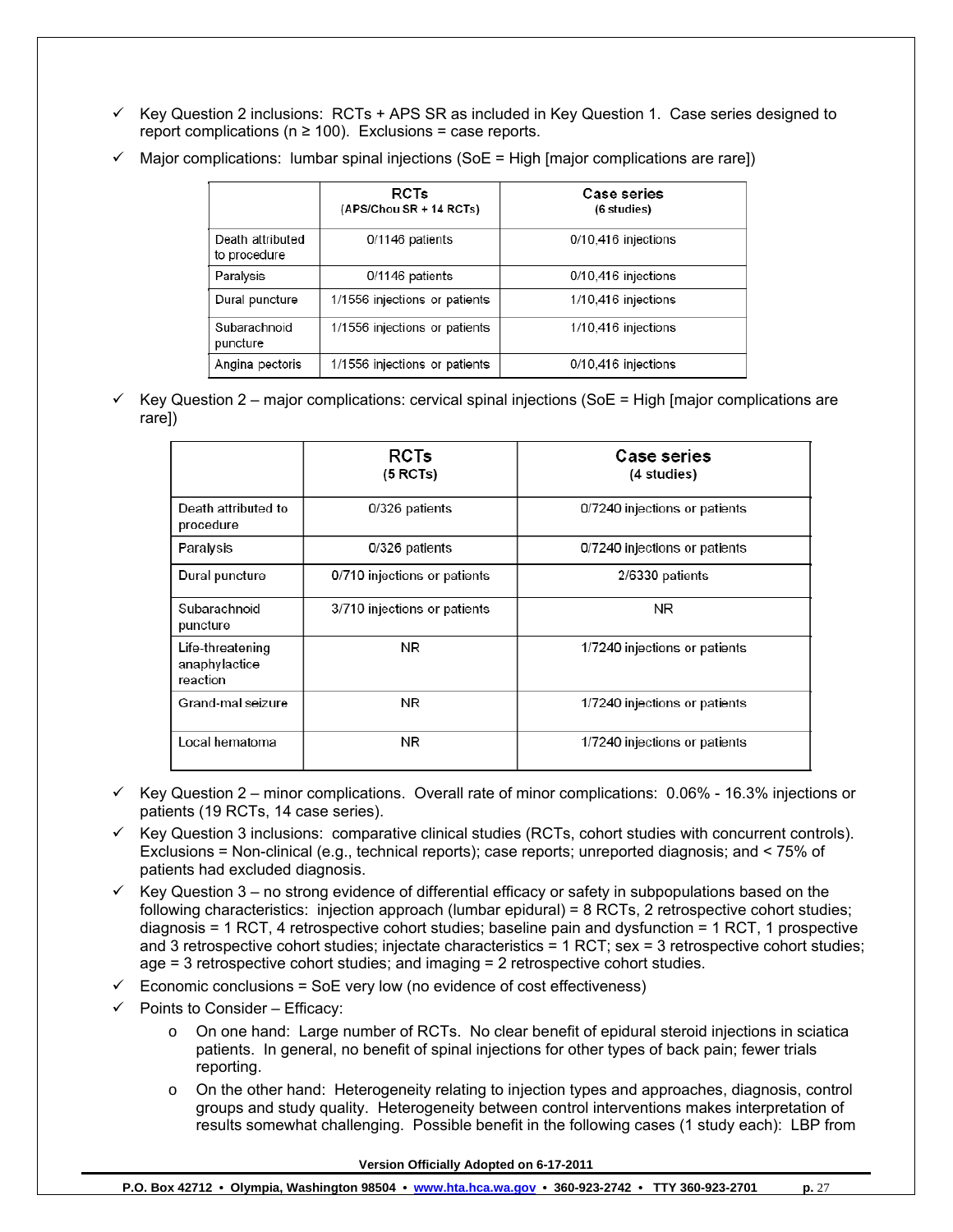the SI joint treated with SI joint blocks. Cervical radiculopathy treated with epidural steroid injections.

- $\checkmark$  Points to Consider Safety:
	- o On one hand: major complications are rare. Minor complications are more common.
	- o On the other hand: Major complications have been reported in case reports; incidence unclear. Minor complications are generally transient in nature.
- $\checkmark$  Point to Consider Cost Effectiveness:
	- $\circ$  Based on 2 RCTs: epidural versus placebo injections in patients with LBP + sciatica. Higher quality study showed no cost benefit. Short-term cost benefit  $(3 - 4$  weeks) in lower quality study not sustained. Other injection types not evaluated.

## **Agenda Item: HTCC Spinal Injections Discussion and Findings**

C. Craig Blackmore, Committee Chair, led a discussion of the evidence related to the safety, efficacy, and cost-effectiveness of Spinal Injections beginning with identification of key factors and health outcomes, and then a discussion of what evidence existed on those factors.

## **1. Evidence availability and technology features**

- 1.1 The evidence based technology assessment report estimates 75% of the population has an episode of back pain at some point in their life. While most acute back pain resolves within a few months, surveys report that approximately 5% of the population has chronic back pain, with significant social and economic impacts. Those affected can have disabling symptoms that can dramatically affect their quality of life and ability to perform a variety of activities. The source and pathology of chronic spinal pain is not well understood but has been attributed degenerative disc disease (DDD), herniated nucleus pulposus (HNP) (or herniated/slipped disc), spinal stenosis, radiculopathy, failed back surgery syndrome (FBSS), facet joint syndrome, among other causes.
- 1.2 The evidence based technology assessment report indicates treatment for chronic back pain typically begins with the identification (or ruling out) of underlying cause of pain and beginning conventional medical management (CMM). CMM may include conservative/ non-invasive interventions such as physical therapy and rehabilitation, pharmaceutical pain management, psychological therapy and coping skills, exercise, education, antidepressants, cognitive behavioral therapy and supported self-management, spinal manipulation, electrical stimulation, injections outside the spine, implanted devices, acupuncture/acupressure, and modified work.
- 1.3 The evidence based technology assessment report indicates that a small percentage of nonresponsive patients may proceed to invasive therapies, including spinal injections. Spinal injections are not curative but are intended to provide pain relief and functional improvement for up to several months. Spinal injections involve the injection of an anti-inflammatory agent such as a steroid and/or an anesthetic into the spine or space around the spinal nerves and joints. One of the theoretical advantages of spinal injections is that they deliver medication directly to the site thought to be the source of pain. Types of spinal injection include epidural, facet joint, intradiscal, and sacroiliac joint injections. Spinal injections can be used for diagnostic and therapeutic purposes. According to one study examining Medicare claims of lumbosacral injections, the number of epidural steroidal injections increased 271% and the number of facet injections increased 231% from 1994 to 2001. A similar study found that lumbar facet joint injections/diagnostic blocks increased 161% from 2002 to 2006.
- 1.4 Despite dramatic growth in procedures, evidence about the impact of spinal injections on important patient oriented outcomes related to impact on pain, physical function, opioid use; return to work; quality of life; patient satisfaction; avoidance of more invasive surgery; expected duration of impact; need for repeat procedures; frequency and type of harms; as well as clinical impacts of multilevel or procedure differences and any evidence about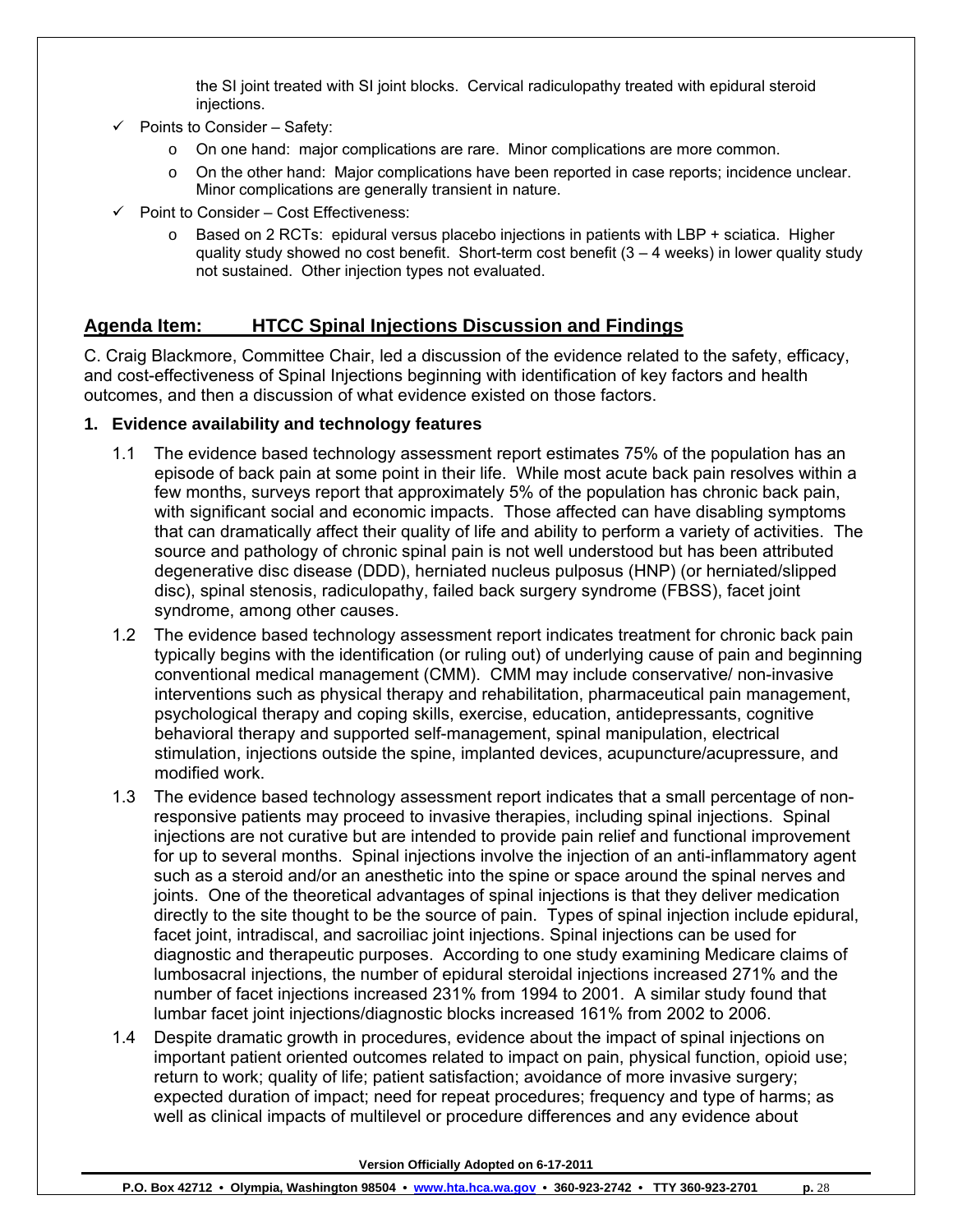differential effect based on different patient, social or provider characteristics; different injection types; and impact of cost is needed.

- 1.5 The evidence based technology assessment report indicates that the Spinal injection evidence base is extensive: initial search resulted in over 2,700 potential citations; and based on evaluation against inclusion criteria, 1 Systematic review; 22 RCTs, 24 Observational Studies and two economic studies were included.
	- Evidence was identified on five injection types: epidural (lumbar and cervical); facet joint; sacroiliac; intradiscal injections and medial branch blocks.
	- Key strengths of the overall body of evidence are a large evidence base including randomized clinical trials.
	- Limitations in the overall body of evidence: despite well validated measures to evaluate treatment outcomes, evidence is limited by the variety of different measures or nonvalidated measures used; most studies were limited by a focus on one outcome - impact on short term pain; studies not including a placebo arm are limited when measuring subjective improvement in pain; many studies were limited by short duration (3 month or less) for treatment of a chronic condition; there remains uncertainty over clinically meaningful improvement for pain and function; and the variety of injection methods and types.

## **2. Evidence about the technology's safety**

The committee discussed multiple key factors and health outcomes that were important for consideration in their overall decision on whether the technology is safe. Summary of committee considerations follows.

- 2.1 Major Complications: the evidence based technology assessment report indicated that major reported complications of spinal injection include dural puncture; subarachnoid puncture and angina pectoris, though rates are rare.
	- o There were no cases of death or paralysis related to the procedure in the included studies, though death unrelated to the procedure was reported in 10 of 1146 patients in the RCTs, and there have been case reports of death and paralysis in the published literature.
	- $\circ$  For dural or subarachnoid punctures, or other life threatening complications, the reported rates ranged from 3 in 710 injections to 5 in 7240 (cervical) and 1 in 1556 injections to 1 in 10,416 injections for lumbar.
	- o Vascular Puncture: the evidence based technology assessment report indicated the mean incidence of intravascular puncture following fluoroscopically guided lumbar spinal injections was 10.18% (range, 1.9–22%) as reported in five case series designed to assess its incidence.
- 2.2 Minor Complications: the evidence based technology assessment report indicated that minor complications are more common but are generally transient in nature. The overall minor complication rate ranged from 0.06% to 16.3% of injections or patients in 19 RCTs and 14 case series, and complications included: pain at the injection site, increased radicular pain/numbness/weakness, nerve root irritation, superficial infections, sympathetic blockade, facial flushing, vasovagal reactions/fainting, headache, gastric complaints, dizziness, pruritis, irregular periods, and insomnia.
- 2.3 Radiation Exposure to the Physician: the evidence based technology assessment report indicated the with proper protective measures, total radiation exposure was within normal limits following a mean of 923 procedures (range, 100 – 1819) with an average length of radiation exposure of 9.8 seconds/procedure (range, 4.9 – 15.2) in all five case series we identified.
	- o The evidence based technology assessment report reported that approximately 50% of four million interventional medical procedures per year are performed under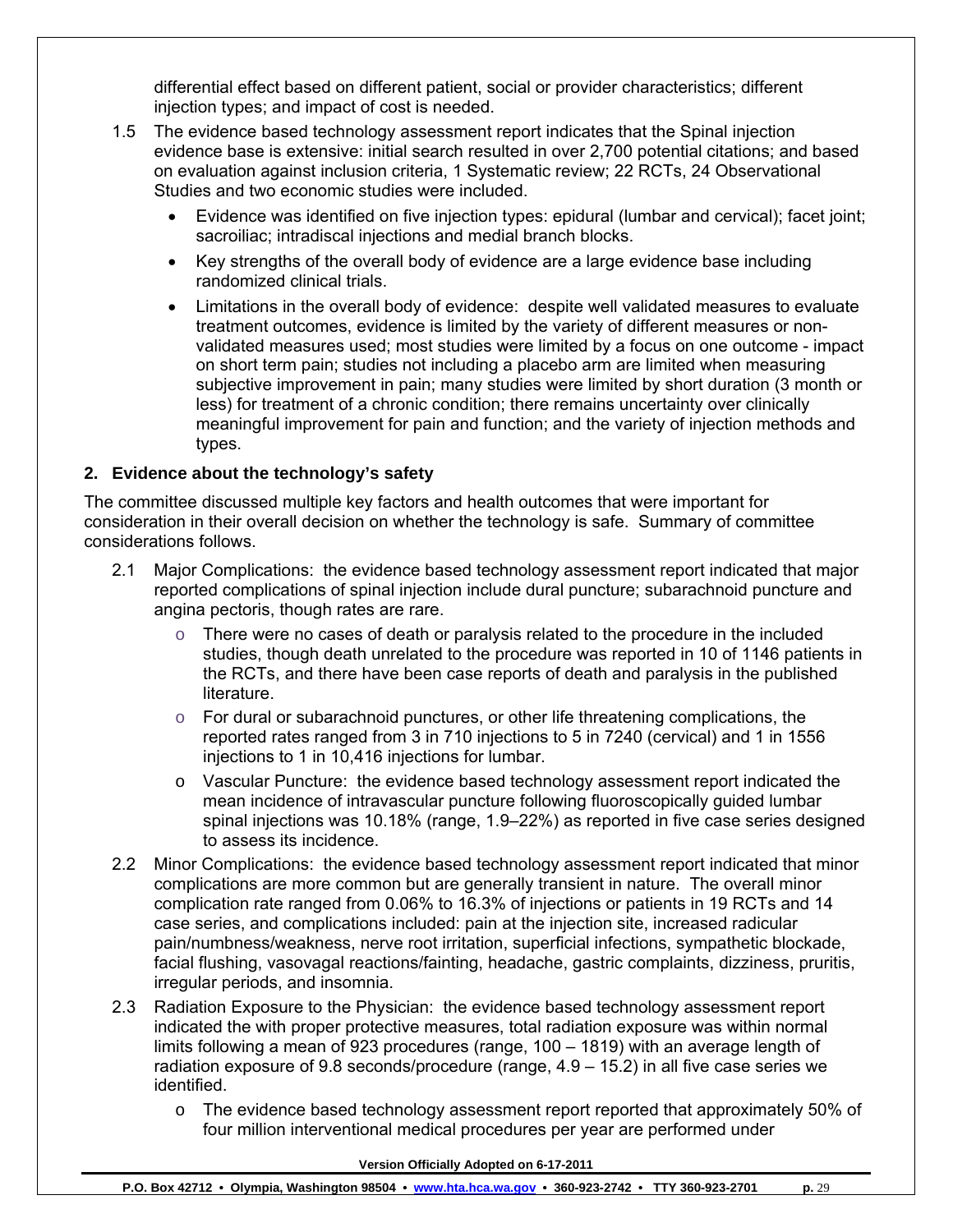fluoroscopic guidance. Fluoroscopy for spinal injections is routinely used to ensure correct needle placement, accurate delivery of the injectate, and avoidance of complications. Incorrect needle placement during spinal injections without the use of fluoroscopy has been reported by various studies in 12.5% to 38.3% of patients. A Carm fluoroscope allows the X-ray tube to be moved around the prone patient and an image intensifier enhances the image, making it easier to interpret. Although studies have shown that radiation exposure to physicians using fluoroscopy for spinal injections is within safety limits, other methods, including ultrasound and CT, are being investigated as non-radioactive or lower radioactive methods of needle guidance.

## **3. Evidence about the technology's efficacy and effectiveness**

The committee discussed multiple key factors and health outcomes that were important for consideration in their overall decision on whether the technology is effective. Summary of committee considerations follows.

- 3.1 Discussion focused on the following categories of injections: lumbar epidural; cervical/thoracic epidural; facet joint injection; sacroiliac joint injection; medial branch block; and intradiscal injection. Further differentiation was not focused on as the evidence based technology report indicated low to very low overall strength of evidence of different impact. The low level of evidence reported no consistent differential impact based on the approach to administering the injection; the diagnosis, pre-injection pain intensity; type of steroid, gender, age or other patient characteristics.
- 3.2 **Epidural Steroid Injections for lumbar or low back pain with sciatica or radiculopathy** was highly studied and reported on; however, the overall strength of evidence is low based on the individual trial limitations and the inconsistency in results. Low back pain with sciatica or radiculopathy *the evidence is mixed* about the impact of spinal injection on pain (and in some studies function); with some studies showing a inferior results compared to placebo or other interventions and some studies showing a positive result.
	- o When compared to placebo for caudal or interlaminar: *In the short-term* (≤ 3 months) there was mixed evidence based on data from twenty RCTs, seventeen of which were included in the Chou/APS SR (seven were considered to be higher-quality trials). Seven of seventeen studies included in the SR reported no benefit or inferior results while another seven reported positive results and three reported unclear results. Three LoE IIb RCTs published after the SR were added here, two reported on pain (both negative) and three on function (two negative and one positive) at three months. *In the long-term* (> 3 months) there was mixed evidence based on data from twelve RCTs, nine of which were included in the Chou/APS SR. Seven of nine studies included in the SR reported no benefit or inferior results while positive results were reported by one study and another reported mixed results. Regarding the more recent RCTs included here, two reported on pain (both negative at twelve months, although one was positive at six months) and three on function (mixed results, one positive, one mixed, and one negative).  $(SoE = Low)$
	- o When compared to placebo for transforaminal: mixed evidence based on data from four RCTs, two of which were included in the Chou/APS SR and considered to be higherquality and two of which were more recent LoE IIb studies. In terms of pain relief, the data suggest a benefit at two weeks (one study), mixed results at one month (two studies- one positive and one negative), and no benefit by 3 months. No benefit in function was reported at three months by two studies. Long-term data were mixed as reported by two higher-quality RCTs, both of which were reported in the Chou/APS SR, with one study reported positive results while the other showed no benefit. When compared to intramuscular injections, transforaminal steroid injections were superior to intramuscular injections in terms of pain relief at one month based on data from one LoE IIb RCT.  $(SoE = Low)$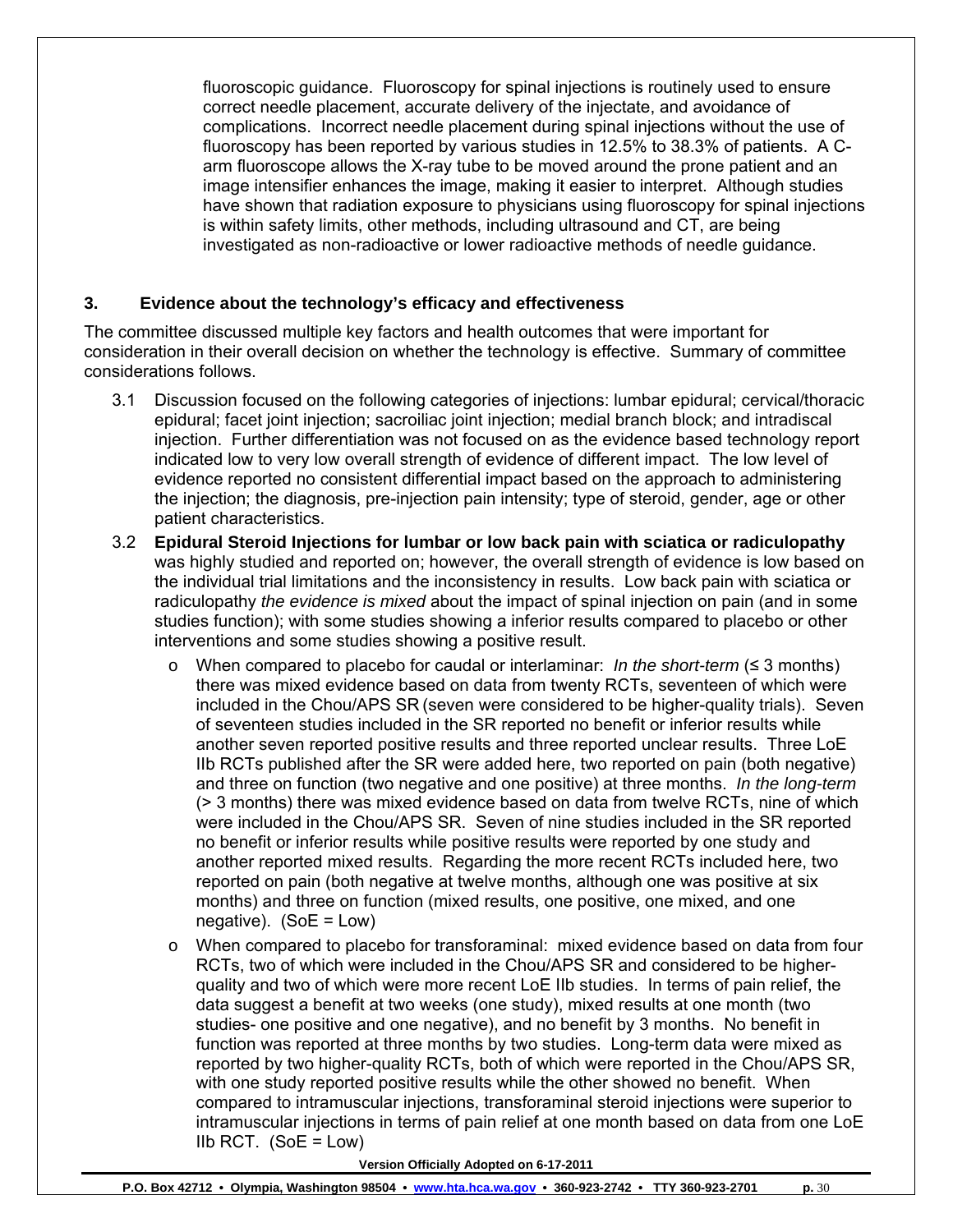- 3.3 **Epidural Steroid Injections for lumbar or low back pain without sciatica or radiculopathy** was also studied and reported on, and the overall strength of evidence is low to moderate based on the individual trial limitations and indication studied. The evidence indicates *no benefit* of spinal injections compared either to placebo, physical therapy, trigger point injection, discectomy or dry needling.
	- o Low back pain (without sciatica or radiculopathy) compared to placebo showed no benefit based on data from three RCTs, one of which was included in the Chou/APS SR and considered to be a lower-quality trial. The two more recent RCTs rated IIb also reported no benefit in pain, function, or opioid use at three months or in employment at twelve months. (SoE = Moderate)
	- o Spinal Stenosis compared to placebo: *In the short-term* (24 hours 3 months), there was no benefit based on data from four RCTs, three of which was included in the Chou/APS SR; one was considered to be a higher-quality trial. Three of four studies reported no benefit; one study reported improved walking distance at one week. In a recent RCT, LoE IIb there was no benefit in pain, function, or opioid use at three months. (SoE = moderate). *In the long-term* (13 – 30 months), there was no benefit based on data from two RCTs as reported in the Chou/APS SR. (SoE = Low)
	- o Failed back surgery syndrome compared to placebo: no benefit based on data from three RCTs, two of which were included in the Chou/APS SR and considered to be lower-quality trials. In the one recent LoE IIb RCT, there was no benefit in pain, function, or opioid use at three months. (SoE = Moderate)
	- o Spinal Stenosis compared to physical therapy or control: no benefit in terms of pain, function, or quality of life at three and six months based on data from one LoE IIb RCT. (SoE = Very Low)
- 3.4 **Epidural Steroid Injections for cervical pain** reported overall strength of evidence of very low based on small number of trials, trial limitation and inconsistent results. The evidence indicates *mixed benefit* of epidural cervical spinal injections.
	- o For neck pain with disc herniation and radiculitis (comparator = placebo): *no benefit* in terms of pain, function, or opioid use at both three and twelve months or on employment at twelve months based on data from one LoE IIb RCT. (SoE = Very Low)
	- o Neck pain without disc herniation and radiculitis (comparator = placebo): *no benefit* in terms of pain, function, or opioid use at both three and twelve months or on employment at twelve months based on data from one LoE IIb RCT. (SoE = Very Low)
	- $\circ$  Neck pain with disc compression and radiculitis (comparator = intramuscular injection): epidural injections were *superior* to intramuscular injections in the posterior neck in terms of pain, analgesic use, and employment at one week and twelve months based on data from one LoE IIb RCT. (SoE = Very Low)
- 3.5 Facet Joint Steroid Injections overall had low strength of evidence of no benefit based on four RCTs.
	- $\circ$  Confirmed or presumed lumbar facet joint pain compared to placebo: no benefit in the first three months based on data from two RCTs included in the Chou/APS SR, one of which was considered to be lower-quality. Although one of the studies reported a statistically meaningful benefit at six months in patient improvement following steroid injection, the rationale for this late response is not clear. (SoE = Low)
	- o Non-radicular back pain and facet joint osteoarthritis compared to hyaluronic acid: no benefit in the injection of steroids versus hyaluronic acid into the facet joint at six months based on data from one higher-quality RCT included in the Chou/APS SR. (SoE = Low)
	- $\circ$  Confirmed cervical facet joint pain compared to placebo: no benefit in terms of the length of pain relief based on data from one LoE IIb RCT. No long-term data was reported. (SoE = Very Low)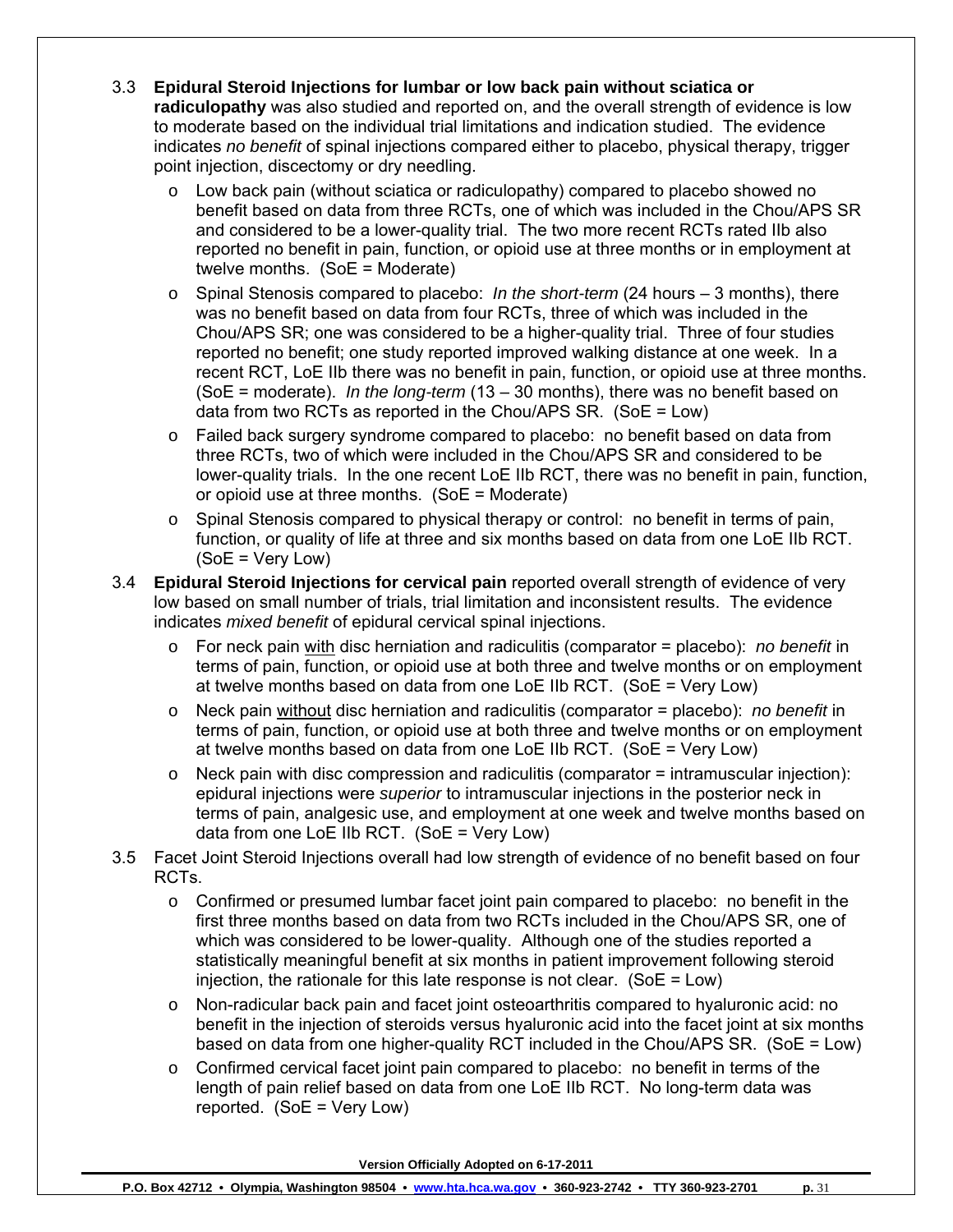- 3.6 Sacroiliac Joint Steroid Injections had low overall strength of evidence of benefit based on one RCT.
	- o For sacroiliac Joint Pain, compared to placebo: sacroiliac joint injections were superior to placebo injections based on data from one higher-quality RCT included in the Chou/APS SR. (SoE = Low)
- 3.7 Intradiscal Injections overall had moderate strength of evidence of no benefit based on seven RCTs.
	- o For discogenic back pain, steroid injection compared to placebo: no benefit based on data from three RCTs included in the Chou/APS SR, one of which was higher-quality. (SoE = Moderate)
	- $\circ$  For sciatica compared to chemotherapy: no benefit based on data from three RCTs included in the Chou/APS SR, one of which was higher-quality. (SoE = Moderate)
	- $\circ$  For low back pain without radiculopathy using neurolytic agent compared to placebo: intradiscal injections with methylene blue were superior to placebo injections in terms of pain, function, patient satisfaction, and analgesic use in the long-term (6-24 months) based on data from one LoE IIa RCT. (SoE = Low)
- 3.8 Medial Branch Blocks overall had low to very low strength of evidence of no benefit based on four RCTs.
	- $\circ$  For confirmed lumbar facet joint pain compared to placebo: no benefit in terms of pain or function at both three and twelve months or on opioid use at twelve months based on data from one LoE IIb RCT. (SoE = Very Low)
	- o For presumed lumbar facet joint pain compared to Sarapin: no benefit in injections with Sarapin with or without steroid based on data from one higher-quality and one lowerquality RCT included in the Chou/APS SR. (SoE = Low)
	- o For confirmed cervical facet joint pain compared to placebo: no benefit in terms of pain or function at both three and twelve months or on opioid use or employment at twelve months based on data from one LoE IIb RCT. (SoE = Very Low)

## **4. Special Populations**

- 4.1 Approach of the Epidural Steroid Injection: the evidence based technology assessment report indicated no consistent evidence from a systematic review of six RCTs and two additional RCTs published since the systematic review that one approach is more efficacious in administering lumbar epidural steroid. The results of one lower quality RCT suggest that interlaminar injections may not be as efficacious as transforaminal in patients with axial only pain from spinal stenosis. However, more study is needed to verify these findings.
- 4.2 Diagnosis: the evidence based technology assessment report indicated no consistent evidence that epidural steroid injections have differential efficacy or effectiveness among various diagnoses of the lumbar or cervical spine.
- 4.3 Pre-injection pain intensity or duration, type of steroid, sex, age, or MRI findings: the evidence based technology assessment report indicated no consistent evidence that pre-injection pain intensity or duration, type of steroid used as injectate, sex, age or pre-injection MRI findings are associated with outcome in patients receiving epidural steroid injections of the lumbar or cervical spine.

## **5. Evidence about the technology's value and cost-effectiveness**

The committee discussed multiple key factors that were important for consideration in their overall decision on whether the technology has value and is cost-effective. Summary of committee considerations follows.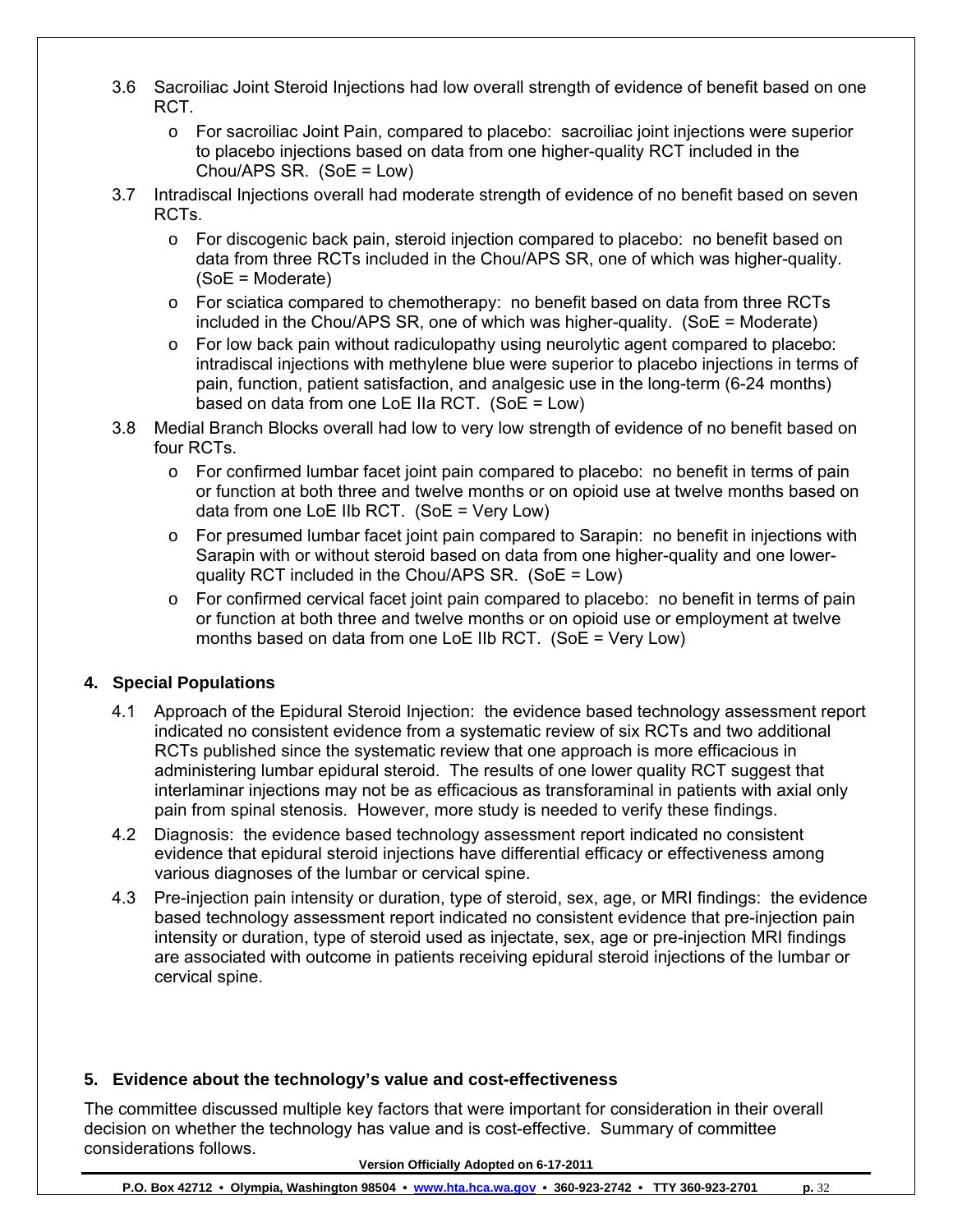- 5.1. The evidence based technology assessment report reported no evidence that epidural steroid injections are cost effective based on data from two economic analyses. One moderately well conducted cost utility analysis (QHES 78/100) suggested that one epidural steroid injection is a more cost effective patient management strategy than up to three injections and that cost effectiveness ratios for epidural steroid injections are too high to be considered cost effective by UK conventions. Further, the budget impact of epidural spinal injections is likely large because of high use. Poor economic data (QHES 49/100) from a second trial (Karppinen) suggested that over one year epidural steroid injections do not show cost or outcome advantages compared to saline injections, and that contained herniations may be more responsive to steroid injection than bulges or extrusions.
- 5.2. The evidence based technology assessment report reported no economic data were available for facet injections, medial branch blocks, sacroiliac joint injections, or intradiscal injections or for any type of cervical injection.
- 5.3. Washington state agency utilization and cost information indicated costs for Spinal Injections of \$55M for the past four years with a rising trend.

## **6. Evidence on Medicare Decision and Expert guidelines**

Committee reviewed and discussed the Medicare Decision and expert guidelines as identified and reported in the technology assessment report.

- 6.1 The Centers for Medicare and Medicaid Services have no published National coverage determinations (NCD) for any spinal injections.
- 6.2 Guidelines a search of the core sources and relevant specialty groups identified fourteen guidelines.
	- o American Pain Society (APS), 2009: For patients with nonradicular low back pain, the APS is unable to assess the benefit of epidural steroid injection, facet joint steroid injection, medial branch block, or sacroiliac joint injection based on insufficient or poor evidence. Corticosteroid facet joint injection is not recommended based on moderate evidence. Intradiscal steroid injection is not recommended for treatment of nonradicular low back pain based on good evidence. For patients with radicular low back pain, the APS found moderate evidence for short-term (through three months) benefit from epidural steroid injections based on fair evidence. A recommendation for epidural steroid injection for patients with symptomatic spinal stenosis is not offered based on insufficient or poor evidence.
	- o American Society of Interventional Pain Physicians, 2009: The recommendation for caudal epidural steroid injection in managing lumbar spinal pain with disc herniation and radiculitis or discogenic pain without disc herniation or radiculitis is 1A or 1B, indicating a strong recommendation where the benefits outweigh the risks of treatment. In addition, the recommendation for caudal epidural steroid injection for patients with post-lumbar laminectomy syndrome and spinal stenosis is 1B or 1C, also indicating a strong recommendation. The recommendation for use of cervical interlaminar epidural injection for disc herniation and radiculitis to achieve short-term relief is 1C. For patients seeking long-term relief, the recommendation is 2B (weak recommendation), indicating benefits are balanced with risks and burdens of treatment. In patients with spinal stenosis and discogenic pain without disc herniation and radiculitis the recommendation is 2C (very weak, with uncertainty in estimates of benefits, risk, and burden of treatment). The recommendation for lumbar transforaminal epidural injections is 1C. Intraarticular facet joint injections are not recommended. Cervical, thoracic, and lumbar facet joint nerve blocks are recommended to provide both short-term and long-term relief in the treatment of chronic facet joint pain (recommendation 1B or 1C).
	- o Institute for Clinical Systems Improvement (ICSI), 2009: Epidural steroid injections and facet joint injections are classified as level I (standard, first-line) therapeutic procedures, and are recommended as part of a comprehensive treatment plan that includes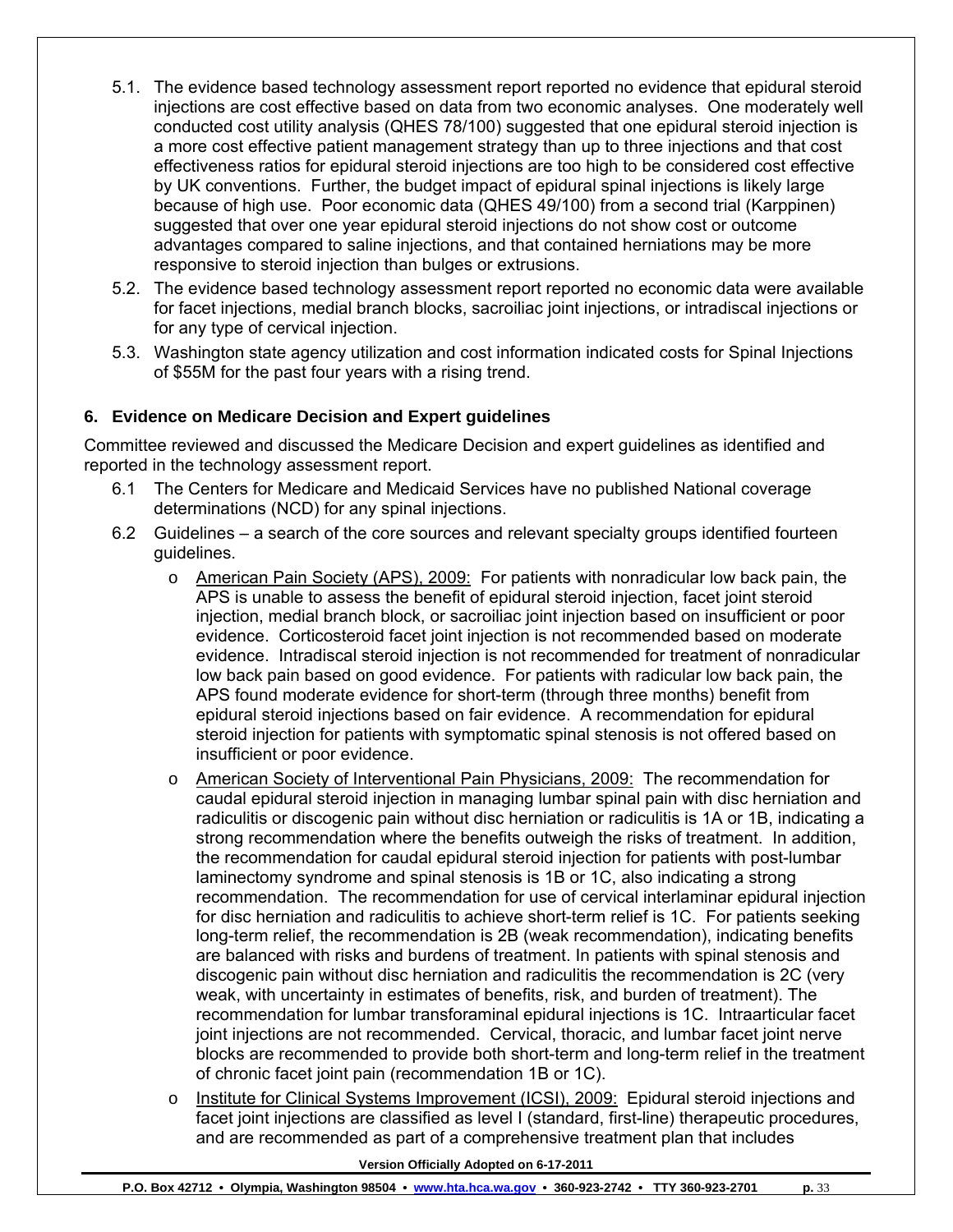pharmacologic, rehabilitative, and psychological interventions. Evidence is limited when such procedures are used alone.

- o American College of Occupational and Environmental Medicine (ACOEM), 2008: Epidural glucocorticosteroid injection is recommended as a treatment option for subacute radicular pain syndromes, and as an option for second-line treatment of acute flare-ups of spinal stenosis associated with true radicular or radiculomyelopathic symptoms based on low potential harm to the patient and low costs (Evidence Rating I: insufficient evidence). Epidural glucocorticosteroid injection is not recommended to treat chronic neck pain or for dorsal spine symptoms that predominate over leg pain based on evidence that harms and cost exceed benefits to the patient (Evidence Rating C: limited evidence). The ACOEM makes no recommendation regarding the use of facet joint injection for flare-ups of neuropathic pain or chronic low back pain (Evidence Rating I: insufficient evidence). Facet joint injection is not recommended for any radicular pain syndrome, chronic non-specific axial pain, and repeat injections are not recommended for patients who failed to achieve lasting functional improvements after a prior injection for neuropathic or chronic low back pain based on evidence that treatment is ineffective or that costs or harms outweigh benefits to the patient (Evidence Rating B: moderate evidence).
- o Institute for Clinical Systems Improvement (ICSI), 2008: ICSI recommends epidural steroid injection only after conservative treatment has failed and to avoid surgical intervention. ICSI finds limited evidence for the efficacy of epidural steroid injection, but indicates it may allow patients to progress with conservative treatments. Epidural steroid injection should be performed under fluoroscopy with contrast in order to prevent treatment failure.
- o Work Loss Data Institute, Low back lumbar & thoracic (acute & chronic), 2008: Epidural steroid injection and sacroiliac joint injections are recommended as part of a comprehensive treatment plan for low back pain. Specifically, epidural steroid injection is recommended to avoid surgery for severe cases with radiculopathy, but does not offer long-term functional benefit. "Series of three" epidural steroid injections, facet joint injection (multiple series, thoracic, and medical branch blocks), and intradiscal steroid injection were considered but are not recommended.
- o Work Loss Data, Neck and upper back (acute & chronic), 2008: Epidural steroid injection is recommended as part of a comprehensive treatment plan for radicular pain. Specifically, epidural steroid injection is recommended to avoid surgery in severe cases with neurologic findings. Facet joint injection was considered but is not recommended.
- o Work Loss Data, Pain (chronic), 2008: Epidural steroid injection is recommended as part of a comprehensive treatment plan. Facet blocks are classified as under study by the Institute and are not currently recommended.
- o American Academy of Neurology, 2007: The American Academy of Neurology indicates the use of epidural steroid injections may result in a small magnitude of improvement in radicular lumbosacral pain when evaluated 2-6 weeks post-injection, but the recommendation is classified as a level C (possibly effective) due the small number of relevant studies, highly select patient population, and variation in comparison treatments in the evidence base. Epidural steroid injections are not recommended for radicular lumbosacral pain due to a lack of evidence for improvement of function, need for surgery or long-term pain relief beyond 3 months. This recommendation is classified as level B (probably ineffective based on Class I-III evidence). There was insufficient evidence to make a recommendation regarding the use of epidural steroid injections to treat cervical radicular pain.
- **Version Officially Adopted on 6-17-2011**  o American College of Occupational and Environmental Medicine, 2007: The use of epidural glucocorticosteroid injection is recommended as a second-line treatment of acute spinal stenosis flare-ups, and as a treatment option for acute or subacute radicular pain syndromes lasting at least 3 weeks after treatment with NSAIDs and when pain is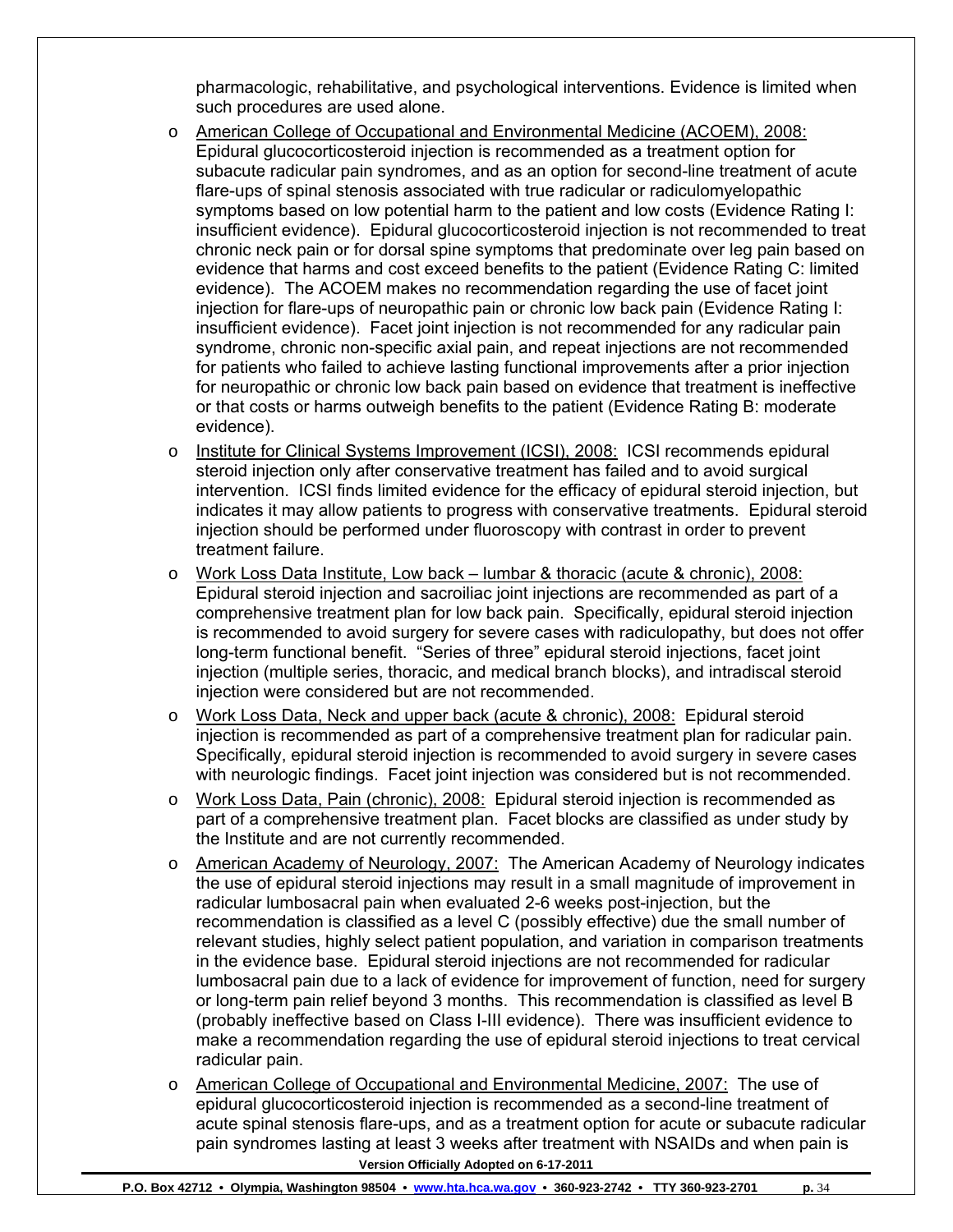not trending towards spontaneous resolution. Both treatments are recommended based on low potential harm to the patient and low costs (Evidence Rating I: insufficient evidence). The use of facet joint injections is not recommended for acute, subacute, chronic low back pain, and radicular pain syndrome based on evidence that the treatment is ineffective or that harms and cost exceed benefits to the patient (Evidence Rating B: moderate evidence). Sacroiliac joint corticosteroid injection is recommended as an option for patients with specified known cause of sacroilitis (Evidence Rating C: limited evidence). The use of epidural glucocorticosteroid injection is not recommended for acute, subacute, or chronic low back pain in the absence of radicular signs and symptoms (Evidence Rating C: limited evidence).

- o American College of Physicians and the American Pain Society, 2007: Epidural steroid injection is an option for patients with prolapsed lumbar disc with persistent radicular symptoms who have not responded to noninvasive therapy. No specific recommendation is given for this or any other injection therapy of interest.
- o North American Spine Society (NASS), 2007: The NASS recommends nonfluoroscopically-guided interlaminar epidural steroid injection as a treatment option for short-term symptom relief in patients with neurogenic claudication or radiculopathy. A single radiographically-guided transforaminal injection may also provide short-term symptom relief for patients with radiculopathy (Grade B: fair evidence). A multiple injection regimen of radiographically-guided transforaminal epidural steroid injection or caudal injections may provide long-term symptom relief in patients with radiculopathy or neurogenic intermittent claudication, but evidence supporting this recommendation is of poor quality.
- o EuroCOST: European evidence-based guideline COST B13 Working Group on Guidelines for Chronic Low Back Pain, 2006: Epidural steroid injection, facet joint injection, and facet nerve blocks are not recommended based on a lack of evidence or conflicting evidence. Intradiscal injections are not recommended for the treatment chronic nonspecific low back pain based on evidence they are not effective (level B: moderate evidence).
- o American Association of Neurological Surgeons; Congress of Neurological Surgeons, 2005: Lumbar epidural injections and facet injections are recommended as treatment options for temporary, symptomatic relief in some patients with chronic low back pain, but epidural injections are not recommended for long-term relief of pain, based on Class III evidence (unclear clinical certainty). Facet injections are not recommended as longterm treatment for low back pain based on Class I evidence (high clinical certainty).

# **Committee Conclusions**

Having made findings as to the most significant and relevant evidence regarding health outcomes, key factors and identified evidence related to those factors, primarily based on the evidence based technology assessment report, the committee concludes:

## **1. Evidence availability and technology features**

The committee concludes that the best available evidence on Spinal Injections has been collected and summarized.

1.1 The committee appreciated and agrees that chronic back pain is a serious condition that can be debilitating. Causes of chronic back pain are not well understood and current treatment aims to reduce pain and improve function. Spinal injections are advocated as an alternative treatment proposed for patients with chronic back pain who have not responded to conventional medical management. Spinal injections are in invasive procedure, compared to conventional medical management, but are less invasive than surgical interventions. Proposed benefits of spinal injections is that medication is delivered directly to the area thought to be the source of pain; and for individuals that have not responded to conventional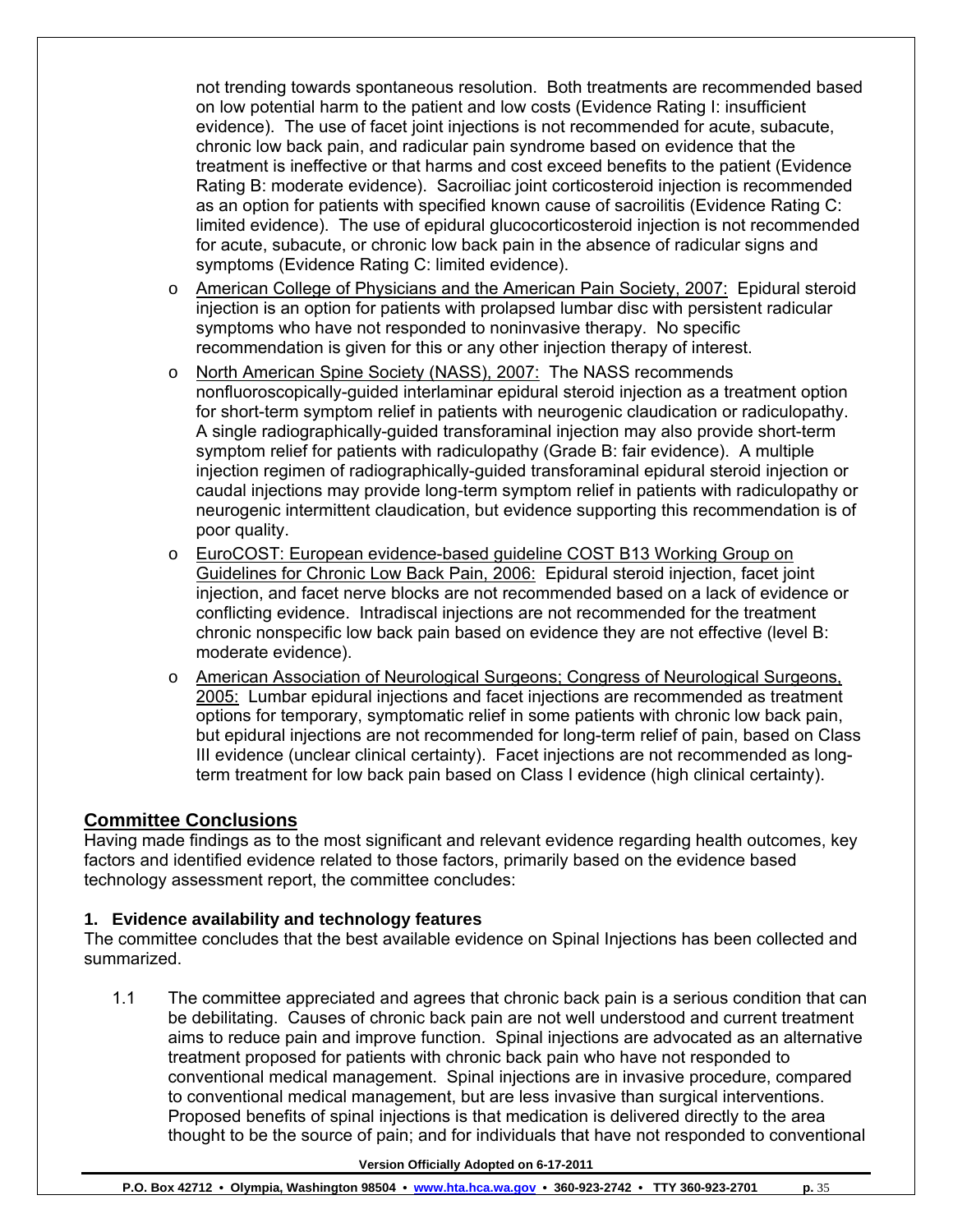medical management who might otherwise consider surgery, spinal injections may be less invasive, risky, and costly.

1.2 The evidence based technology assessment report searched and summarized evidence on common types of spinal injections; to identify any patients most likely to benefit based on patient oriented outcomes including pain, function, long-term effects, prevention of surgery, return to work, opioid use and quality of life. Despite a robust quantity of evidence, including over 30 randomized controlled trials, the strength of evidence on Spinal Injections was overall low to moderate with results showing no benefit; and some low quality evidence showing mixed results (some trials positive, some negative) for certain injections and indications.

# **2. Is it safe?**

The committee concludes that the comprehensive evidence indicates that Lumbar Epidural injections are equally safe to alternative treatments. Safety for Cervical Epidural injections; Medial Branch Block injections; Intradiscal injections; Facet Joint injections and Sacroiliac Joint injections are unproven. Key factors to the committee's conclusion included:

- 2.1. The committee agreed that there is insufficient evidence about the safety of most spinal injections, including cervical epidural injections, medial branch block injections, intradiscal injections, facet joint injections, and sacroiliac injections. The committee agreed that the procedures are invasive and have risk, though minor complications are most common.
- 2.2. The committee agreed that the relatively large body of evidence did not include any reports of morbidity following injections in trials, though the trials were unlikely to be powered for this rare event, and there are some case reports.
- 2.3. The committee agreed that the evidence demonstrated that major complications that can be life threatening include dural puncture; subarachnoid puncture; and pectoral angina occur, but are rare following; however trial reporting of complications was variable (some did not report on complications at all), and thus may be underreported.
	- Lumbar spinal injections had more clinical evidence reported where ranges could be identified from at least 14 RCTs (1/1556 event per injection); and 6 non-randomized studies that evaluated complications post procedure with major complications occurring at 1/10,416 injections and minor complications 5.8%.
	- The committee agreed that vascular puncture was identified as an adverse event, reported to occur about 10% (range 1.9-22%) in fluoroscopically guided lumbar injections.
- 2.4. The committee agreed that predominately minor complications are common but are generally transient in nature. The overall complication rate ranged from 0.06% to 16.3% of injections or patients and included: pain at the injection site, increased radicular pain/numbness/weakness, nerve root irritation, superficial infections, sympathetic blockade, facial flushing, vasovagal reactions.

## **3. Is it effective?**

The committee concludes that the comprehensive evidence indicates that Lumbar Epidural injections are equally more effective than alternative treatments. Effectiveness for Cervical Epidural injections; medial branch block injections; Intradiscal injections; Facet Joint injections and Sacroiliac joint injections are unproven. Key factors to the committee's conclusion included:

- 3.1. The committee agreed that the evidence for spinal injections is generally low despite a relatively large quantity of trials, leaves many key questions about patient outcomes unanswered; but there has been a sharp rise in use (up to 271%) over the past decade.
	- Overall, the majority of randomized controlled trials *reported no benefit*.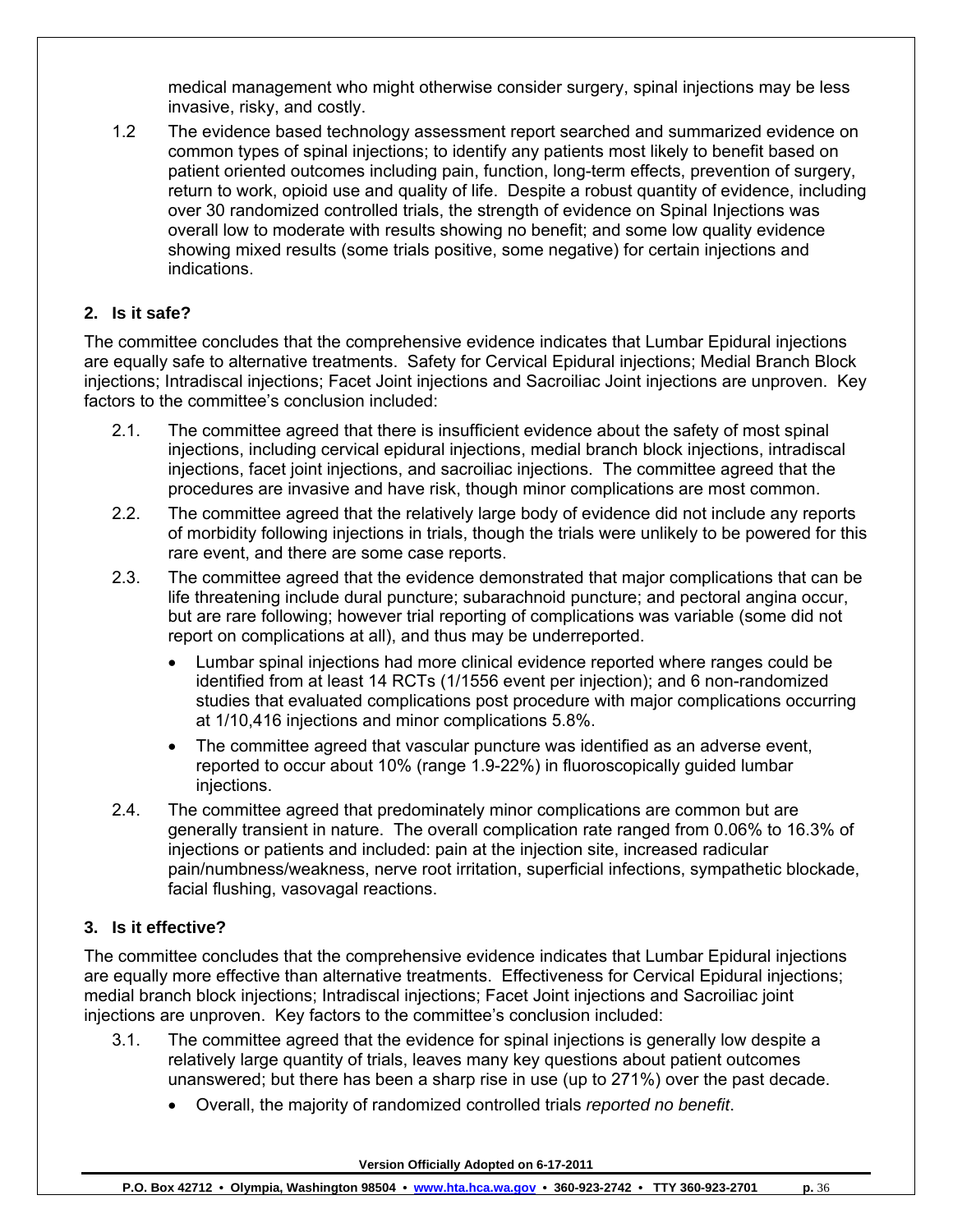- A subset of trials, mainly around lumbar epidural injections showed mixed results. Strengths of the body of evidence include the relatively larger number of randomized controlled trials that included comparison to placebo for efficacy questions. Limitations weakening the relatively large quantity of trials included: patient sample sizes in trials were small; reported outcomes focused on a small subset of subjective patient oriented outcomes that were not consistently reported; and the overall body of evidence shows no benefit or is inconsistent.
- The committee agreed that several key questions remain unaddressed: a primary proposed advantage for spinal injections is the prevention of surgery; however, evidence is lacking on this outcome; and the expected duration of effect and number of repeated treatments for this chronic condition (and appropriate follow up time for trials) is a key determinate for overall effectiveness and net benefit, but is not addressed.
- Patient oriented outcomes such as meaningful impact on function; quality of life; patient satisfaction; impact on opioid use; and return to work, were either not measured at all, or not measured or reported using consistent, validated instruments.
- 3.2. The committee agreed that epidural Steroid Injections were the most highly studied. The committee focused on evidence related to lumbar back pain (with and without radiculopathy) and then cervical/thoracic pain.
- 3.3. The committee agreed that for epidural injections for lumbar pain without radiculopathy, the evidence that injections are effective is unproven, based on low to moderate quality evidence of no benefit when compared either to placebo, physical therapy, trigger point injection, discectomy or dry needling based on eight randomized trials for various indications that showed no benefit in pain or function, nor opioid use or quality of life for those trials that measured it.
- 3.4. The committee agreed that the evidence showed that epidural injections for lumbar pain with sciatica or radiculopathy is more effective than conservative management based on seven of seventeen studies that showed benefit over placebo or comparator interventions, while acknowledging the overall evidence is low and some is mixed. The committee agreed that higher weight should be placed on more recent studies to assure that more modern techniques (guided) were used and evaluated.
	- From the Chou Systematic review, seventeen total trials (seven were considered to be higher-quality trials) were identified; seven reported positive results; seven reported no benefit or negative results; and three were unclear. Three lower quality RCTs published after the SR were also included; with two reporting negative results and one reporting positive results. Regarding the more recent RCTs, two reported on pain (both negative at twelve months, although one was positive at six months) and three on function (mixed results, one positive, one mixed, and one negative).
	- Of the studies using more modern techniques including Ng, Reu, and Karpinnin reported improvement in pain (including leg pain) and ODI scores.
- 3.5. The committee agreed that the evidence of effectiveness of epidural injections for cervical pain is unproven based on low evidence of mixed benefit from three included trials. The committee agreed that higher weight should be placed on more recent studies to assure that more modern techniques were used and evaluated. For neck pain with radiculitis two studies showed no benefit in terms of pain, function, or opioid use at both three and twelve months or on employment at twelve; but one study showed superior results in pain, analgesic use, and employment at one week and twelve.
- 3.6. The committee agreed that effectiveness of facet joint injections is unproven based on low quality evidence from five studies that reported no benefit as well as three systematic reviews with mixed results where two lower quality systematic reviews reported no benefit, while one low quality systematic review reported short term benefit. The two placebo controlled studies, one of higher quality, reported no clinically significant response at three months, but a statistically significant response at six months. The committee discussed the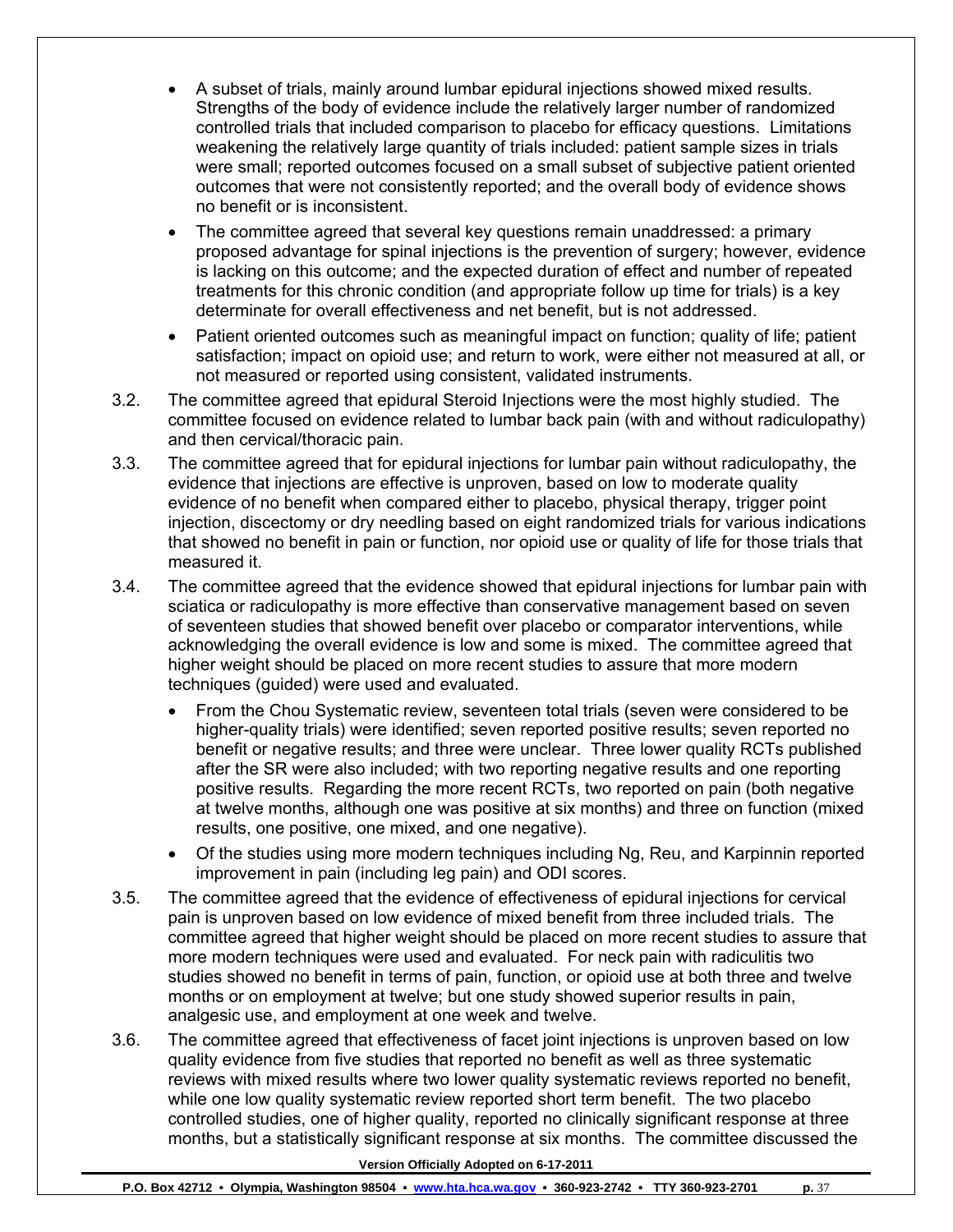issue of whether flouroguidance was used in the primary two trials from 1991 and 1989 as it was not reported and this is now a standard of care. The committee agreed with the evidence reviews' question about the biological rationale for the injection working at 6 months, but not at 3 months and the note that the intervention group received cointerventions (physical therapy). Due to the questions about the technique and results, the committee agreed that the evidence was insufficient (not confirmatory of no benefit) on effectiveness of facet joint injections.

- 3.7. The committee agreed that effectiveness of sacroiliac joint injections overall is unproven based on low evidence, but one small, higher quality trial showed that patients without spondyloarthropathy showed benefit at one month in improved VAS scores, which would be consistent with expectations of a peripheral joint.
- 3.8. The committee agreed that intradiscal injections overall is unproven based on moderate evidence of no benefit; the data from three RCTs included in the systematic review were most compelling (two from 2004 and one from 1992) on 316 patients showing negative results on pain and function at both two weeks and one to two years.
- 3.9. The evidence on effectiveness of medial branch blocks is unproven based on overall very low quality evidence, with one study that showed no benefit at 3, 12, or 24 months in pain scores; individuals achieving more than 50% pain relief; improvement in ODI scores; or changes in opioid use.

## **4. Evidence about the technology's special populations, patient characteristics and adjunct treatment**

The committee agreed that no compelling evidence exists to differentiate sub groups or special populations.

4.1. The committee agreed that it would be important to know whether any sub-population, technique, patient or other characteristics impacts the effect of spinal injections. Except for the presence of radiculopathy, current studies reviewing procedure approach or patient characteristics were low quality, but generally found no benefit of spinal injections. The committee agreed with the evidence based report that there is inadequate evidence to identify characteristics that either enhance or reduce the efficacy of spinal injections such as approach of epidural steroid injection; diagnosis; or pre-injection pain intensity or duration, type of steroid, sex, age, or MRI findings.

## **5. Is it cost-effective?**

The committee concludes that no compelling evidence exists with respect to spinal injections being cost-effective and thus the cost effectiveness of all spinal injections are unproven.

- 5.1. The committee agreed that insufficient evidence exists to conclude that epidural steroid injections are cost effective based on data from two economic analyses.
- 5.2. The committee agreed that no evidence was reported for facet injections, medial branch blocks, sacroiliac joint injections or Intradiscal injections for any type of cervical injection.

# **Committee Decision**

Based on the deliberations of key health outcomes, the committee decided that it had the most complete information: a comprehensive and current evidence report, public comments, and agency and state utilization information.

• The committee concluded that the current evidence on Spinal Injections demonstrates that there is sufficient evidence to cover with conditions the use of therapeutic Epidural injections in the lumbar or cervical-thoracic spine for chronic pain.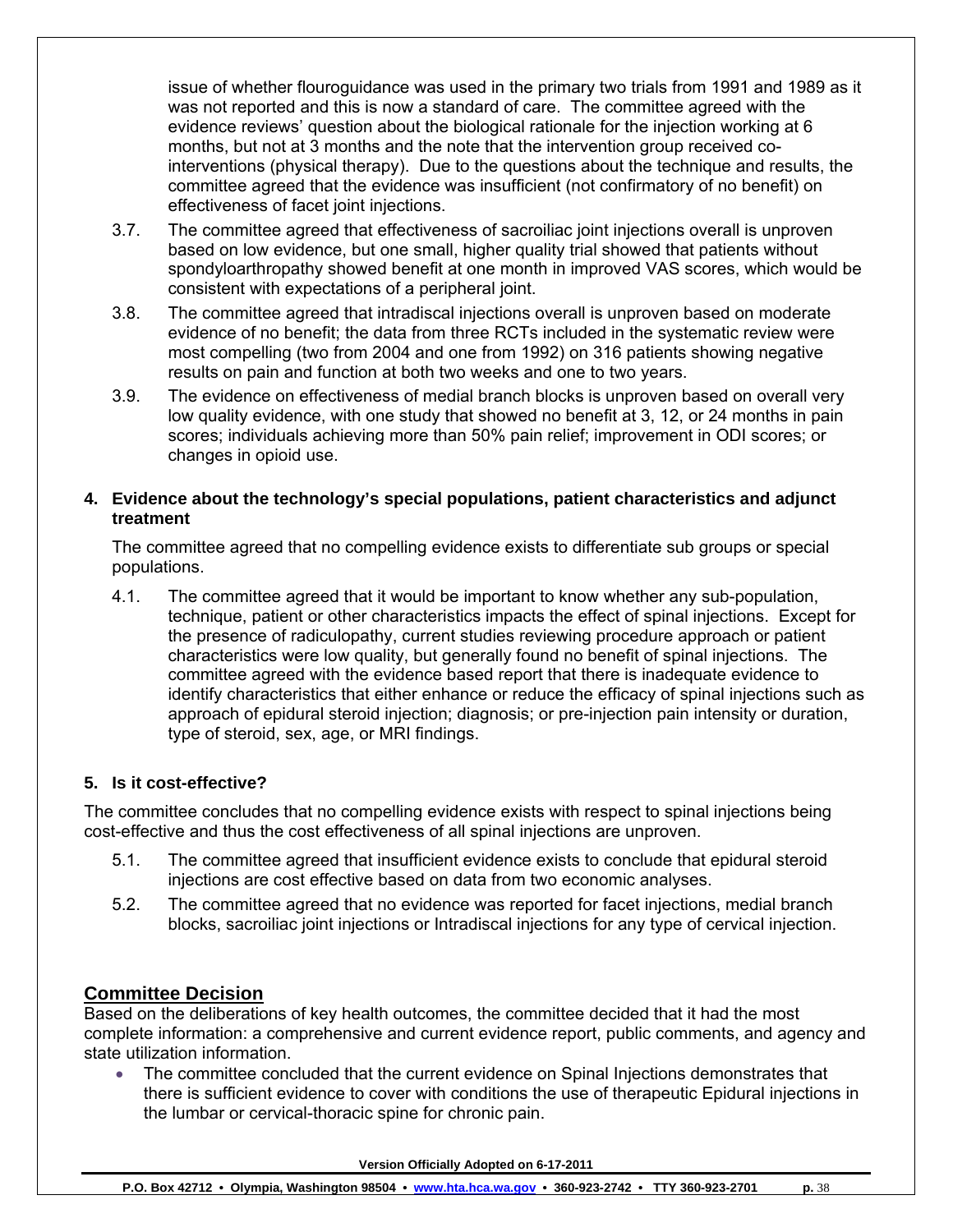- The committee concluded that the current evidence on Spinal Injections demonstrates that there is sufficient evidence to cover with conditions therapeutic Sacroiliac joint injections for chronic pain.
- The committee concluded that the current evidence on Spinal Injections demonstrates that there is insufficient evidence to cover the other therapeutic spinal injections: Facet joint injections; medial branch block injections; and Intradiscal injections.

The committee considered all the evidence and gave greatest weight to the evidence it determined, based on objective factors, to be the most valid and reliable. Based on these findings, the committee voted to cover with conditions lumbar epidural injections. Based on these findings, the committee voted to cover with conditions cervical-thoracic epidural injections. Based on these findings, the committee voted to not cover medial branch blocks. Based on these findings, the committee voted to not cover Intradiscal injections. Based on these findings, the committee voted to not cover facet injections. Based on these findings, the committee voted to cover with conditions Sacroiliac joint injections.

## **Spinal Injections Coverage Vote**

The clinical committee utilized their decision tool to first gauge committee judgment on the status of the evidence in the three primary areas of safety, efficacy, and cost.

Spinal Injections Evidentiary Votes:

**Is there sufficient evidence under some or all situations that lumbar epidural injections are:** 

|                       | <b>Unproven</b><br>(no) | <b>Equivalent</b><br>(yes) | <b>Less</b><br>(yes) | <b>More</b><br>(yes) |
|-----------------------|-------------------------|----------------------------|----------------------|----------------------|
| <b>Effective</b>      |                         |                            |                      |                      |
| <b>Safe</b>           |                         |                            |                      |                      |
| <b>Cost-effective</b> | 10                      |                            |                      |                      |

**Is there sufficient evidence under some or all situations that cervical-thoracic epidural injections are:** 

|                       | <b>Unproven</b><br>(no) | <b>Equivalent</b><br>(yes) | <b>Less</b><br>(yes) | <b>More</b><br>(yes) |
|-----------------------|-------------------------|----------------------------|----------------------|----------------------|
| <b>Effective</b>      | 10                      |                            |                      |                      |
| <b>Safe</b>           |                         |                            |                      |                      |
| <b>Cost-effective</b> | 11                      |                            |                      |                      |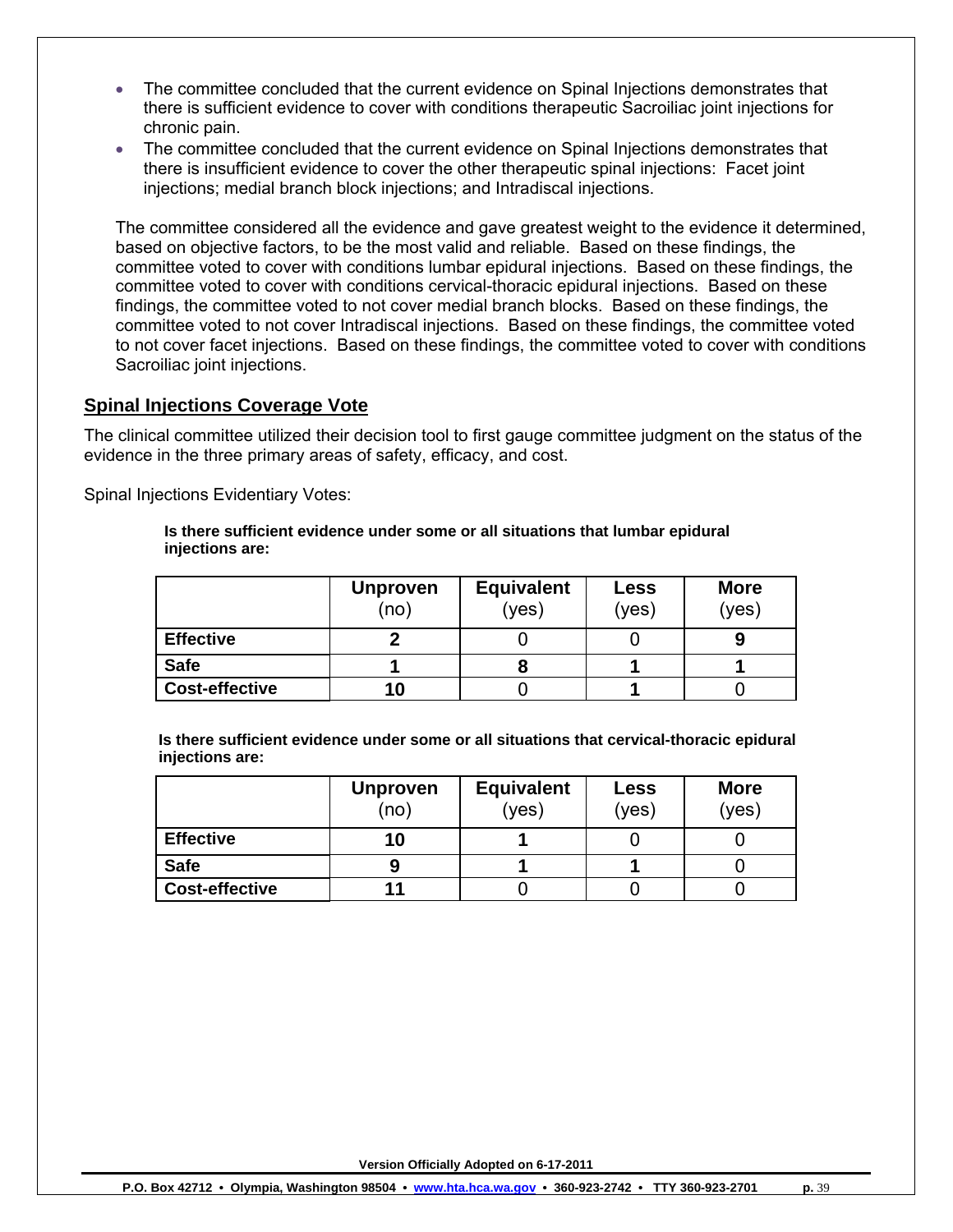**Is there sufficient evidence under some or all situations that medial branch block (cervical + lumbar) injections are:** 

|                       | <b>Unproven</b><br>(no) | <b>Equivalent</b><br>(yes) | <b>Less</b><br>(yes) | <b>More</b><br>(yes) |
|-----------------------|-------------------------|----------------------------|----------------------|----------------------|
| <b>Effective</b>      | 10                      |                            |                      |                      |
| <b>Safe</b>           |                         |                            |                      |                      |
| <b>Cost-effective</b> |                         |                            |                      |                      |

**Is there sufficient evidence under some or all situations that intradiscal injections are:** 

|                       | <b>Unproven</b><br>(no) | <b>Equivalent</b><br>(yes) | <b>Less</b><br>(yes) | <b>More</b><br>(yes) |
|-----------------------|-------------------------|----------------------------|----------------------|----------------------|
| <b>Effective</b>      |                         |                            |                      |                      |
| <b>Safe</b>           |                         |                            |                      |                      |
| <b>Cost-effective</b> |                         |                            |                      |                      |

**Is there sufficient evidence under some or all situations that facet injections are:** 

|                       | <b>Unproven</b><br>(no) | <b>Equivalent</b><br>(yes) | <b>Less</b><br>(yes) | <b>More</b><br>(yes) |
|-----------------------|-------------------------|----------------------------|----------------------|----------------------|
| <b>Effective</b>      | 11                      |                            |                      |                      |
| <b>Safe</b>           | 11                      |                            |                      |                      |
| <b>Cost-effective</b> |                         |                            |                      |                      |

**Is there sufficient evidence under some or all situations that sacroiliac joint injections are:** 

|                       | <b>Unproven</b><br>(no) | <b>Equivalent</b><br>(yes) | <b>Less</b><br>(yes) | <b>More</b><br>(yes) |
|-----------------------|-------------------------|----------------------------|----------------------|----------------------|
| <b>Effective</b>      |                         |                            |                      |                      |
| <b>Safe</b>           |                         |                            |                      |                      |
| <b>Cost-effective</b> |                         |                            |                      |                      |